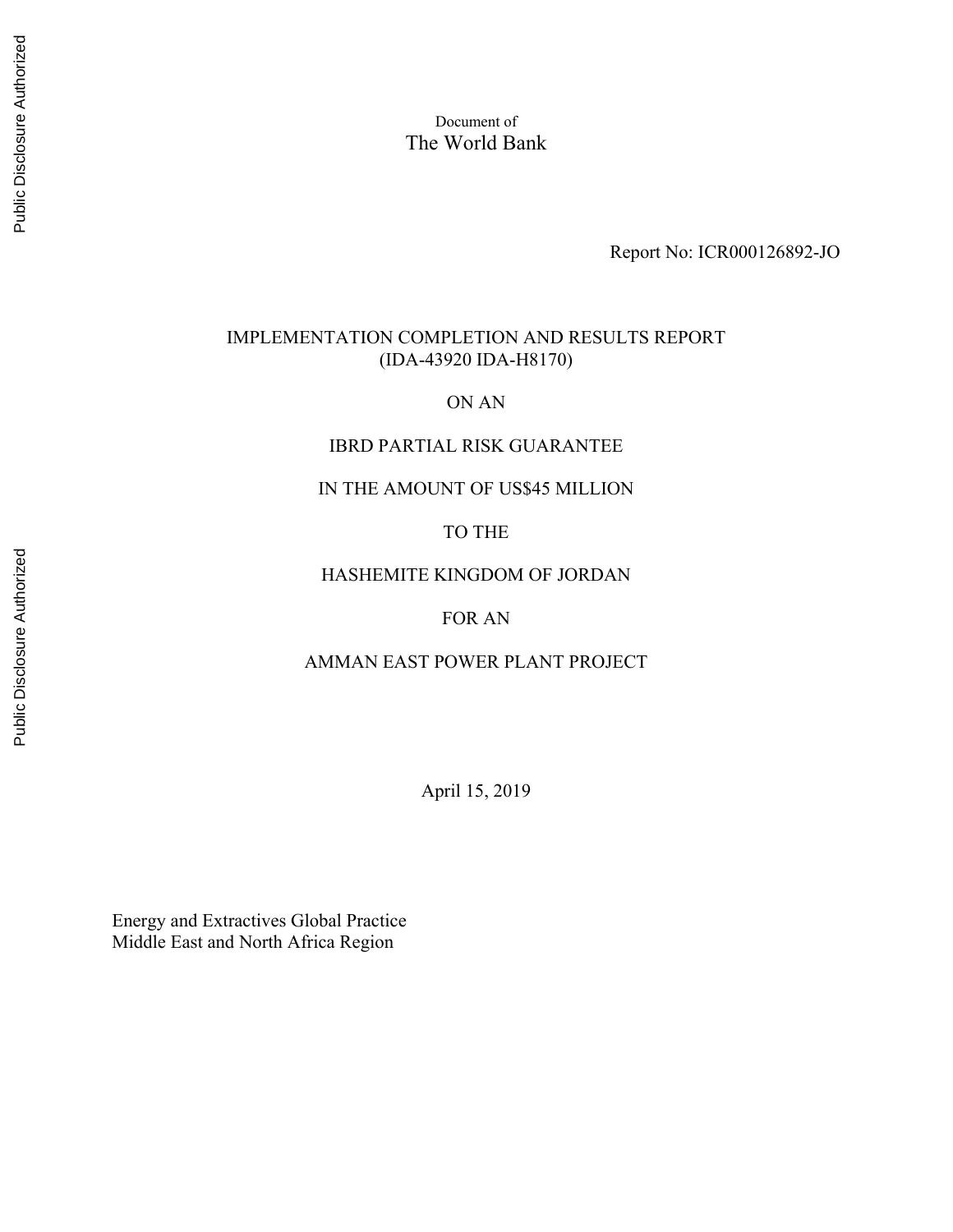#### CURRENCY EQUIVALENTS (Exchange Rate Effective December 20, 2016)

| Currency Unit | $\equiv$          | Jordanian Dinar (JD) |
|---------------|-------------------|----------------------|
| JD 1          | $\equiv$ $\equiv$ | US\$1.41403          |
| US\$1         | $\equiv$          | JD 0.707200          |

# FISCAL YEAR

# January 1 – December 31

# ABBREVIATIONS AND ACRONYMS

| <b>AES</b>   | <b>Applied Energy Services Corporation</b>          |
|--------------|-----------------------------------------------------|
| <b>ADSCR</b> | Annual Debt Service Coverage Ratio                  |
| <b>BOO</b>   | Build, Own, Operate                                 |
| CAS          | <b>Country Assistance Strategy</b>                  |
| CEGCO        | <b>Central Electricity Generating Company</b>       |
| CF           | Capacity Factor                                     |
| <b>COD</b>   | <b>Commercial Operations Date</b>                   |
| <b>CSR</b>   | Corporate Social Responsibility                     |
| <b>DFO</b>   | Distillate Fuel Oil                                 |
| <b>DPL</b>   | Development Policy Loan                             |
| EA           | <b>Environmental Assessment</b>                     |
| EE           | <b>Energy Efficiency</b>                            |
| <b>EIRR</b>  | Economic Internal Rate of Return                    |
| EMP          | Environmental Management Plan                       |
| <b>EPC</b>   | Engineer, Procure, and Construct                    |
| <b>EMRC</b>  | <b>Energy and Mineral Regulatory Commission</b>     |
| <b>EOCL</b>  | Economic Opportunity Cost of Labor                  |
| <b>ESIA</b>  | <b>Environmental and Social Impact Assessment</b>   |
| EU           | European Union                                      |
| <b>FEP</b>   | Foreign Exchange Premium                            |
| <b>GDP</b>   | <b>Gross Domestic Product</b>                       |
| GoJ          | Government of Jordan                                |
| <b>HFO</b>   | Heavy Fuel Oil                                      |
| <b>HTPS</b>  | Hussain Thermal Power Station                       |
| <b>ICR</b>   | <b>Implementation Completion and Results Report</b> |
| <b>IMF</b>   | <b>International Monetary Fund</b>                  |
| <b>IPP</b>   | <b>Independent Power Producer</b>                   |
| <b>ISR</b>   | <b>Implementation Status and Results Report</b>     |
| <b>JBIC</b>  | Japan Bank for International Cooperation            |
| <b>JEA</b>   | Jordan Electricity Authority                        |
| <b>JEPCO</b> | Jordanian Electric Power Company                    |
| <b>LACP</b>  | Land Acquisition Compensation Plan                  |
|              |                                                     |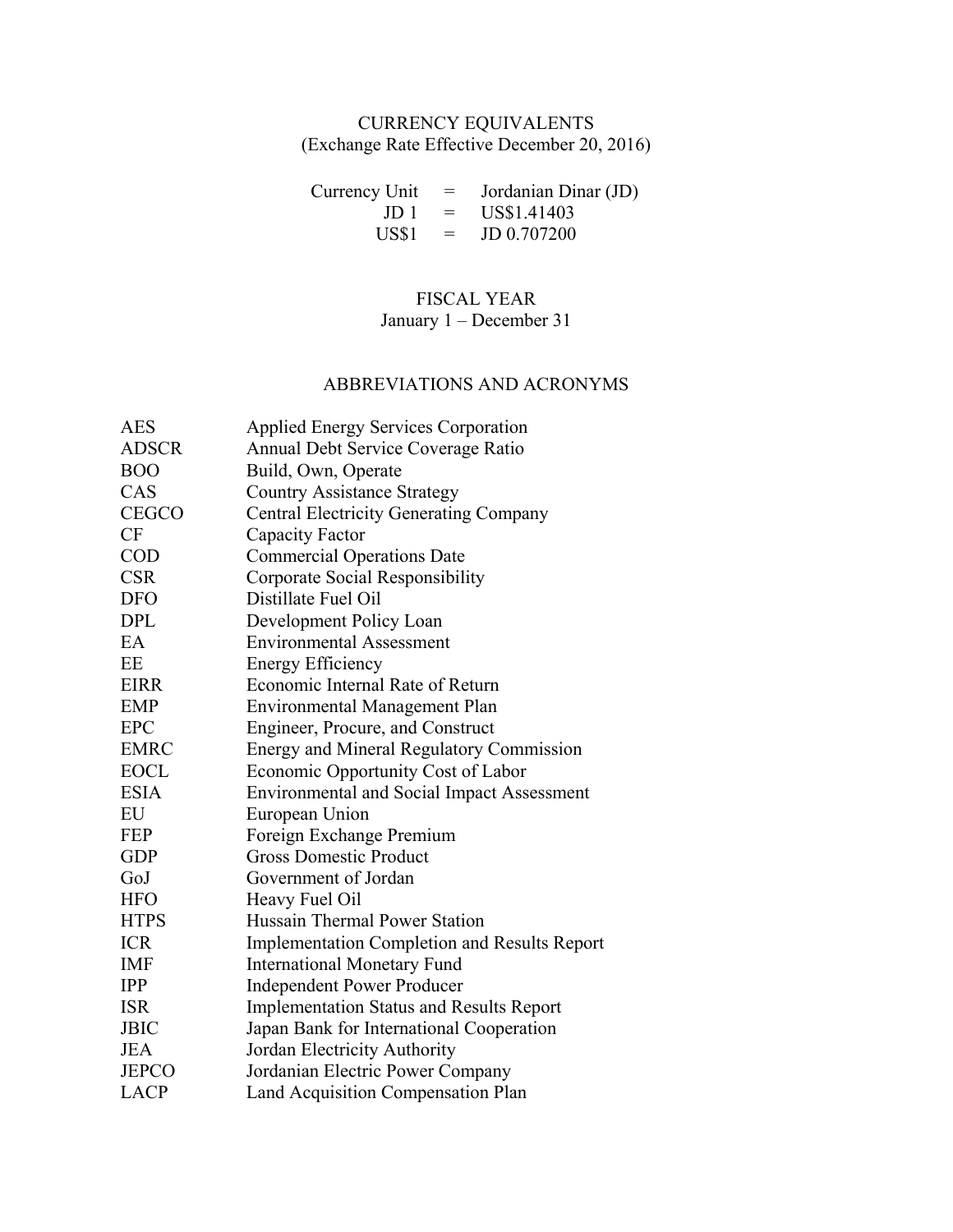| <b>LCOE</b>  | Levelized Cost of Electricity                      |
|--------------|----------------------------------------------------|
| <b>LNG</b>   | Liquefied Natural Gas                              |
| M&E          | Monitoring and Evaluation                          |
| <b>MIGA</b>  | Multilateral Investment Guarantee Agency           |
| <b>MoEMR</b> | Ministry of Energy and Mineral Resources           |
| MoPIC        | Ministry of Planning and International Cooperation |
| <b>NEPCO</b> | National Electric Power Company                    |
| <b>NPV</b>   | Net Present Value                                  |
| O&M          | <b>Operation and Maintenance</b>                   |
| <b>OPIC</b>  | Overseas Private Investment Corporation            |
| PAD          | <b>Project Appraisal Document</b>                  |
| <b>PPA</b>   | <b>Power Purchase Agreement</b>                    |
| <b>PPP</b>   | Public-Private Partnership                         |
| <b>PDO</b>   | Project Development Objective                      |
| <b>PM</b>    | <b>Particulate Matter</b>                          |
| <b>PRG</b>   | Partial Risk Guarantee                             |
| PV           | Photovoltaic                                       |
| <b>RAP</b>   | <b>Resettlement Action Plan</b>                    |
| <b>RFP</b>   | <b>Request for Proposals</b>                       |
| <b>RPF</b>   | <b>Resettlement Policy Framework</b>               |
| <b>SEPCO</b> | Samra Electric Power Generating Company            |
| <b>SMBC</b>  | Sumitomo Mitsui Banking Corporation                |
| <b>WAJ</b>   | Water Authority of Jordan                          |
|              |                                                    |

Senior Global Practice Director: Riccardo Puliti Practice Manager: Erik Magnus Fernstrom Project Team Leader: Ferhat Esen, Rome Chavapricha ICR Team Leader: Arsh Sharma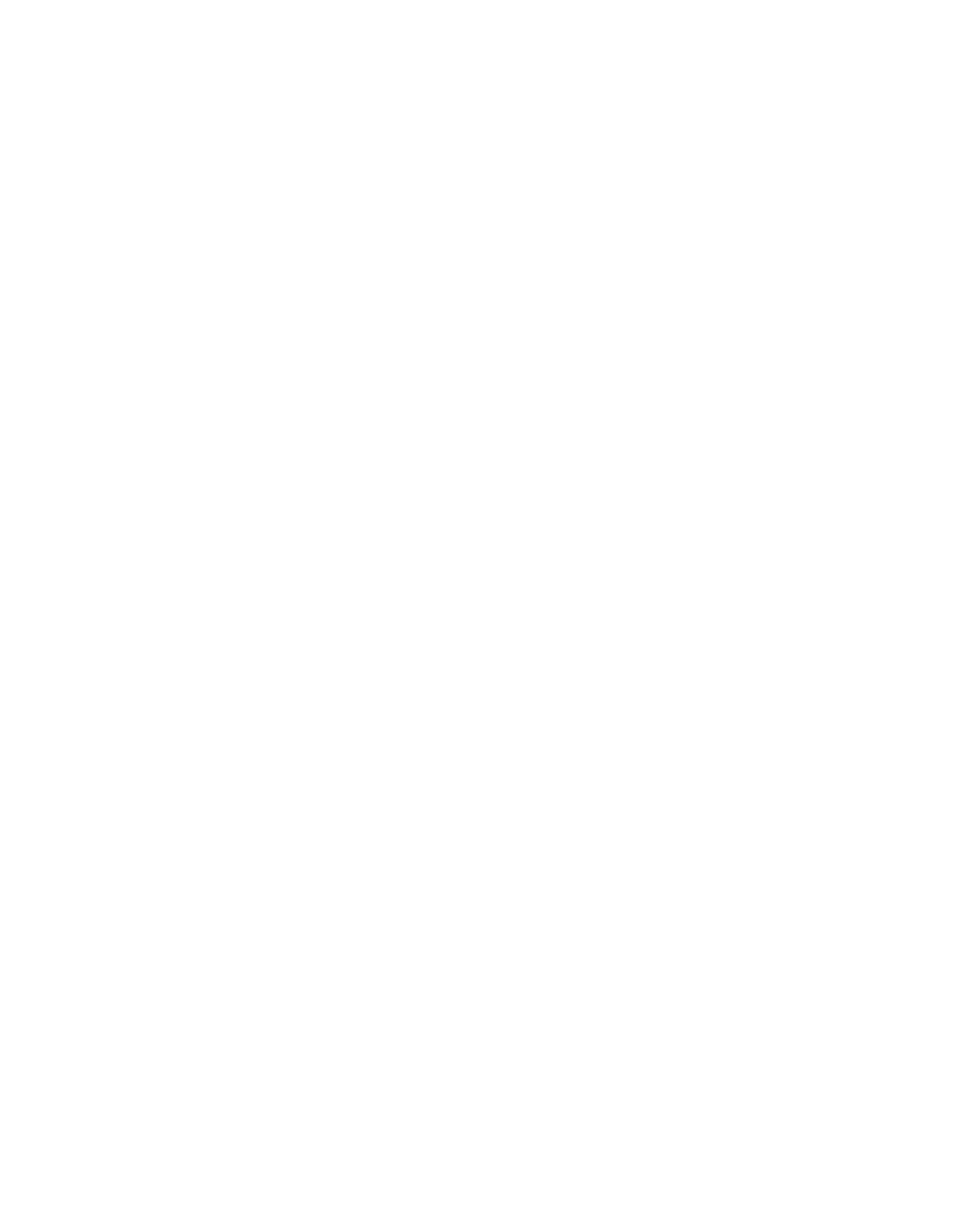# **HASHEMITE KINGDOM OF JORDAN**

# **Amman East Power Plant Project**

### **CONTENTS**

| Data Sheet                                                                 |  |
|----------------------------------------------------------------------------|--|
|                                                                            |  |
|                                                                            |  |
|                                                                            |  |
|                                                                            |  |
|                                                                            |  |
|                                                                            |  |
|                                                                            |  |
|                                                                            |  |
|                                                                            |  |
|                                                                            |  |
|                                                                            |  |
|                                                                            |  |
|                                                                            |  |
|                                                                            |  |
|                                                                            |  |
|                                                                            |  |
|                                                                            |  |
|                                                                            |  |
| Annex 4. Bank Lending and Implementation Support/Supervision Processes  53 |  |
|                                                                            |  |
|                                                                            |  |
| Annex 7. Summary of Borrower's ICR and/or Comments on Draft ICR 58         |  |
|                                                                            |  |
|                                                                            |  |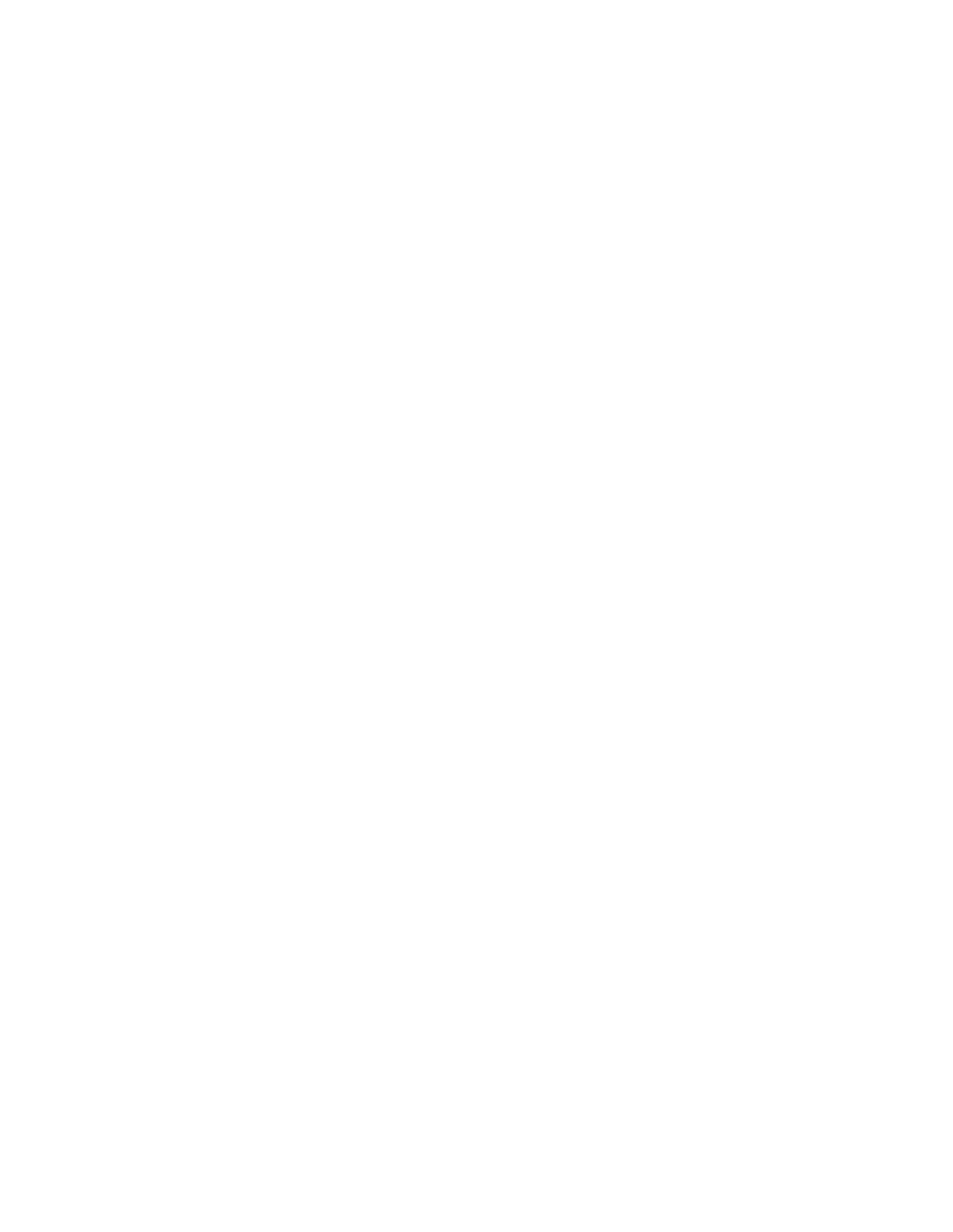| A. Basic Information                                                 |                                |                                                |                                                 |                          |                               |
|----------------------------------------------------------------------|--------------------------------|------------------------------------------------|-------------------------------------------------|--------------------------|-------------------------------|
| Country:                                                             | Hashemite Kingdom of<br>Jordan |                                                | <b>Project Name:</b>                            | Project                  | <b>Amman East Power Plant</b> |
| <b>Project ID:</b>                                                   | P094306                        |                                                | L/C/TF Number(s):                               |                          |                               |
| <b>ICR</b> Date:                                                     | May 2, 2019                    |                                                | <b>Guarantee Number</b>                         | <b>IBRD B1230</b>        |                               |
| <b>Lending Instrument:</b>                                           | <b>IBRD</b> Guarantee          |                                                | <b>ICR Type:</b>                                | Core ICR                 |                               |
|                                                                      |                                |                                                | <b>Beneficiary of</b><br>Guarantee:             | <b>AES Jordan PSC</b>    |                               |
| <b>Lending Instrument:</b>                                           |                                |                                                | <b>Guarantee Type</b>                           | PRG                      |                               |
| <b>Original Guarantee</b><br>Amount (US\$, millions):                | <b>IBRD</b> Guarantee,         | IBRD US\$45.00 million                         | <b>Guarantor:</b>                               | <b>IBRD</b>              |                               |
|                                                                      |                                |                                                | <b>Responsible Agency:</b>                      | <b>Mineral Resources</b> | Ministry of Energy and        |
| <b>Revised Guarantee</b><br>Amount:                                  |                                | IBRD US\$45.00 million                         | <b>Outstanding Guarantee</b>                    |                          |                               |
| Environmental<br>Category:                                           | $\mathbf{A}$ - Full Assessment |                                                | Amount:                                         | US\$23.24 million        |                               |
| <b>Implementing Agency:</b> Ministry of Energy and Mineral Resources |                                |                                                |                                                 |                          |                               |
|                                                                      |                                |                                                | <b>Japan Bank for International Cooperation</b> |                          | <b>US\$110.00</b><br>million  |
| <b>Co-financiers and Other External</b><br><b>Partners:</b>          |                                | <b>Overseas Private Investment Corporation</b> |                                                 |                          | <b>US\$70.00</b><br>million   |
|                                                                      |                                | <b>Sumitomo Mitsui Banking Corporation</b>     |                                                 |                          | <b>US\$45.00</b><br>million   |
|                                                                      |                                | <b>AES Oasis Ltd.</b>                          |                                                 |                          | <b>US\$45.00</b><br>million   |
|                                                                      |                                | Mitsui & Co. Ltd.                              |                                                 |                          | <b>US\$30.00</b><br>million   |

# **B. Key Dates**

| <b>Process</b>                      | Date       | <b>Process</b>                            | <b>Original Date</b> | <b>Revised / Actual</b><br>Date(s) |
|-------------------------------------|------------|-------------------------------------------|----------------------|------------------------------------|
| <b>Concept Review:</b>              | 06/29/2006 | $\left  \text{Restructuring}(s): \right $ | Nil                  | N <sub>il</sub>                    |
| Appraisal:                          | 02/08/2007 | Mid-term Review:                          | Nil                  | Nil                                |
| Guarantee<br>Approval:              | 03/13/2007 | <b>Project Closing:</b>                   | 06/01/2011           | 08/27/2009                         |
| Operation<br>Committee<br>Approval: | 02/07/2007 | <b>Guarantee Expiry</b>                   | 03/21/2024           | 03/21/2024                         |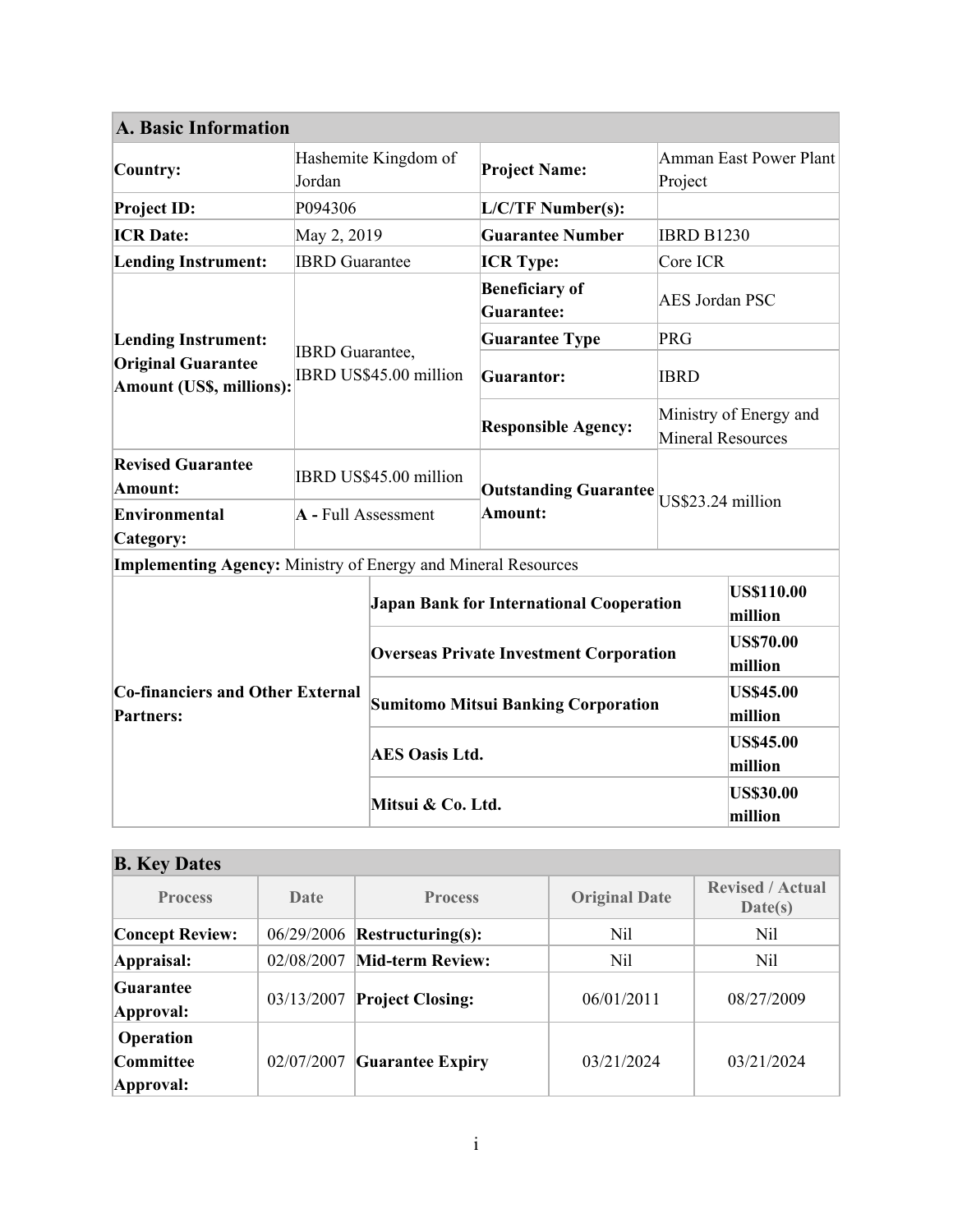|  | Guarantee<br><b>Effectiveness:</b> | 03/26/2007 |  |  |  |
|--|------------------------------------|------------|--|--|--|
|--|------------------------------------|------------|--|--|--|

| <b>C. Ratings Summary</b>            |              |  |
|--------------------------------------|--------------|--|
| <b>C.1 Performance Rating by ICR</b> |              |  |
| Outcomes:                            | Satisfactory |  |
| Risk to Development Outcome:         | Moderate     |  |
| <b>Bank Performance:</b>             | Satisfactory |  |
| <b>Borrower Performance:</b>         | Satisfactory |  |

| C.2 Detailed Ratings of Bank and Borrower Performance (by ICR) |                |                                         |                |  |
|----------------------------------------------------------------|----------------|-----------------------------------------|----------------|--|
| <b>Bank</b>                                                    | <b>Ratings</b> | <b>Borrower</b>                         | <b>Ratings</b> |  |
| Quality at Entry:                                              | Satisfactory   | Government:                             | Satisfactory   |  |
| Quality of Supervision:                                        | Satisfactory   | Implementing<br>Agency/Agencies:        | Satisfactory   |  |
| <b>Overall Bank</b><br>Performance:                            | Satisfactory   | <b>Overall Borrower</b><br>Performance: | Satisfactory   |  |

| C.3 Quality at Entry and Implementation Performance Indicators |                   |                                    |        |  |
|----------------------------------------------------------------|-------------------|------------------------------------|--------|--|
| Implementation<br>Performance                                  | <b>Indicators</b> | <b>QAG</b> Assessments (if<br>any) | Rating |  |
| Potential Problem Project at No<br>any time (Yes/No):          |                   | Quality at Entry<br>$(QEA)$ :      | None   |  |
| Problem Project at any time $\vert$ No<br>$(Yes/No)$ :         |                   | Quality of Supervision<br>(QSA):   | None   |  |
| DO rating before<br>Closing/Inactive status:                   | N/A               |                                    |        |  |

| <b>D. Sector and Theme Codes</b>           |          |        |
|--------------------------------------------|----------|--------|
|                                            | Original | Actual |
| Sector Code (as % of total Bank financing) |          |        |
| Non-Renewable Energy Generation            | 100%     | 100%   |
|                                            |          |        |
| Theme Code (as % of total Bank financing)  |          |        |
| Regulation and Competition Policy          | $0\%$    | $0\%$  |
| Public Private Partnerships                | $100\%$  | 100%   |
| <b>ICT</b> Solutions                       | $0\%$    | $0\%$  |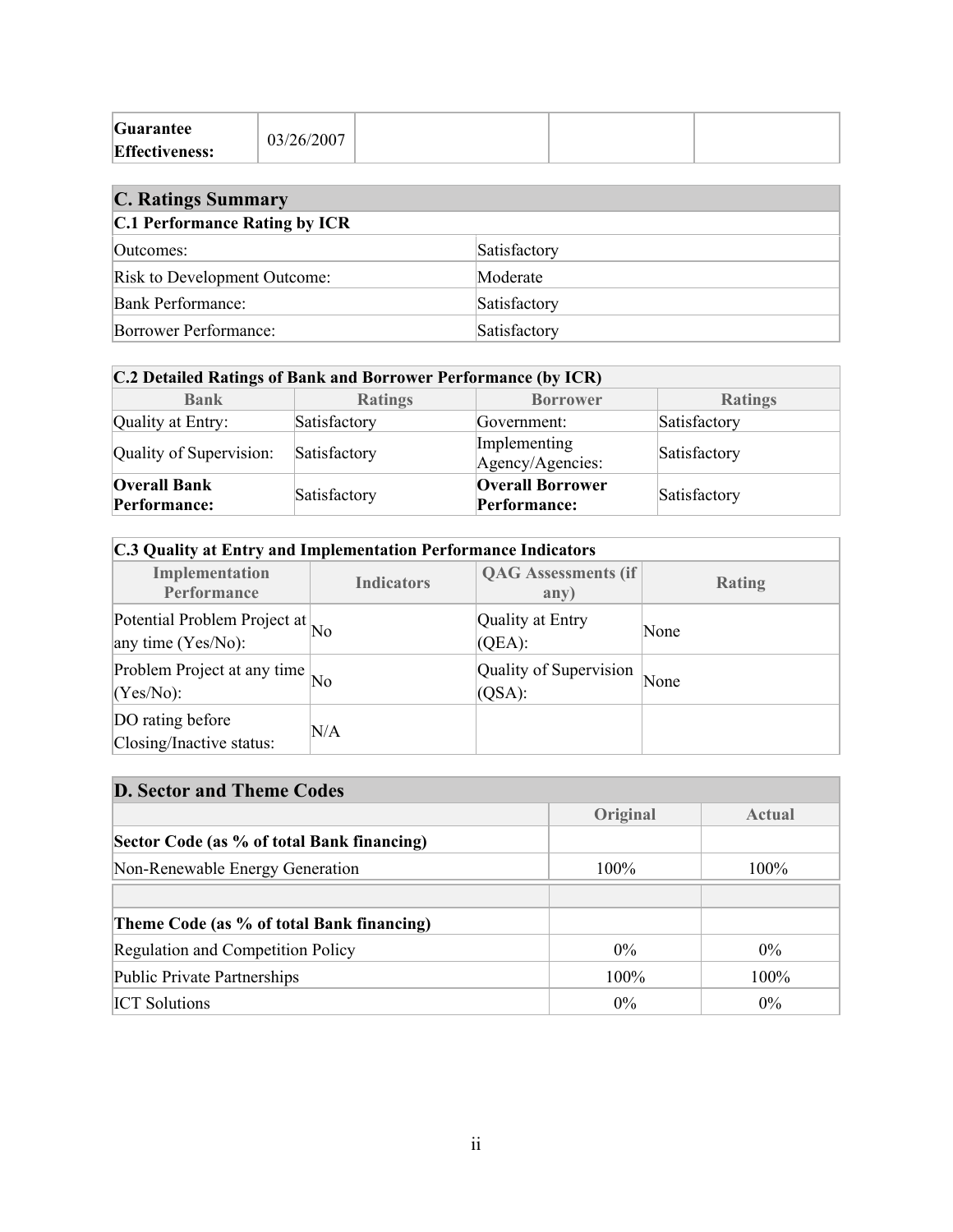| E. Bank Staff              |                |                    |
|----------------------------|----------------|--------------------|
| <b>Positions</b>           | At ICR         | <b>At Approval</b> |
| Vice President:            | Hafez Ghanem   | Daniela Gressani   |
| Country Director:          | Ferid Balhaj   | Joseph Saba        |
| Practice Manager:          | Erik Fernstrom | Jonathan Walters   |
| Project Team Leader:       | Ferhat Esen    | Rome Chavapricha   |
| <b>ICR</b> Team Leader:    | Arsh Sharma    | n.a.               |
| <b>ICR Primary Author:</b> | Arsh Sharma    | n.a.               |

#### **F. Results Framework Analysis**

#### **Project Development Objectives (from Project Appraisal Document)**

The project's main objective is to meet the electricity needs of the country in an economically and environmentally sustainable manner to contribute to economic growth and well-being of the population of Jordan. The project would add about 370 MW of additional power to the system, help ensure the reliability of power supply, and help maintain a margin between available capacity and demand of at least 10 percent in an environmentally sustainable manner. The purpose of the PRG is to enhance competition and therefore help reduce the project's financing costs.

#### **Revised Project Development Objectives (as approved by original approving authority)** None.

#### **(a) PDO Indicator(s)**

| <b>Indicator</b>                | <b>Baseline</b><br>Value   | <b>Original Target</b><br><b>Values</b> (from<br>approval<br>documents) | <b>Formally</b><br><b>Revised</b><br><b>Target</b><br><b>Values</b> |                                          |                                 | <b>Actual Value Achieved at Completion or</b><br><b>Target Years</b>                                                                                                                                                                                                                                                                   |
|---------------------------------|----------------------------|-------------------------------------------------------------------------|---------------------------------------------------------------------|------------------------------------------|---------------------------------|----------------------------------------------------------------------------------------------------------------------------------------------------------------------------------------------------------------------------------------------------------------------------------------------------------------------------------------|
| Cost of energy<br>produced/sold | $US\mathcal{E}4.3/k$<br>Wh | Above baseline                                                          | n.a                                                                 | Achieved.<br>at:<br>2008<br>2009<br>2010 | Amman East<br>6.1<br>5.7<br>3.7 | Average cost of energy supplied from Jordan's<br>power system (average tariff purchased by the<br>transmission company) ranged from US $\phi$ 6 per<br>kWh to US¢20 per kWh between 2008 and<br>2014. This was always (except 2009) higher<br>than tariff of Amman East Power Plant project<br>Avg purchase price<br>6.4<br>5.6<br>7.4 |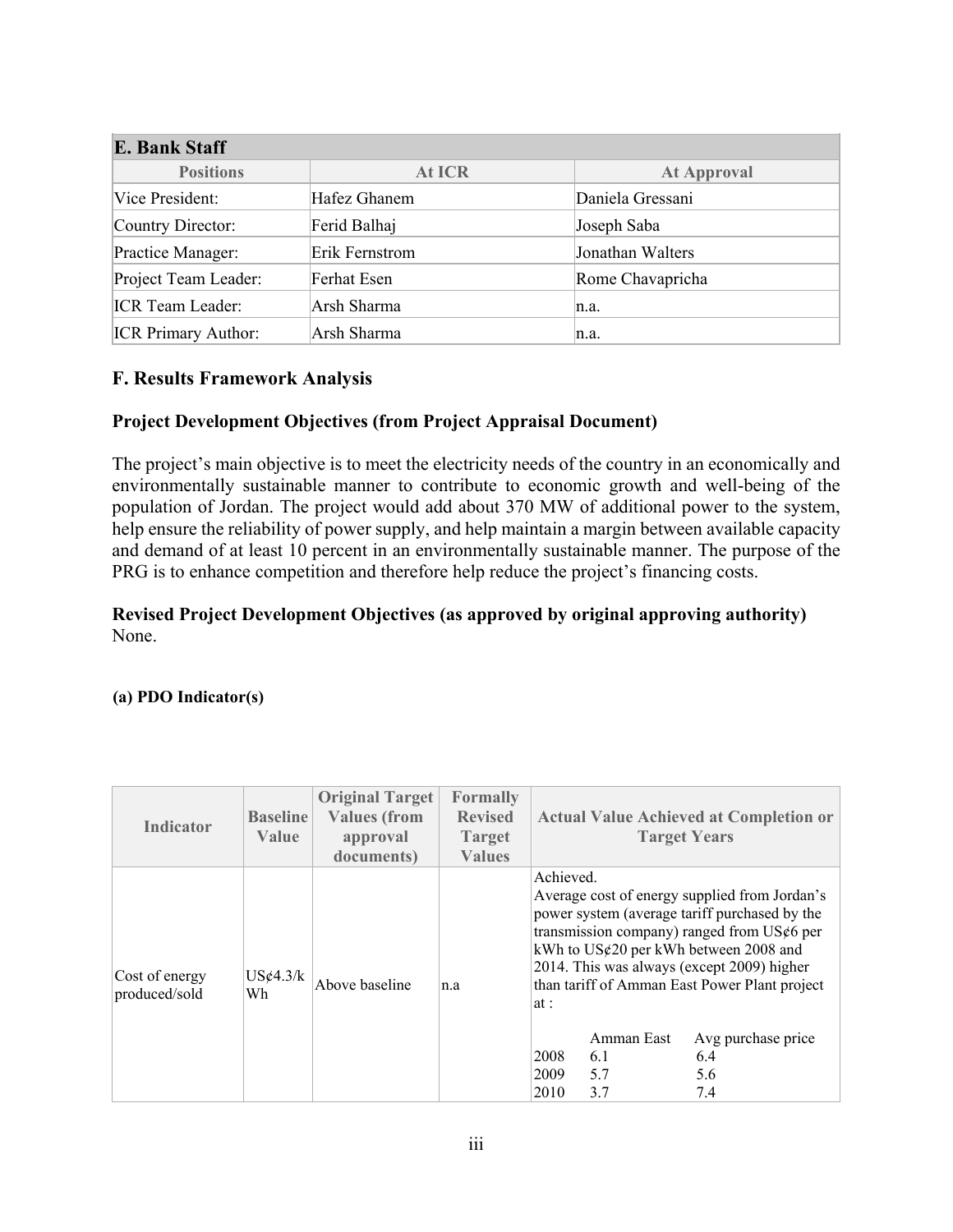|                                                                      |     |                                                                                                   |     | 2011<br>10.6<br>15.8<br>2012<br>15.9<br>17.7<br>12.4<br>2013<br>17.6<br>17.9<br>2014<br>19.3                                                                                                                                                                                           |
|----------------------------------------------------------------------|-----|---------------------------------------------------------------------------------------------------|-----|----------------------------------------------------------------------------------------------------------------------------------------------------------------------------------------------------------------------------------------------------------------------------------------|
| Emission levels;<br>mitigation of other<br>environmental<br>impacts. |     | $NO2 - 100$ micro<br>$g/m^3$<br>$SO2$ . 125 micro<br>$g/m^3$<br>Particulates - 70<br>micro $g/m3$ | n.a | Achieved. (2014)<br>$NO2$ : 53.18 micro g/m <sup>3</sup><br>$SO_2$ : 18.02 micro g/m <sup>3</sup><br>Particulates : < 70 micro $g/m3$                                                                                                                                                  |
| Availability factor                                                  | 95% | 95%                                                                                               | n.a | Achieved. 95.91%<br>Due to continued use of DFO in the plant<br>instead of natural gas due to supply disruptions<br>for an extended period, the capacity factor of the<br>plant has been as follows:<br>2010: 79.49%<br>$2011:54.57\%$<br>2012:38.33%<br>$2013:63.60\%$<br>2014:47.77% |
| A reserve margin of<br>at least $10\%$                               | 20% | $>10\%$                                                                                           | n.a | Achieved.<br>43% in 2014                                                                                                                                                                                                                                                               |

# **(b) Intermediate Outcome Indicator(s)**

| <b>Indicator</b>                     |                             | <b>Baseline</b><br>Value    | <b>Original Target</b><br><b>Values</b> (from<br>approval<br>documents)                                                 | <b>Formally</b><br><b>Revised</b><br><b>Target</b><br><b>Values</b> |              | <b>Actual Value Achieved at</b><br><b>Completion or Target Years</b>                                                                                    |  |
|--------------------------------------|-----------------------------|-----------------------------|-------------------------------------------------------------------------------------------------------------------------|---------------------------------------------------------------------|--------------|---------------------------------------------------------------------------------------------------------------------------------------------------------|--|
| Financial close                      |                             | None (no<br>power<br>plant) | Year1: Financial close                                                                                                  | n.a.                                                                |              | Achieved. Project reached financial close<br>in March 2007                                                                                              |  |
| Implementation<br>progress           |                             | None (no<br>power<br>plant) | Year1: Financial close<br>Year 2: Simple cycle<br>plant commissioned<br>Year 3: Combined<br>cycle plant<br>commissioned | n.a.                                                                |              | Achieved. Project commenced<br>commercial operations in August 2009<br>with simple cycle and with combined<br>cycle in 2010, all according to schedule. |  |
| Commissioning<br><b>Test Results</b> |                             | None (no<br>power<br>plant) | Year 1: None<br>Year 2: 246 MW<br>commissioned<br>Year 3: 370 MW<br>commissioned                                        | n.a.                                                                |              | Achieved. Project commissioned 370 MW<br>according to schedule.                                                                                         |  |
|                                      | Trial Test Results power    | None (no<br>plant)          | Achievement of trial<br>results                                                                                         | n.a.                                                                |              | Achieved. Trail test results were<br>successful.                                                                                                        |  |
| No.                                  | Date ISR<br><b>Archived</b> |                             |                                                                                                                         | <b>DO</b>                                                           |              | IP                                                                                                                                                      |  |
| 1                                    |                             | 06/21/2007                  |                                                                                                                         | Satisfactory                                                        |              | Satisfactory                                                                                                                                            |  |
| $\overline{2}$                       |                             | 12/19/2008                  |                                                                                                                         | Satisfactory                                                        |              | Satisfactory                                                                                                                                            |  |
| 3                                    |                             | 09/01/2010                  |                                                                                                                         | Satisfactory                                                        | Satisfactory |                                                                                                                                                         |  |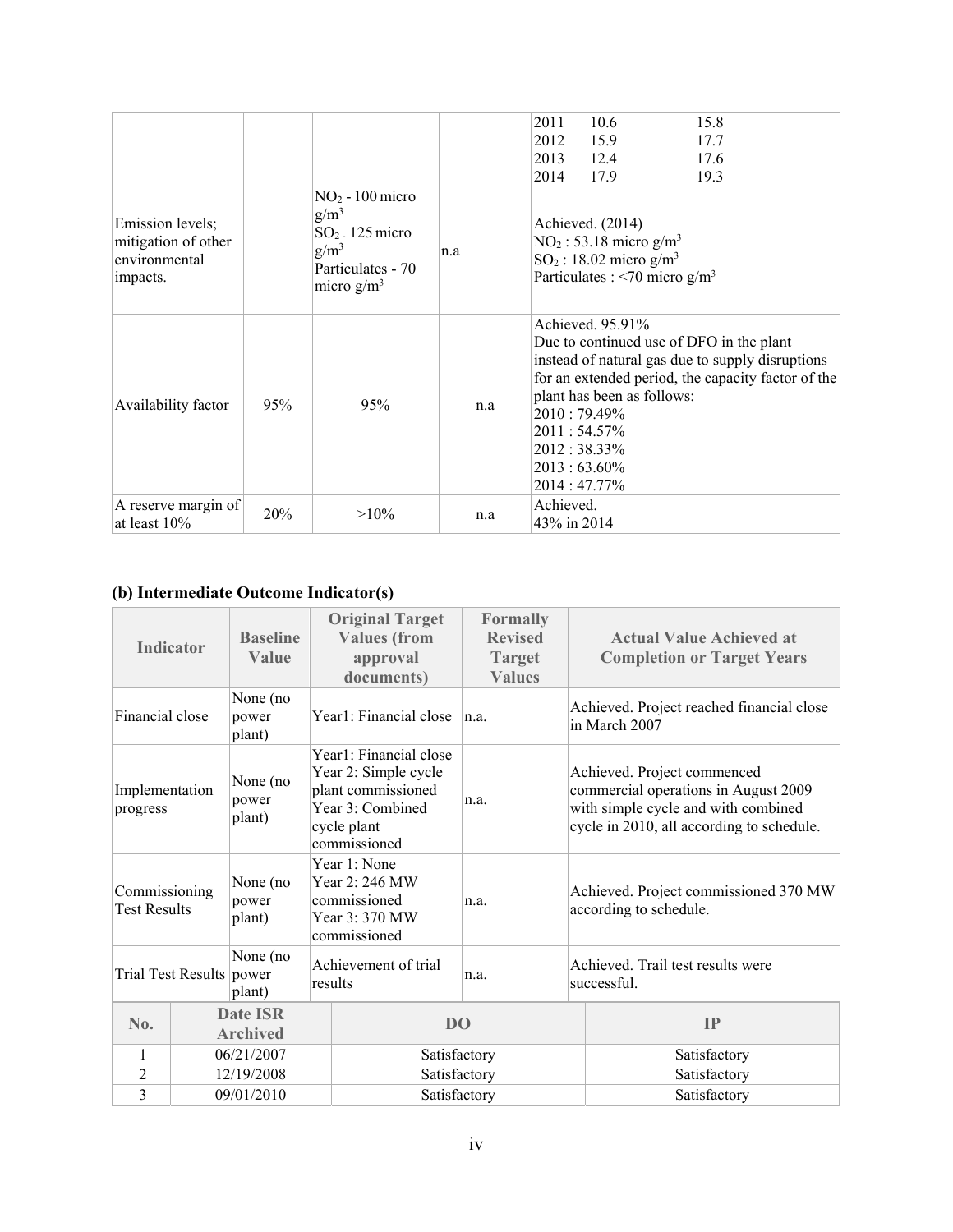| 12/30/2010 | Satisfactory | Satisfactory |
|------------|--------------|--------------|
| 08/09/2011 | Satisfactory | Satisfactory |
| 12/13/2012 | Satisfactory | Satisfactory |

# **G. Restructuring (if any)**

None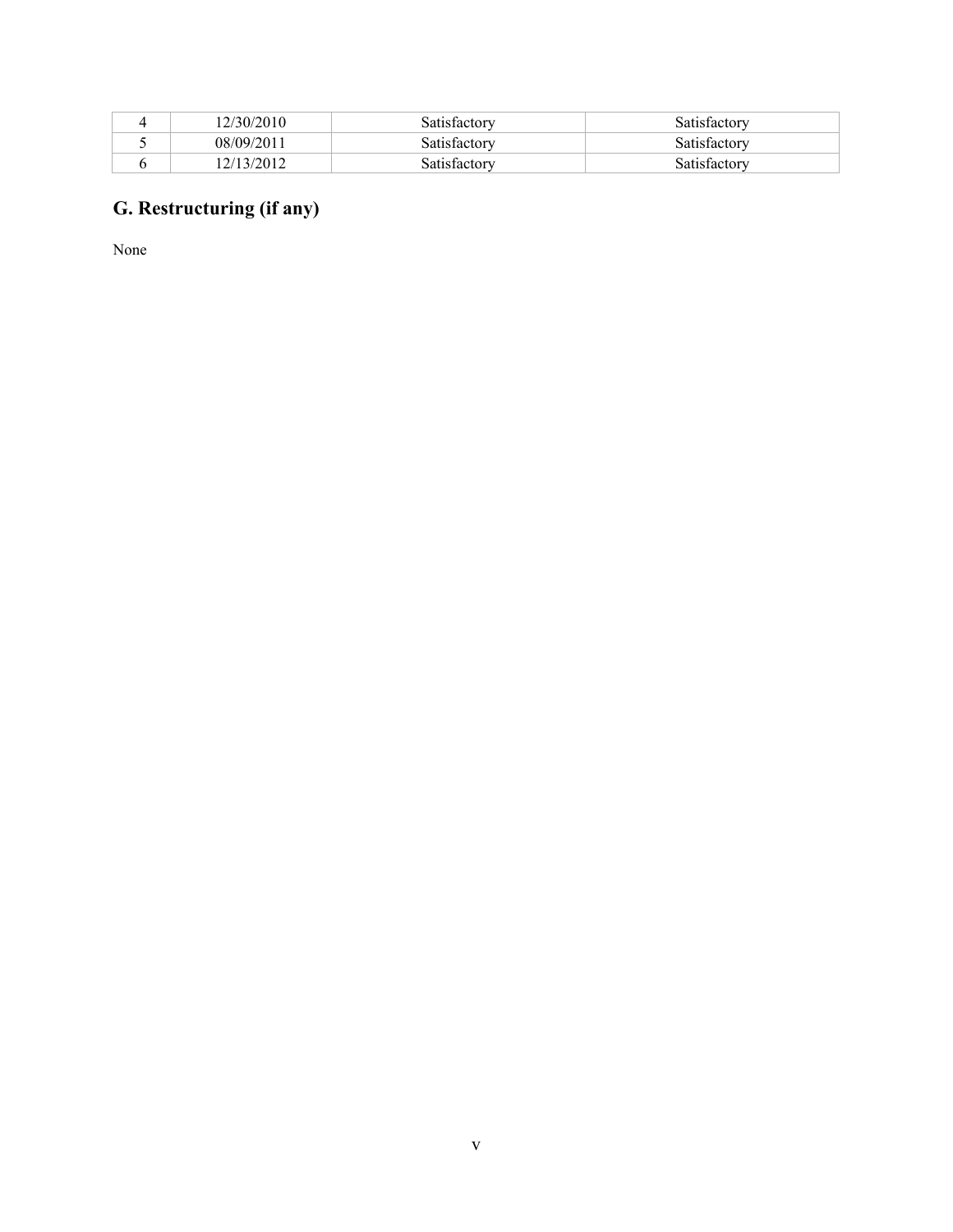#### **1. Project Context, Development Objectives and Design**

## **1.1 Context at Appraisal**

 $\overline{a}$ 

#### *Country and Sector Background*

1. **At the time of project appraisal in 2007, Jordan was on an upward trend in macroeconomic performance despite facing regional instability and a major terms-of-trade shock.** Jordan's stabilization efforts were reflected in strong growth, narrowing fiscal deficit, and declining public and external debt mostly due to donor support and increased capital inflows. Reforms were progressing well, particularly in the areas of privatization, expenditure/budget management, and education. The Government of Jordan (or GoJ) was considering legislating a new public debt ceiling of 60 percent (down from 80 percent) as the new fiscal anchor and improving the conditions for greater public-private partnership (PPP) in infrastructure. These favorable outcomes enabled Jordan to exceed the base-case triggers<sup>1</sup> for 2006 in the Country Assistance Strategy (CAS).

2. **However, as highlighted in the CAS, Jordan faced significant challenges, including perceived sovereign risk** and the need to sustain competitiveness given limited exchange rate flexibility and heavy dependence on international and regional capital markets. Failure to sustain appropriate fiscal and structural reforms and attract significant non-debt creating capital inflows would have put pressure on the exchange rate, leading to a loss of stabilization gains and reemergence of adverse debt dynamics. These concerns contributed to Jordan's perceived sovereign risk and the rationale for the proposed partial risk guarantee (PRG) at the time of appraisal.

3. **By 2007, Jordan had undertaken a decade-long structural reform of its economy.**  Natural gas and crude oil or petroleum products covered approximately 98 percent of Jordan's total primary energy supply in 2007, while renewable energy represented less than 1 percent. Jordan lacked domestic natural gas and conventional crude oil resources and, in 2008, imported 96 percent of its energy needs. In 2007, the total spending on energy imports was equivalent to over 10 percent of the gross domestic product (GDP). The National Energy Strategy 2007–2020 aimed to diversify the fuel mix and supply sources to reduce dependence on imports and use of oil and mitigate adverse balance of payments situations and negative environmental impacts. Besides targets for increased utilization of natural gas and energy use efficiency, the National Energy Strategy 2007–2020 set a target of 7 percent of the country's energy mix to come from renewable sources by 2015 and 10 percent by 2020—revising upward the 3 percent target for 2015 set in the National Agenda 2006–2015 published the year before aiming to diversify the fuel mix and supply sources to reduce dependence on imports and use of oil, the consequent adverse balance of

<sup>&</sup>lt;sup>1</sup> The macro triggers for the base case were (a) a reduction of the general government debt-to-GDP ratio under 80 percent by end-2006 compared to end-2005 and a reduction by 2 percentage points every year thereafter; (b) central government budget deficit (before grants) be progressively reduced to below 4 percent by 2008; and (c) foreign reserves of monetary authorities remain at adequate levels for imports of goods and non-factor services (that is, between four and five months) and providing coverage for public sector debt service. In addition to the base-case macro benchmarks, for the energy sector, creation of a market-driven energy efficiency fund and finalization of the legal and contractual framework for renewable energy were included as triggers in the highcase scenario.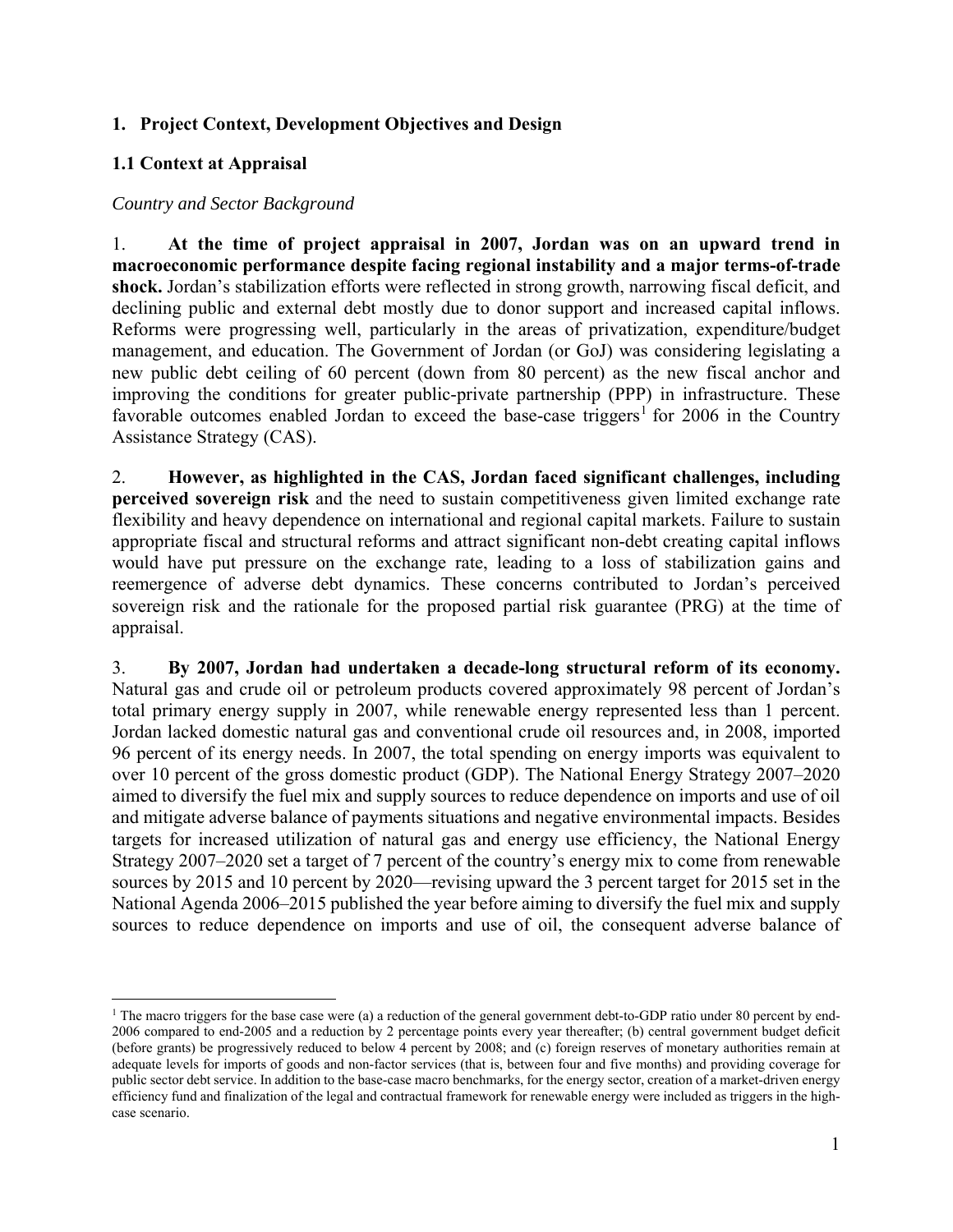payments situation, and negative environmental impacts. The regulatory authority for the power sector, the Energy and Mineral Regulatory Commission (EMRC), was also set up.

4. **Jordan's power sector was financially viable with no explicit subsidies from the government budget** but benefited from the use of natural gas from Egypt at relatively favorable prices and some subsidies on petroleum products. The EMRC had initiated a comprehensive tariff review.

5. **The GoJ made significant efforts in institutional reform in the power sector by moving toward privatization and promoting PPPs in the generation, transmission, and distribution sectors.** Most of the distribution sector was already owned by the private sector and the GoJ had plans to further divest its shares in the Electricity Distribution Company and the Irbid District Electricity Company. Privatization of the Central Electricity Generating Company (CEGCO) was to be completed by 2007 and the GoJ considered privatizing the Samra Electric Power Generating Company (SEPCO) through a public offering.

6. **Since 2003, most generation plants in Jordan operated on natural gas imported from Egypt, following the 30-year Gas Purchase Agreement of 2003 with Egypt, at relatively**  favorable prices. Future thermal generation, including the proposed project, was designed to predominantly use natural gas, complemented by renewable sources, such as wind, with shortfalls from internal supply met through imports from Egypt and Syria.

7. **By 2015, Jordan's economy had slowed down for the first time since 2010, mainly due to the effects of security spillovers, requiring the Government to embark on a new program of fiscal consolidation and economic growth.** Jordan grappled with addressing a number of exogenous shocks after the global financial crisis, notably the interruption of gas supply from Egypt and the massive influx of Syrian refugees that resulted in an average annual growth rate of 2.7 percent.

# *Project Context and Design*

8. **The project was the least-cost option of meeting the country's electricity demand by bringing additional capacity of 370 MW and maintaining a prudent reserve margin.** At the time of appraisal, the peak demand for electricity on the interconnected system in Jordan was about 1,500 MW and the installed capacity was about 1,800 MW (reserve margin of about 20 percent). However, with 3.5 percent per year growth rate forecasted then, the reserve margin would have evaporated by 2010. Therefore, this project was conceived to maintain a prudent reserve margin while adding the much-needed additional capacity to the system.

9. **Private sector financing and development was supposed to help alleviate the debt burden on the Government** and assist in further improving efficiency of the sector. Based on experience and deliberation, the Government adopted the build, own, operate (BOO) model for all PPP projects (including power plants) following a competitive bidding process.

# *Rationale for Bank Assistance*

10. **Executing this project would have helped alleviate the debt burden on the Government and provide efficiency improvement in the sector.** The project was the least-cost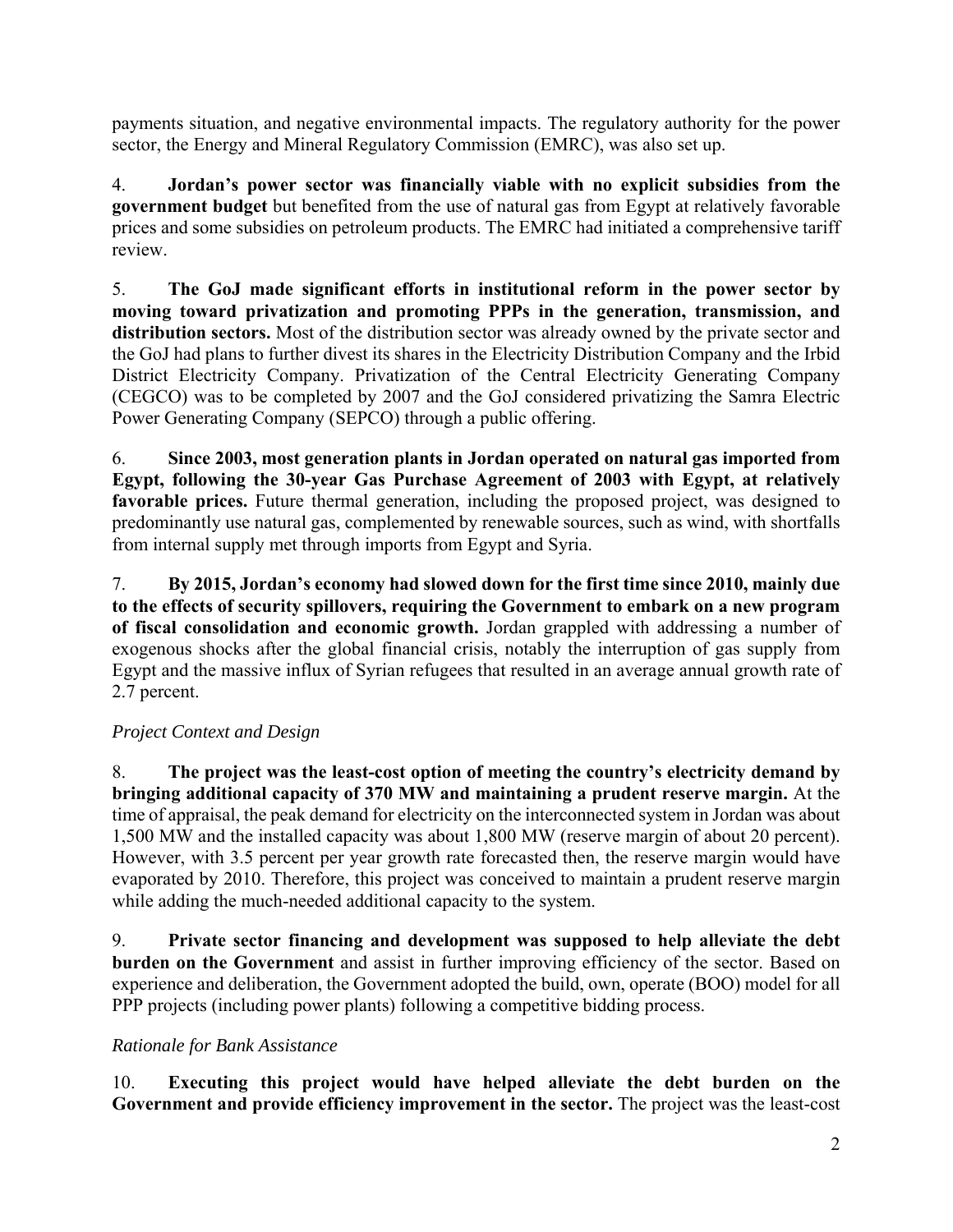option determined to meet the country's electricity demand and maintain a reserve margin of 10 percent amidst growing demand. Private sector financing was supposed to help the Government with reduction of the debt burden.

11. **PRGs and Multilateral Investment Guarantee Agency (MIGA) insurance were used to help the Government's transition from public to private finance through political risk mitigation and effective risk sharing with project sponsors and lenders.** The Request for Proposals (RFP) for the proposed project had, therefore, included a joint World Bank Group statement of in-principle support for the project. This, as well as the transparent bidding process (that satisfied the World Bank's economy and efficiency requirement), helped the Government attract competitive proposals for the project.

12. **The project was unlikely to go ahead without the World Bank Group's participation because of the private sector's perceptions of political risks, especially payment risk by the**  National Electric Power Company (NEPCO). Hence, the Government requested consideration of a PRG, and Applied Energy Services Corporation (AES) Oasis Ltd and Mitsui & Co. Ltd (the sponsors or developers)<sup>2</sup> filed a Definitive Application with MIGA. The Government also sought the proposed PRG to reduce the perceived riskiness of the investment environment in Jordan, after several private sector projects failed to materialize.

# **1.2 Original Project Development Objectives (PDO) and Key Indicators (as approved)**

13. According to the Project Appraisal Document (PAD), the PDO was "To meet the electricity needs of the country in an economically and environmentally sustainable manner to contribute to economic growth and well-being of the population of Jordan. The project would add about 370 MW of additional power to the system, help to ensure the reliability of power supply and help maintain a margin between available capacity and demand of at least 10 percent in an environmentally sustainable manner. The purpose of the PRG is to enhance competition and therefore help reduce the project's financing costs."

14. Annex 3 (Results Framework and Monitoring section) of the PAD gave four outcome indicators to gauge the project's development objective of affecting overall power supply and environment ("To meet the electricity needs of the country in an economically and environmentally sustainable manner"):

- Cost of energy supply by the power plant to be below the average cost of energy supply in Jordan (baseline value of US¢4.3 per kWh)
- $\bullet$  Emission levels by the power plant for NO<sub>2</sub>, SO<sub>2</sub> and particulate matter (PM) to be below a specified target (details in the table 1)
- Availability factor of the power plant to be above 95 percent

<u>.</u>

• Reserve margin - of the power system of Jordan to be greater than 10 percent

 $2$  AES Jordan PSC was a consortium of AES Oasis and Mitsui & Co. and was the project developers. They are also referred to as 'the sponsors' throughout the Implementation Completion and Results Report (ICR) document.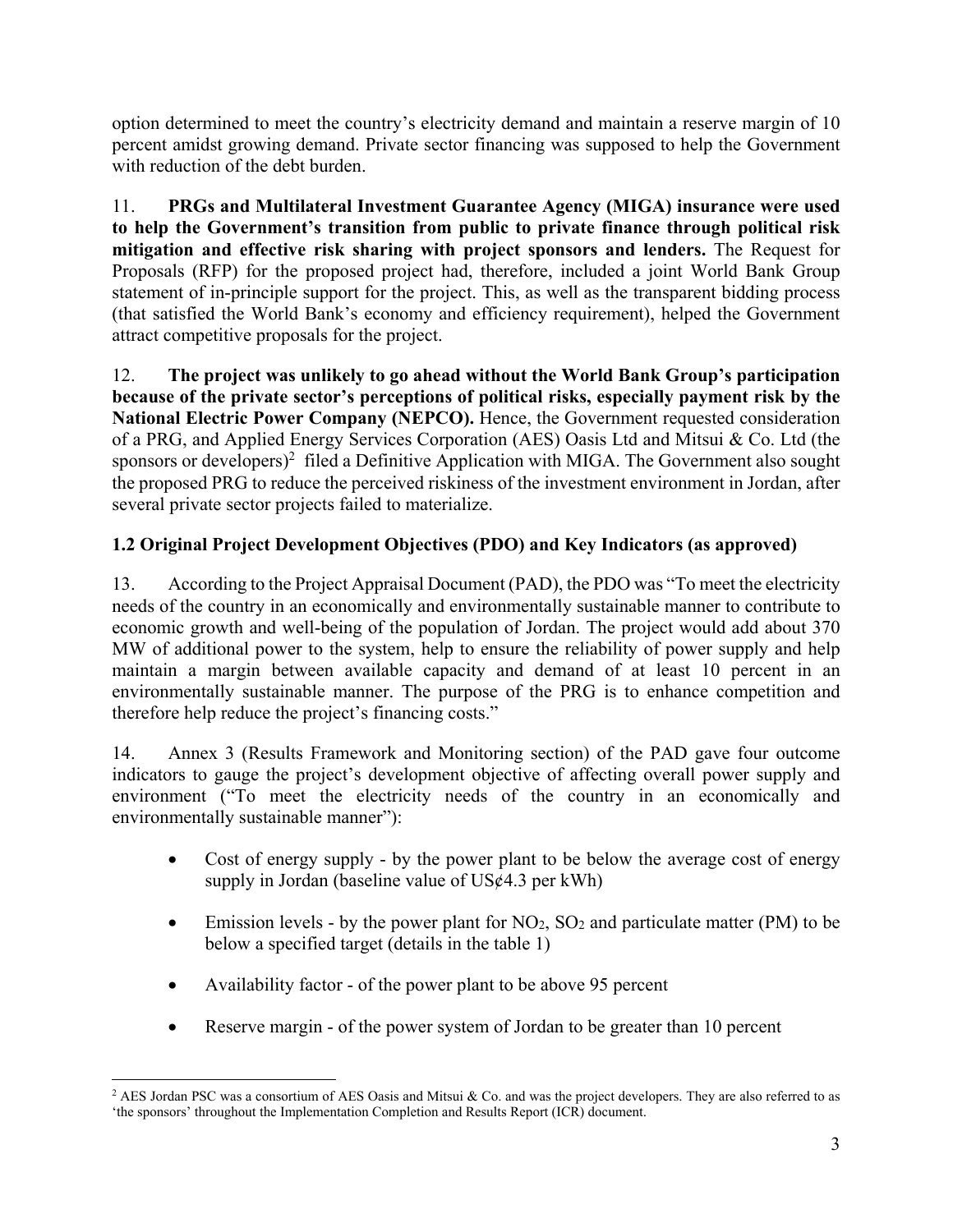15. The PAD also identified four intermediate outcome indicators to gauge the likelihood of achievement of the PDO ("The project would add about 370 MW of additional power to the system, help to ensure the reliability of power supply and help maintain a margin between available capacity and demand of at least 10 percent in an environmentally sustainable manner").

- Financial close date: Achievement by the first year (2007)
- **Implementation progress:** Simple-cycle plant commissioned by Year 2 (2008) and Combined-cycle by Year 3 (2009)
- **Commissioning test results:** 246 MW commissioned by Year 2 (2008) and full 370 MW commissioned by Year 3 (2009)
- Trial test results: To conform to operating standards identified

16. Although the PAD did not explicitly identify an indicator to measure the achievement of the PDO pertaining to the PRG ("The purpose of the PRG is to enhance competition and therefore help reduce the project's financing costs")*.* The following specific parameters were used to measure whether the PRG led to enhanced competition and helped reduce the project's financing costs:

- **Transparent and competitive bidding undertaken (to gauge enhanced competition due to the project).** With multiple bids from private parties resulting in selection of lowest cost bid from short-listed bids meeting desired technical quality criteria
- **Further foreign investment in infrastructure.** Demonstration effect of PRG to spur future development of independent power producers (IPPs) in Jordan without additional risk mitigation

17. The project documents (PAD, Legal Agreement) did not include any indicators to measure "economic growth and well-being of the population of Jordan," as mentioned in the PDO.

18. Baseline data, annual targets, and achievement for outcome and intermediate outcome indicators is provided in table  $1<sup>3</sup>$  Refer to Table 2.1 in Annex 2 for the complete datasheet on actual results achieved annually.

| <b>Project Outcome</b><br><b>Indicators</b>  | <b>Baseline</b>          | <b>Target (Annual)</b> | Achievement                                                                                                                                                                                                  |
|----------------------------------------------|--------------------------|------------------------|--------------------------------------------------------------------------------------------------------------------------------------------------------------------------------------------------------------|
| 1. Cost of energy<br>supply (power<br>plant) | $US\epsilon 4.3$ per kWh | Above baseline         | Achieved.<br>Average cost of energy supplied from Jordan's<br>power system (average tariff purchased by the<br>transmission company) ranged from $US\phi$ per<br>kWh to US¢20 per kWh between 2008 and 2014. |

**Table 1. Outcome and Intermediate Indicators** 

 $\overline{a}$ 

<sup>&</sup>lt;sup>3</sup> Table 1 refers to the complete Results Framework agreements from annex 3 of the PAD (Results Framework and Arrangements for results monitoring). The Results Framework is the same as mentioned in the Legal Agreements.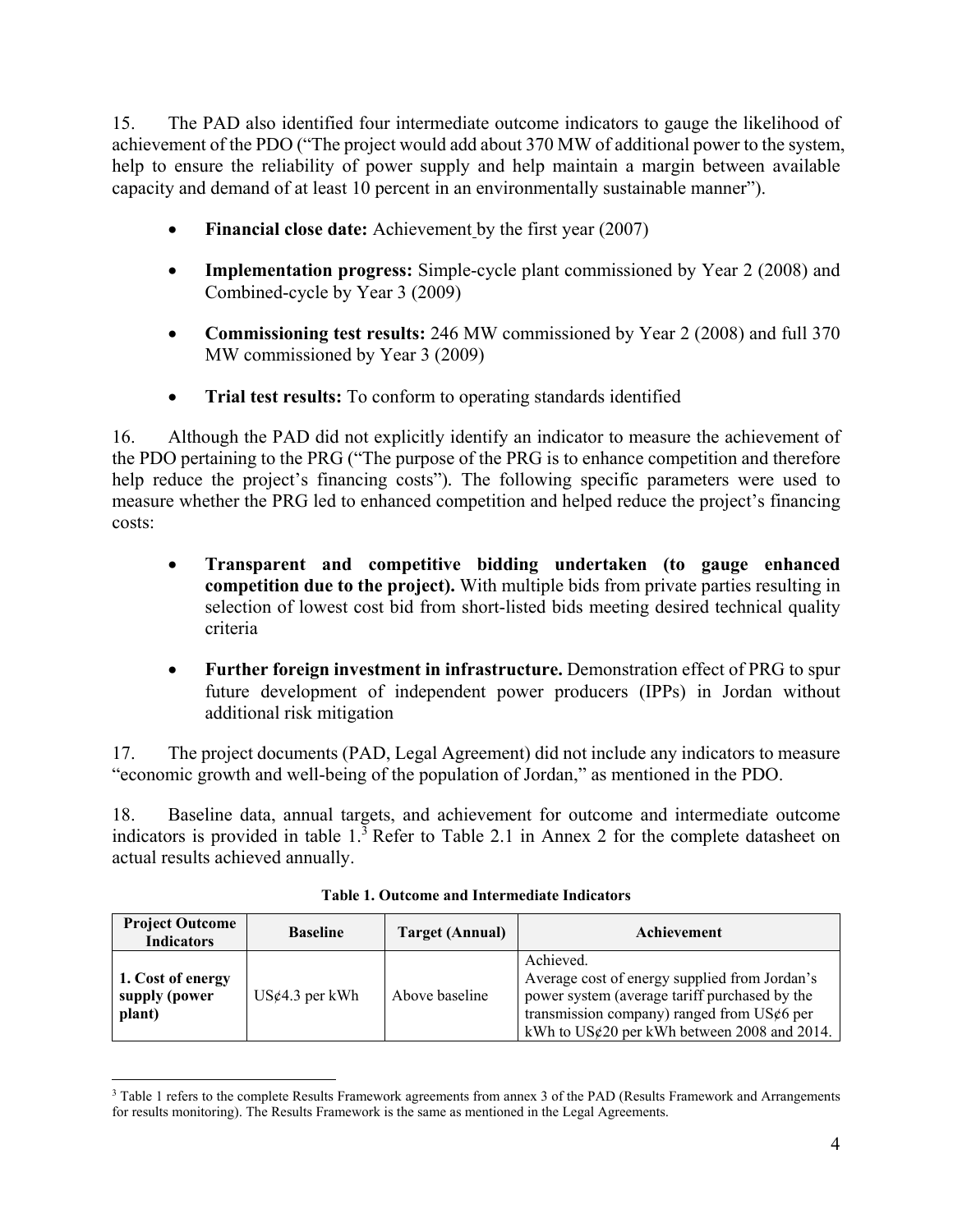| <b>Project Outcome</b><br><b>Indicators</b>                  | <b>Baseline</b>                               | <b>Target (Annual)</b>                                                                                                        | Achievement                                                                                                                                                                                                                                                                                                                             |
|--------------------------------------------------------------|-----------------------------------------------|-------------------------------------------------------------------------------------------------------------------------------|-----------------------------------------------------------------------------------------------------------------------------------------------------------------------------------------------------------------------------------------------------------------------------------------------------------------------------------------|
|                                                              |                                               |                                                                                                                               | This was always (except 2009) higher than tariff<br>of Amman East Power Plant project at :                                                                                                                                                                                                                                              |
| 2. Emission levels<br>(power plant)                          | NO <sub>2</sub><br>SO <sub>2</sub>            | 100 micro $g/m3$<br>125 micro $g/m3$                                                                                          | Amman East<br>Avg purchase price<br>6.1<br>2008<br>6.4<br>5.7<br>5.6<br>2009<br>3.7<br>2010<br>7.4<br>10.6<br>2011<br>15.8<br>15.9<br>2012<br>17.7<br>12.4<br>17.6<br>2013<br>2014<br>17.9<br>19.3<br>Achieved.<br>Below baseline levels for all years                                                                                  |
|                                                              | Particulates                                  | 70 micro $g/m3$                                                                                                               |                                                                                                                                                                                                                                                                                                                                         |
| 3. Availability<br>factor (power<br>plant)                   | 95 percent                                    | 95 percent                                                                                                                    | Achieved. 95.91 percent<br>However, due to continued use of DFO in the<br>plant instead of natural gas due to supply<br>disruptions for an extended period, the capacity<br>factor of the plant has been as follows:<br>2010: 79.49 percent<br>2011:54.57 percent<br>2012:38.33 percent<br>$2013:63.60$ percent<br>2014 : 47.77 percent |
| 2. Reserve margin                                            | 20 percent                                    | Greater than 10                                                                                                               | Achieved. Greater than 10 percent in 2009                                                                                                                                                                                                                                                                                               |
| (power system)                                               |                                               | percent                                                                                                                       |                                                                                                                                                                                                                                                                                                                                         |
| <b>Intermediate Outcome Indicators</b>                       |                                               |                                                                                                                               |                                                                                                                                                                                                                                                                                                                                         |
| <b>1. Financial Close</b><br>date                            | None, without                                 | Year1: Financial<br>close                                                                                                     | Achieved. Project reached financial close in<br>March 2007.                                                                                                                                                                                                                                                                             |
| 2.Implementation<br>progress                                 | power plant<br>None, without<br>power plant   | Year1: Financial<br>close<br>Year 2: Simple<br>cycle plant<br>commissioned<br>Year 3: Combined<br>cycle plant<br>commissioned | Achieved. Project commenced commercial<br>operations in August 2009 with simple cycle and<br>with combined cycle in 2010, all according to<br>schedule.                                                                                                                                                                                 |
| 3.Commissioning<br>Test Results and<br>4. Trial test results | None, without<br>power plant<br>None, without | Year 1: None<br>Year 2: 246 MW<br>commissioned<br>Year 3:370 MW<br>commissioned<br>Achievement of                             | Achieved. Project commissioned 370 MW<br>according to schedule.<br>Achieved. Trial test results were successful.                                                                                                                                                                                                                        |
|                                                              | power plant                                   | trial results                                                                                                                 |                                                                                                                                                                                                                                                                                                                                         |

*Note:* a. Because fuel costs and fuel supply risks were borne by NEPCO according to the contractual agreements, long periods of gas supply disruptions coupled with higher DFO (backup fuel) costs did cause financial distress to NEPCO during the 'Arab Spring' disruptions. DFO = Distillate Fuel Oil.

#### **1.3 Revised PDO and Key Indicators, and Reasons/Justifications**

19. The PDO was not revised, as it remained relevant throughout the project implementation.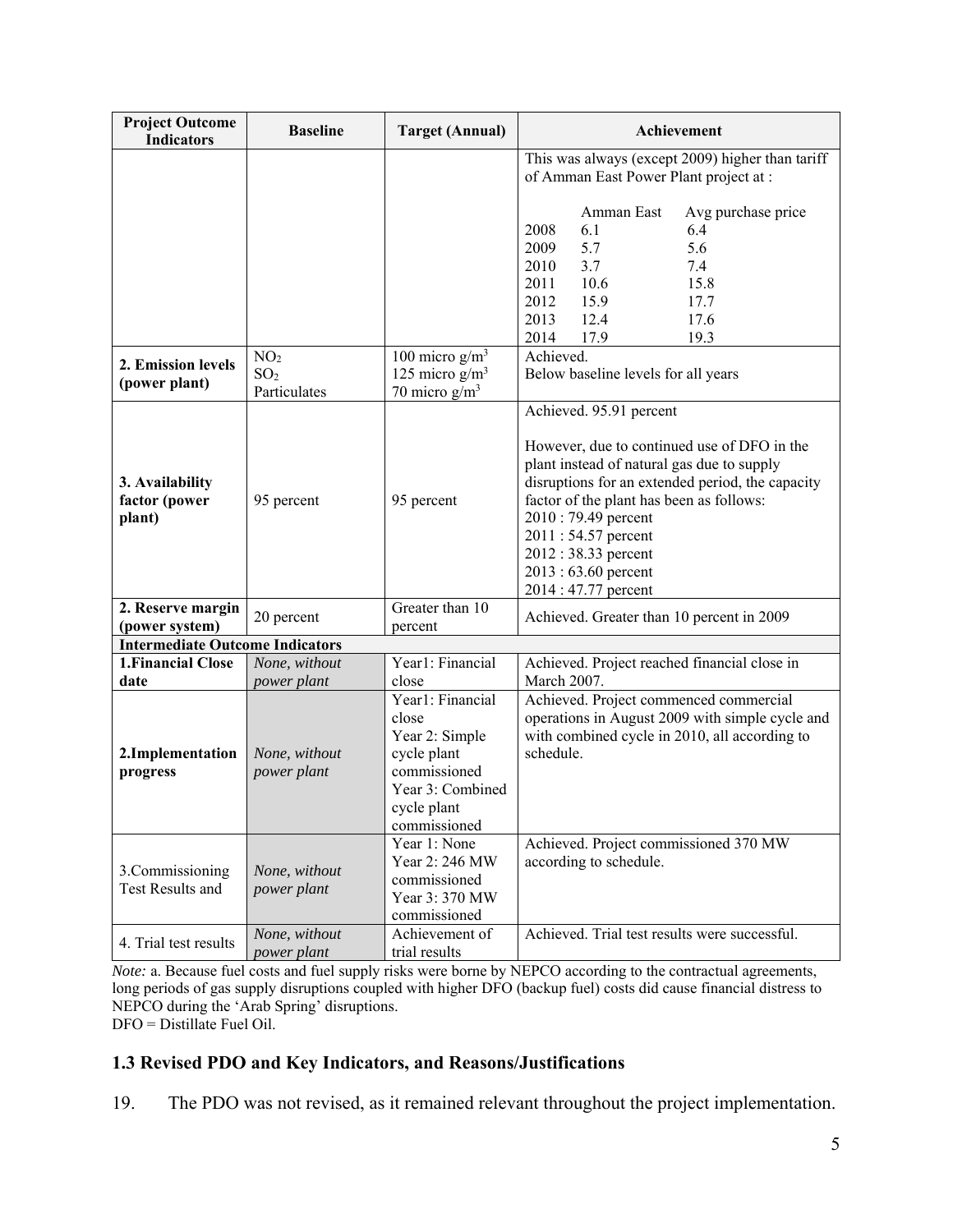## **1.4 Main Beneficiaries**

20. The PAD does not explicitly identify beneficiaries of the project, but based on the PDO and design, the following are implicitly inferred as the main beneficiaries for the ICR:

- **GoJ.** The GoJ benefitted from the project as the country received additional 370 MW of least-cost power generation. The GoJ also successfully executed the first IPP in the country and set the precedent for future private sector deals in the generation sector. The GoJ was also able to build capacity in their ministries and departments related to private sector deals in the infrastructure sector.
- **Private sector (especially commercial lenders and sponsors).** According to the PRG contractual agreements (Guarantee Agreement), the beneficiaries of the PRG were the commercial lenders or the facility agent on their behalf. The PRG provides commercial lenders assurance to lend to sponsors against the risk of default on their debt by the sponsors due to nonperformance by the GoJ on their contractual agreement.
- **Sponsors (project developers AES Jordan)** also benefitted from the PRG as they were able to raise financing for their project in Jordan at lower rates.
- At a higher level, the citizens of Jordan benefited from the project as they received reliable and sustained energy supply through increase in generating capacity.

# **1.5 Original Components (as approved)**

21. **The project was a full guarantee operation (IBRD provided PRGs in the amount of US\$45 million for the Amman East Power Plant Project).** There were no IBRD loans or IDA credits involved in the project. Financing for the power plant was arranged by the sponsors and included direct lending to AES Jordan PSC by the Japan Bank for International Cooperation (JBIC), Overseas Private Investment Corporation (OPIC), and Sumitomo Mitsui Banking Corporation (SMBC), the latter of whom lent based on the IBRD PRG.

22. **The project consisted of one component: a 370 MW gas-fired combined-cycle power station developed, owned, and operated by AES Jordan PSC, a joint venture between AES Oasis Ltd and Mitsui & Co. Ltd.** The power station is located at Al-Manakher, 14 km east of Amman, Jordan. The fuel supply was imported natural gas from Egypt supplied through the Arab Gas Pipeline; DFO served as backup fuel for emergency operations. The combined cycle power station included two gas turbines, two steam boilers, one steam turbine generator, and all necessary auxiliary facilities, including administrative offices, plant control room, warehousing facilities, and workshops. Natural gas was supplied to the project by NEPCO with the pipeline operated by Fajr. The gas was supplied by Egypt through the Arab Gas Pipeline. The Water Authority of Jordan (WAJ) supplied cooling water to the power station.

# **1.6 Revised Components**

23. There was no change to the project components.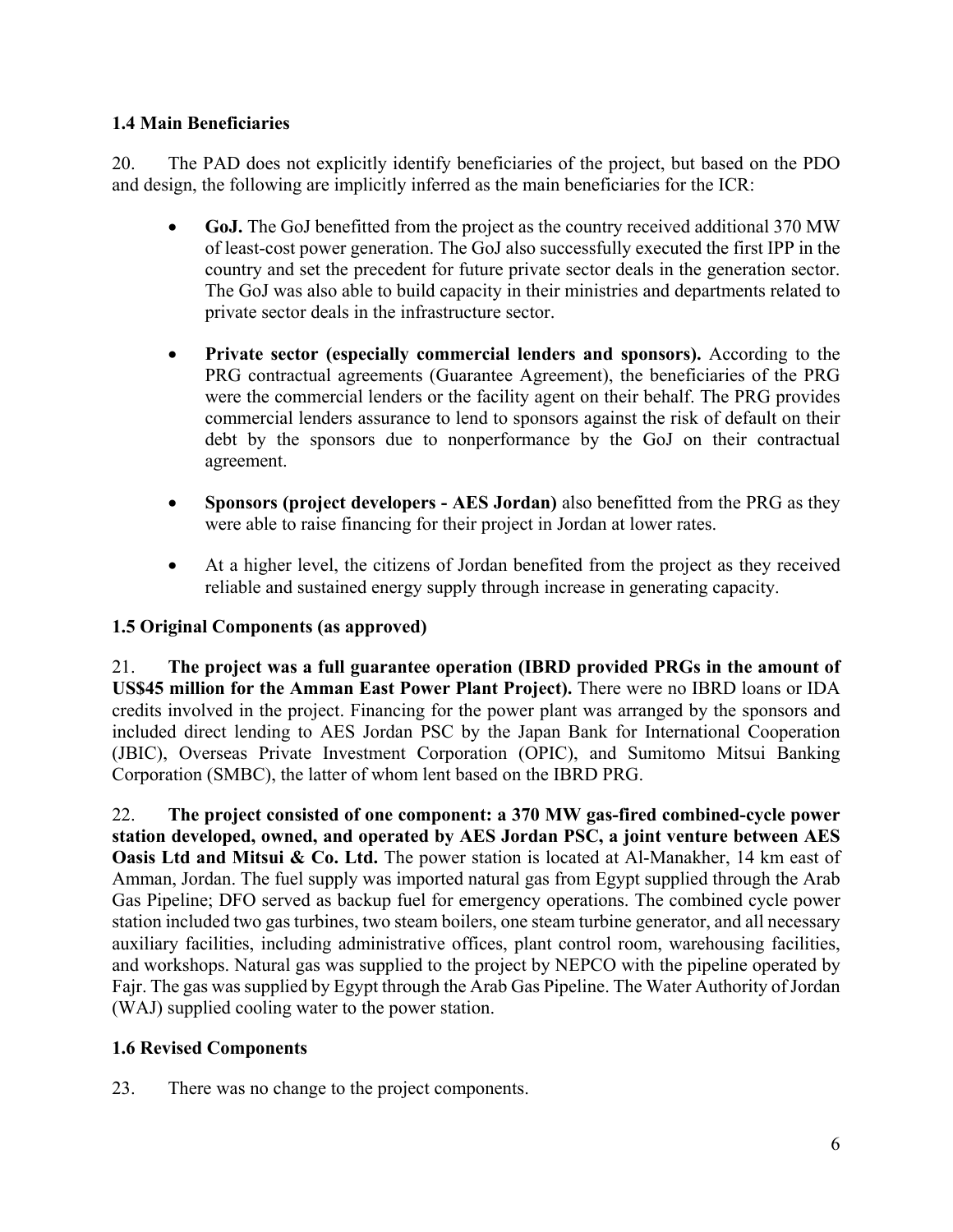## **1.7 Other Significant Changes**

24. There were no other significant changes to the project.

## **2. Key Factors Affecting Implementation and Outcomes**

### **2.1 Project Preparation, Design, and Quality at Entry**

25. **This ICR finds that the project was well prepared by the World Bank during appraisal due to three main factors:** (a) the GoJ and World Bank both incorporated lessons learned from experiences on how to attract private sector investment; (b) the GoJ considered all alternatives and conducted proper due diligence before moving forward with the project; (c) the project's technical, financial, and contractual structure was appropriate (agreed by all stakeholders); and (d) the need for credit enhancement was identified before issuing the RFP for the project, and the PRG was included as an optional support for all potential bidders to consider.

26. **The GoJ learned from past failures in private sector projects in the infrastructure sector to design Jordan's first competitively awarded IPP project successfully.** The project was designed and executed against the backdrop of several unsuccessful attempts by the GoJ to involve private sector investment in the infrastructure sectors. The GoJ incorporated its lessons from previous unsuccessful attempts to attract private investment for Jordan's infrastructure. Among the key lessons incorporated was ensuring that the fuel supply arrangements and a minimum regulatory framework provided assurance to the bidders before issuing the RFP for the East Amman Power Plant. The GoJ also made sure that the project was supported by all key stakeholders in the country.

27. **Lessons from outside Jordan were incorporated in the project design, including the World Bank's worldwide experience with IPP projects,** such as the Hub and Uch IPPs in Pakistan. Those lessons included the need for (a) reforming the sector before introducing private participation and not using IPPs as a substitute for reform (sector reforms were more advanced in Jordan than they were in Pakistan in the mid-1990s), (b) ensuring that IPP development was consistent with the least-cost expansion program, (c) establishing transparent IPP solicitation and tariff setting; (d) having a commercially viable off-taker and overall electricity sector, and (e) securing an efficient and reliable fuel source.

#### *Soundness of Background Analysis*

28. **The project was technically appropriate and was in line with Jordan's least-cost expansion plan**. The tariff outlined in the PPA was competitive at US $\epsilon$ 3.8 per kWh, much lower than the average electricity purchase cost of US¢4.3 per kWh. Combined-cycle gas turbine was the appropriate technology choice for power plant due to its versatility and duel-fuel mode operation along with the higher energy efficiency benefit of CCGT technology.

29. **The GoJ considered all possible alternatives and decided on the Amman East Power Plant Project.** Alternatives to the project were considered with regard to the source of supply (including cross-border interconnection), type and location of the power plant, but not the development model which was decided on a BOO basis based on the decision to promote competitive private generation. Alternative options were rejected based on the following criteria: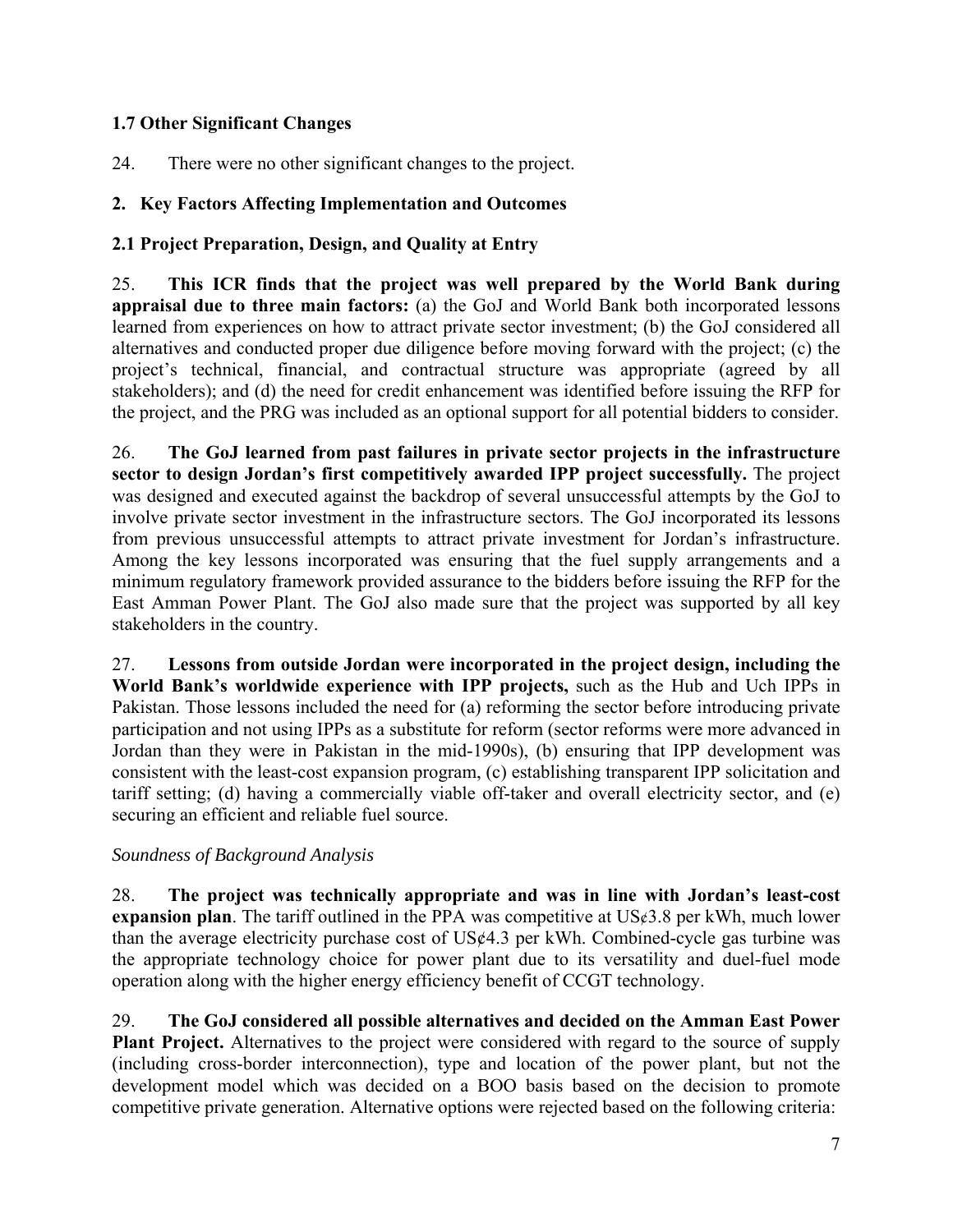- **Other fuel supply for thermal plants.** With the availability of Egyptian natural gas in Jordan and conversion of almost all power plants that formerly used residual fuel oil or diesel to use natural gas, there were not alternative fuels considered for thermal power plants.
- **Wind and solar-thermal options.** They were considered, but solar-thermal option was rejected as it could not provide the required capacity and reliability at the time. Work was underway at the time to develop Fujeij and the Bank was involved through a GEF grant. Although the project, and the technology as a whole at that time could function as a complement but not as a substitute for Amman East Power Plant.
- **Importing power.** The cost of imported power from either Egypt or Syria was higher than that from local generation and would be higher than the tariff offered by the project. Moreover, neither of the two countries has much surplus capacity.

30. **The project's contractual structure allocated risk to parties that were best suited to absorb them.** The primary risks undertaken by the private sector participants in the project were (a) pre-construction and construction-related risks, (b) commercial and operation and maintenance (O&M) risks, and (c) the GoJ's credit risk (sovereign risk). The GoJ took on fuel supply risk and NEPCO's risks, including its take-or-pay (of energy) obligations under the project. The World Bank (IBRD) had an underlying project risk arising from nonperformance of NEPCO on the PPA and the Implementation Agreement. Finally, political force majeure was a shared risk among the GoJ, sponsors, and the World Bank (underlying risk). This contractual allocation of risk followed good practices adopted by successful PPP projects. Table 2 shows the complete allocation of risks between different parties.

| <b>Phases</b>       | <b>Risks/Obligation</b>                       | <b>Sponsors</b><br>and<br><b>Lenders</b> <sup>a</sup> | Government <sup>b</sup> | <b>Risk</b><br><b>Mitigation</b><br>Package <sup>c</sup> |
|---------------------|-----------------------------------------------|-------------------------------------------------------|-------------------------|----------------------------------------------------------|
| Pre-                | Project design                                |                                                       |                         |                                                          |
| construction        | Financing                                     |                                                       |                         |                                                          |
|                     | Cost overruns                                 |                                                       |                         |                                                          |
| <b>Construction</b> | Construction delays                           |                                                       |                         |                                                          |
|                     | Implementation of EMP and RPF                 |                                                       |                         |                                                          |
|                     | $O\&M$                                        |                                                       |                         |                                                          |
|                     | Output quality specifications                 |                                                       |                         |                                                          |
|                     | Implementation of EMP                         |                                                       |                         |                                                          |
| <b>Operations</b>   | Tariffs                                       |                                                       |                         |                                                          |
|                     | Supply of natural gas and water               |                                                       |                         |                                                          |
|                     | Payments under the PPA and Implementation     |                                                       |                         |                                                          |
|                     | Agreement                                     |                                                       |                         |                                                          |
|                     | Currency devaluation                          |                                                       |                         |                                                          |
|                     | Currency convertibility and transferability   |                                                       |                         |                                                          |
| Concession          | Political force majeure                       |                                                       |                         |                                                          |
| term                | Changes in law                                |                                                       |                         |                                                          |
|                     | Natural force majeure relating to the project |                                                       |                         |                                                          |
|                     | Expropriation                                 |                                                       |                         |                                                          |

|  | <b>Table 2. Allocation of Risks</b> |  |
|--|-------------------------------------|--|
|--|-------------------------------------|--|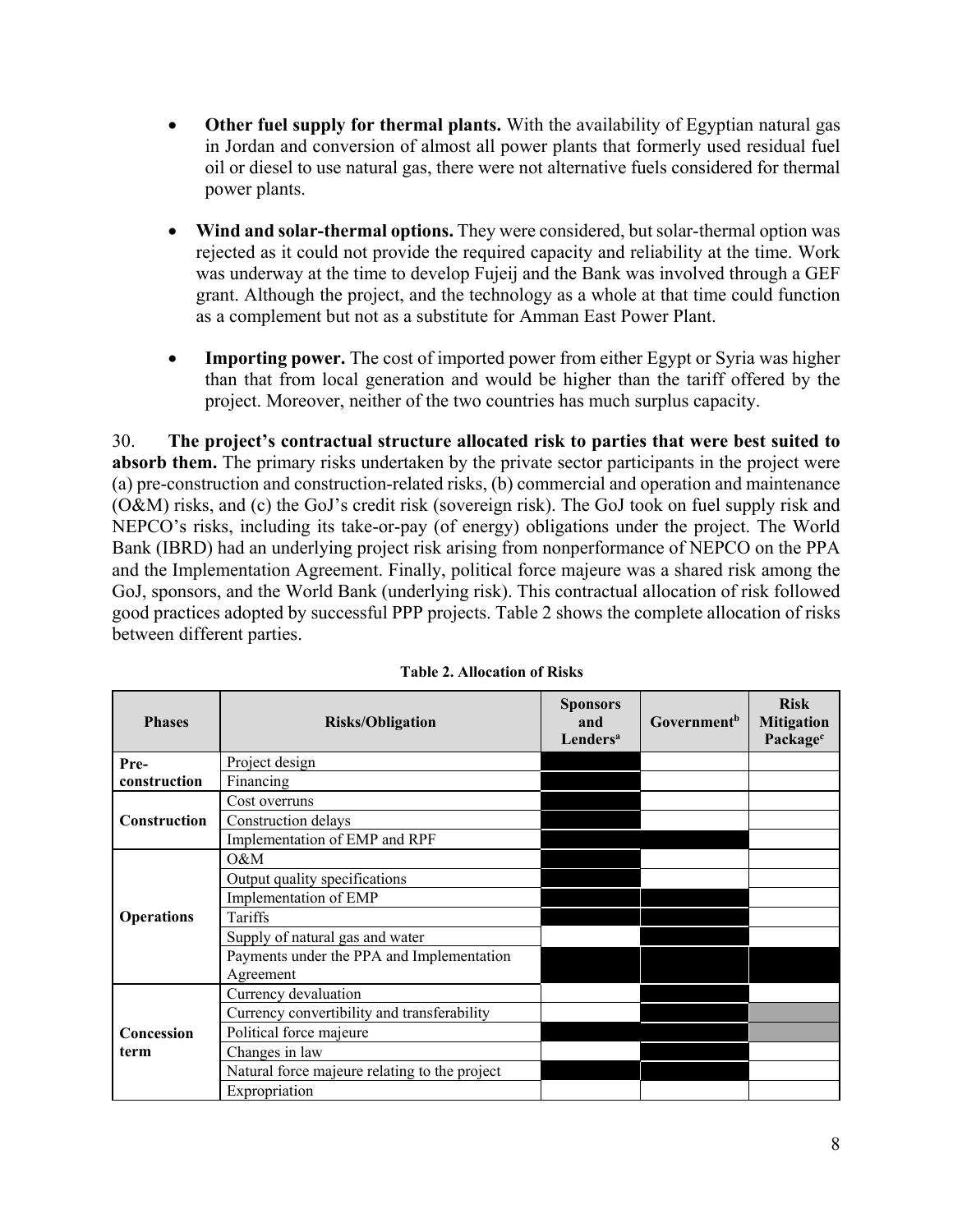*Note:* EMP = Environmental Management Plan; RPF = Resettlement Policy Framework.

a. Includes private sector insurers and Engineer, Procure, and Construct (EPC) contractors.

b. Includes electricity consumers.

c. IBRD and MIGA are backstopping risks associated with breach of contract by NEPCO. Although not the only triggers of the IBRD and MIGA guarantees, the following principal underlying risks to be borne by the Government under the Government Guarantee are worth highlighting: (a) failure by NEPCO to pay for energy and capacity under the PPA, (b) lack of U.S. dollars to pay contractual amounts, and (c) prolonged and catastrophic events of force majeure. As guarantor of the Government's performance, IBRD's underlying project risks (shown in grey colored cells).

31. **The IBRD Guarantee coverage was appropriate—adequate to make the project bankable and yet remaining limited in coverage by covering only a portion of termination payment** due by the Government to AES Jordan in the event that AES Jordan terminates the Implementation Agreement because of specific conditions defined in the Guarantee Agreement. The IBRD Guarantee did not cover breach of other NEPCO or WAJ obligations, including NEPCO or WAJ insolvency or prolonged and catastrophic events of force majeure and political violence. The project could have used more legal due diligence on gas supply agreements, the details of which could not be obtained due to a private gas supply deal between Jordan and Egypt.

32. **Social and environmental factors were adequately addressed.** The project fell under Environmental Category 'A' according to the World Bank's policy on Environmental Assessment (OP 4.01). The safeguard policies on Environmental Assessment (OP/BP 4.01) and Involuntary Resettlement (OP/BP 4.12) were triggered. The developer completed a comprehensive Environmental and Social Impact Assessment (ESIA) before project appraisal for the power plant, containing an Associated Infrastructure EMP for the associated infrastructure (gas pipeline and water pipeline) and the transmission line and substation. Although the project did not involve displacement of people, it involved acquisition of small sections of farmland for which an RPF in the form of a Land Acquisition Compensation Plan (LACP) was prepared. Compensation was set aside and finally made by NEPCO (post arbitration) and the process was discussed within the Bank and concluded that it was consistent with the WB guidelines. The quality of both the ESIA and RPF/LACP was satisfactory. There was no resettlement or land acquisition associated with the water pipeline as it was in the existing road corridors owned by the Government. Safeguards related to health hazards due to transmission line construction were not entirely relevant to the project and could have been avoided.

#### *Adequacy of Government's Commitment*

33. **The Ministry of Planning and International Cooperation (MoPIC) coordinated with the Ministry of Energy and Mineral Resources (MoEMR) and EMRC to ensure the Government's commitment toward the project** displayed through institutional reforms and adoption of transparent, competitive, and fair bidding resulting in good-quality bids, transparent selection of developers, quality project documents with bankable risk allocation and timely financial closure. NEPCO, as the off-taker and single-buyer transmission company in Jordan, had stable financial performance, albeit with declining debt-service ability. The project benefitted from well-established developers and EPC contractors, with considerable experience with similar projects worldwide.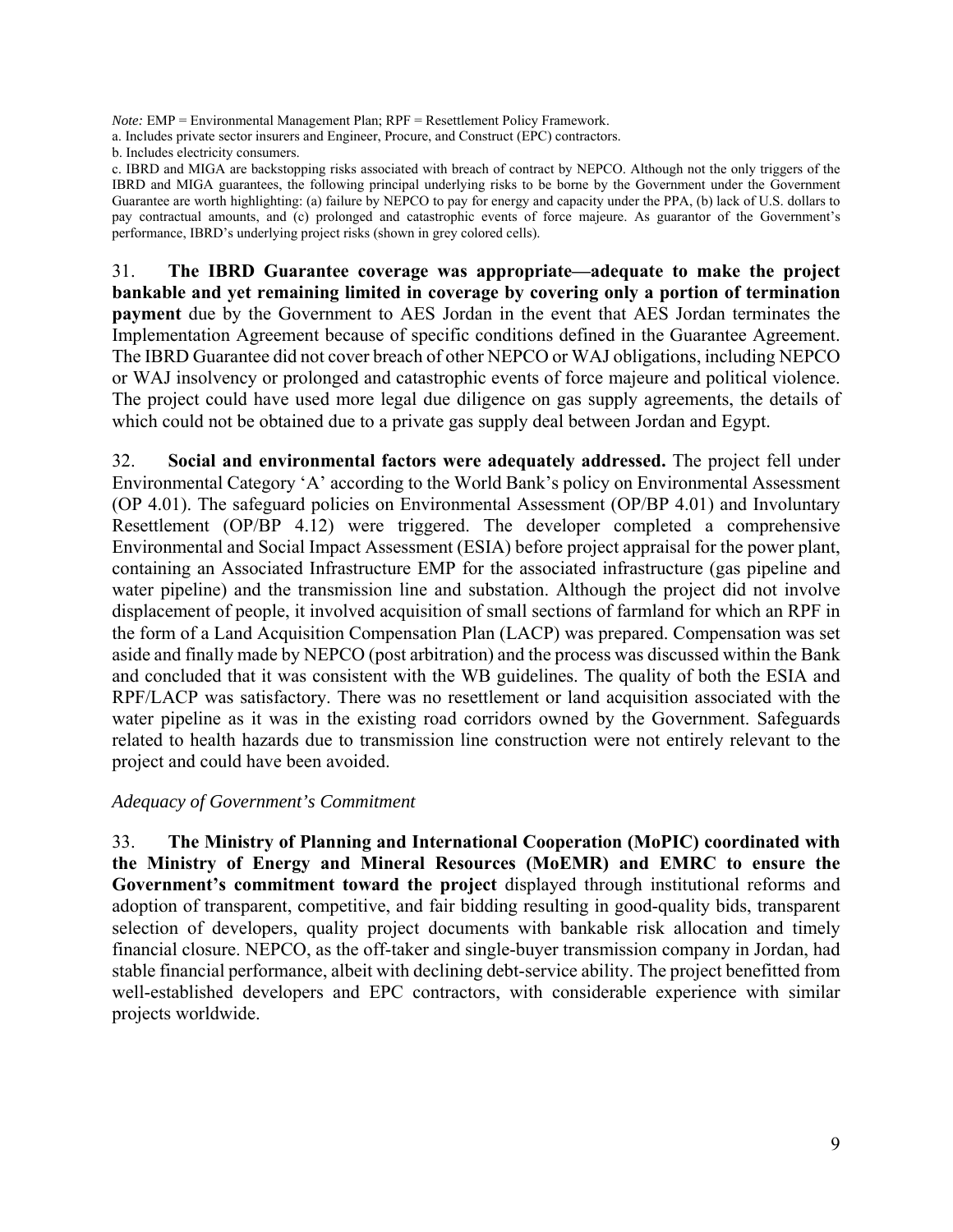#### *Assessment of Risks*

34. The ICR finds that, during appraisal, all risks were properly identified along with a mitigation plan. Risk allocation was consistent with the structure of the project and in line with current practices in similar projects around the world. In addition, development partners and commercial lenders, such as OPIC, JBIC, and SMBC also conducted their own due diligence and were satisfied. The following risks were identified during preparation, along with mitigation measures:

- **Gas price fluctuation and currency risk (macroeconomic risk).** The most substantial risk identified during the project design was that electricity retail tariffs may not be able to cover the cost of supply due to the effects of gas price fluctuations and currency devaluation. The risk was mitigated as long term, as a bilateral gassupply agreement between Jordan and Egypt involved below-market rates, and the regulator (EMRC) considered gradual tariff adjustment with optional fuel adjust clause.
- **Inadequate sector reform (enabling environment risk).** A moderate risk that sector reform in Jordan is not advanced enough to create an enabling environment for private sector participation was mitigated as the power sector was restructured according to the new Electricity Law.
- **Single customer (NEPCO) risk (political risk).** The project had a moderate risk that the project may have no alternative market due to reliance on a single customer, NEPCO, wherein NEPCO may decide to stop purchasing power from it. Competitive and transparent bidding in the project led to a two-part availability tariff (capacity charge and energy charge) to ensure that the levelized cost of the project is lower than generation and import alternatives, thereby mitigating the possibility of NEPCO not purchasing power from the project.
- **Delay in construction of associated infrastructure (technical risk).** The project had a moderate risk that delays in associated infrastructure (transmission line, substation, water, and gas pipeline) will delay the project and cause the Government to pay liquidated damages to the power plant developer. NEPCO was made responsible for this construction and ensured that adequate measures such as a 120-day built-in buffer period provided breathing room to avoid such delays.
- **Power shortages due to delay (market risk).** The risk of construction delays resulting in power shortage was mitigated by the contracting of an experienced, internationally renowned EPC contractor (Doosan), who was contracted by the sponsors through a turnkey contract with built-in clauses for compensation for delays.
- **Unaffordable contingent liabilities (fiscal risk).** The International Monetary Fund (IMF)-World Bank reforms to improve the pension system and increase transparency of public expenditure management in addition to donor assistance were put in place to avoid unaffordable contingent liabilities.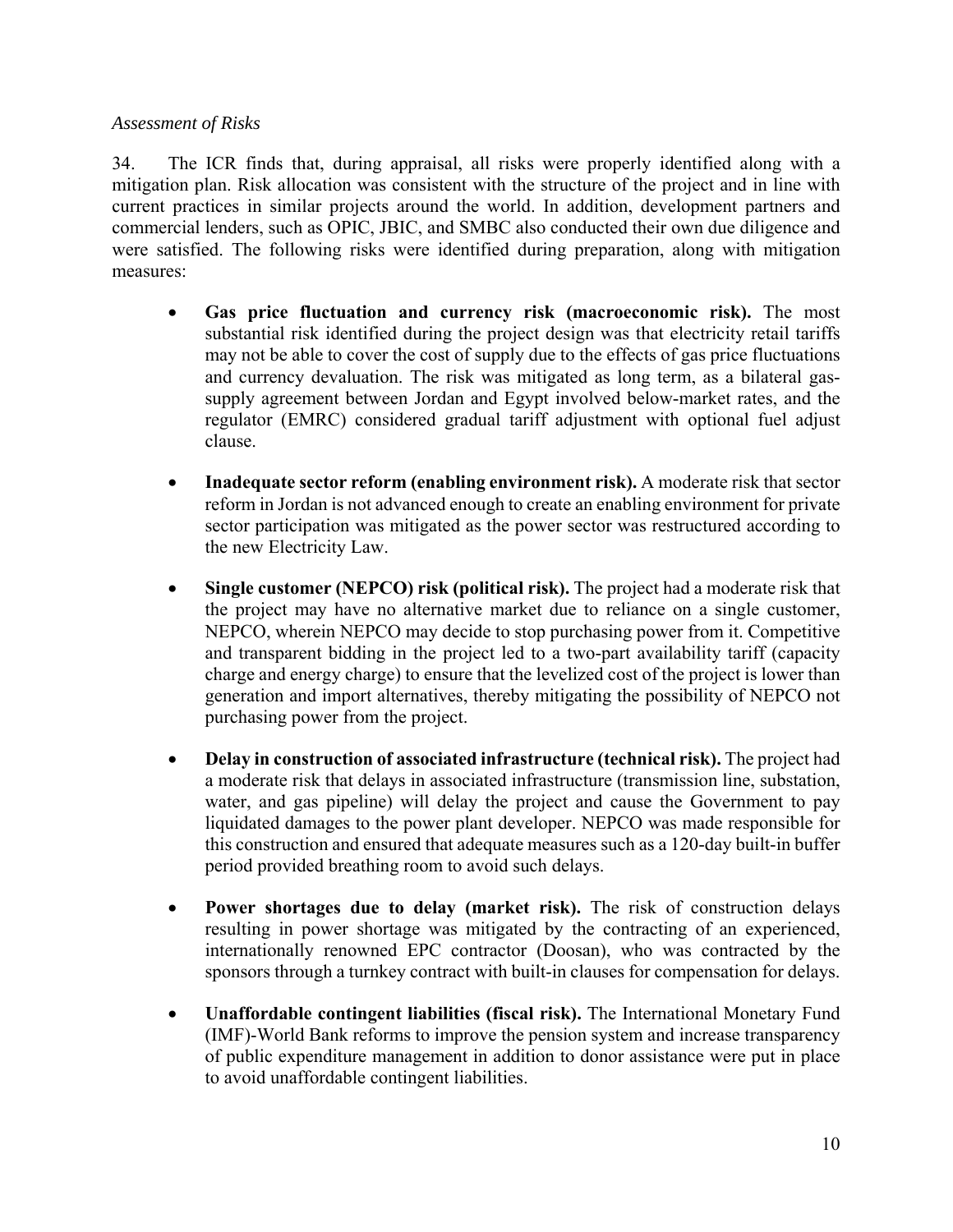35. The ICR does want to point out that supply vulnerability should have been anticipated and mitigation measures preempted in the historically unstable neighborhood. However, this learning is from the benefit of hindsight.

# **2.2 Implementation**

36. **The power plant achieved full commercial operation on August 27, 2009, which was only one month behind schedule.** The delay was caused by a minor technical difficulty with the steam turbine, which was resolved satisfactorily by the supplier. No construction delays were experienced in the associated infrastructure (400 kV electrical transmission system, water pipeline, and gas pipeline spur). A proposed MIGA guarantee in the amount of US\$69.75 million to cover sponsors' equity and shareholders' loans was dropped (post board approval) after the project sponsors could not reach an agreement with the project lenders on security sharing and release issues.

37. **Power plant progress was monitored satisfactorily.** A Joint Coordination Committee (participation from NEPCO and AES Jordan) monitored plant operations and progress through regular meetings. The project company has remained in compliance with the EMP—Operational Phase dated February 2007. The company continues to provide the World Bank with the annual (semiannual till 2010) environmental reports. The World Bank has also been provided with the quarterly operating reports—prepared by the company for the project lenders—that contain additional information on environmental and operational aspects of the plant.

38. **Job creation.** About 3,000 temporary jobs were created during the Amman East Power Plant construction phase. Since the operating phase, the power plant has been staffed with about 50 full-time employees.

39. **Sustainable energy supply.** During the first year of full operation, the power plant generated 3,290 million kWh of electricity, representing about 21 percent of generated electricity in Jordan. Since then, the plant has generated a substantial amount of electricity compared to the total electricity generated and imported in Jordan, as shown in the figure 2.





*Source:* NEPCO Annual Reports (2008–2015).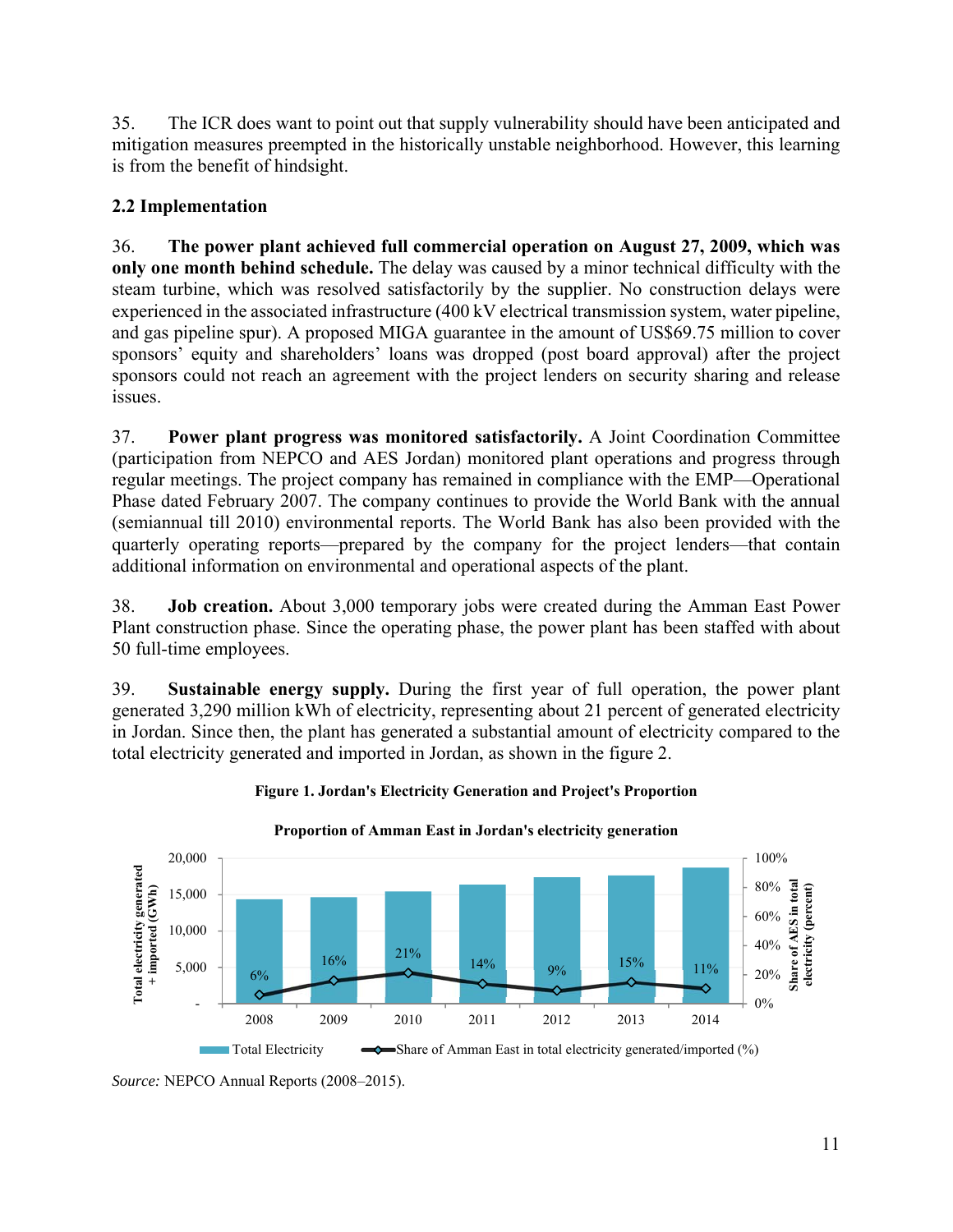40. The plant is one of the most efficient power plants in Jordan in terms of heat rate. With regard to generation cost, figure 3 compares the average cost of capacity payment for the plant (about  $US\epsilon 3.8$  per kWh sent out to the grid) to the average bulk tariff of Jordan. Additionally, the average purchase price of energy from Amman East is lower than average purchase price incurred by NEPCO over the 2009-2014 period.

## *Factors that Contributed to Successful Implementation*

#### 41. **The Government's commitment (including NEPCO's honoring of contractual agreements) and lessons learned from past failures are the following:**

- The GoJ and the World Bank incorporated lessons learned from past failed deals regarding private sector involvement in Jordan's electricity generation to implement the Amman East Power Plant Project.
- Being the first IPP for Jordan, MoPIC took the lead in coordinating the efforts of all the government agencies and ministries involved (MEMR NEPCO, EMRC) from the design process till implementation. MoPIC was an effective interface between the private sector (AES Jordan and other bidders) and the ministry and utility.
- The GoJ endorsed IBRD's Guarantee (PRG) and included the guarantee in the bidding package. This was well received by the private sector and resulted in good-quality bids.
- NEPCO always made timely contractual payments despite difficult and increasing financial burden on it arising due to prolonged natural gas supply disruptions. In addition, NEPCO maintained transparent accounting procedures throughout the operations of the project.

### 42. **Transparent and competitive tendering process enhanced competition for the project ensuring lowering of financing costs.**

- Project developers confirmed to the ICR team that a transparent and competitive tendering process was adopted for the project and that it was one of the biggest reasons for the success of this project and future IPPs in the country.
- The GoJ-adopted process had a demonstration effect for future IPP projects as well.
- Bidding process involved an international tender with well-structured project documents and an experienced transaction adviser.

#### 43. **IBRD's PRG support was targeted, appropriate, and limited.**

 IBRD Guarantee was limited in coverage and only covered a portion of termination payment resulting from very well-defined conditions. This package offered the private sponsors just the right amount of risk-mitigation comfort (from government nonperformance risks) to apply for the project while maintaining prudent risk sharing between all parties.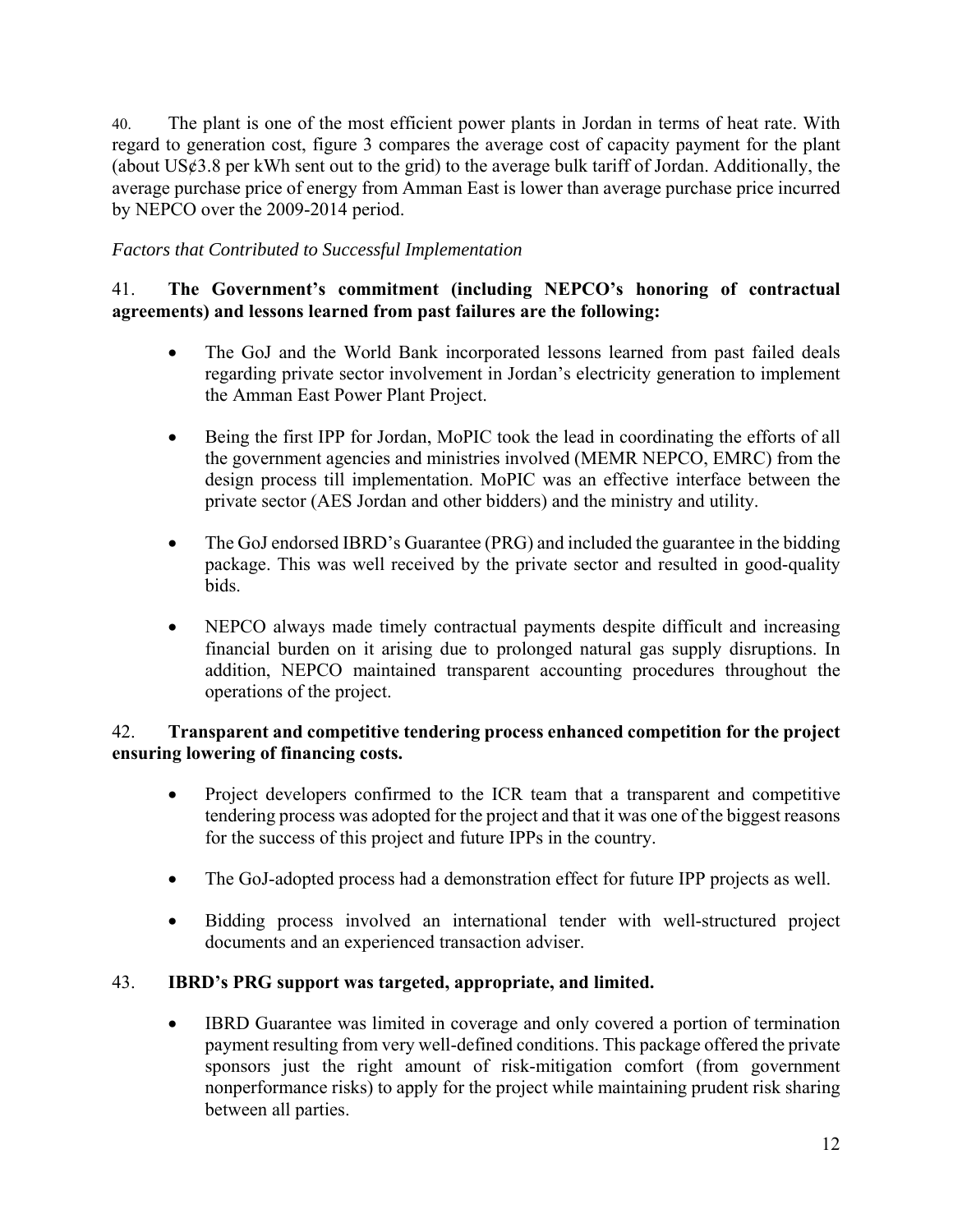Two of the three short-listed bidders indicated that the presence of IBRD Guarantee support was critical in their decision to bid for the project.

#### 44. **Experienced and responsible private sector parties ensured timely construction and efficient operation so far.**

- **Project developers.** AES Jordan absorbed the necessary risks and achieved financial closure and commercial operations on time as required. The developers followed prudent financial, environmental and social, and operational reporting (being within required ranges). Availability factor of the plant was over 95 percent (as required)
- EPC contractor (Doosan) completed construction with no delays.
- Strong due diligence by the commercial and development financial institutions**—** SMBC, JBIC, OPIC—for the project resulting in optimized financing.
- **Timely board approval by the World Bank and no procedural delays from the GoJ.** Project effectiveness was reached within a month of Board approval—any delays from the Government, World Bank, or sponsors would have had negative effects on completing implementation on time, having a further negative cascading effect on achieving project objectives.

#### *Challenges during Implementation*

### 45. **Natural gas supply disruptions following the 2010 Egyptian revolution caused financial and operational difficulties to NEPCO.**

- (a) Geopolitical instability in the region caused multiple explosions in the Arab Gas pipeline disrupting natural gas supply for extended periods for most of 2011 and 2012. Gas supply was constrained even post-2012 till now.
- (b) Because NEPCO was responsible for fuel supply, an unforeseen large supply of backup DFO during disruptions caused additional financial distress to NEPCO, especially as DFO was more expensive than natural gas as a fuel source. Hence the risk of guarantee coverage was raised during this period to reflect the higher risk of nonpayment by NEPCO during the period of disruptions.
- (c) The plant had to run on backup DFO for extended periods. AES Jordan (sponsors) incurred higher O&M costs (consumables and spare parts) and over US\$2 million extra expenditure in swirlers to reduce higher  $NO<sub>x</sub>$ ,  $SO<sub>x</sub>$  stack emission (higher than if natural gas or even heavy fuel oil [HFO] were used as fuel).
- (d) Thus, for these interrupted durations, the plant was run as a peaking-load plant instead of a base-load plant, as originally envisaged. The proportion of electricity generated by the plant using natural gas and DFO (diesel) as the fuel is depicted in figure 1,-to explain the effect of fuel supply disruptions on the plant operations.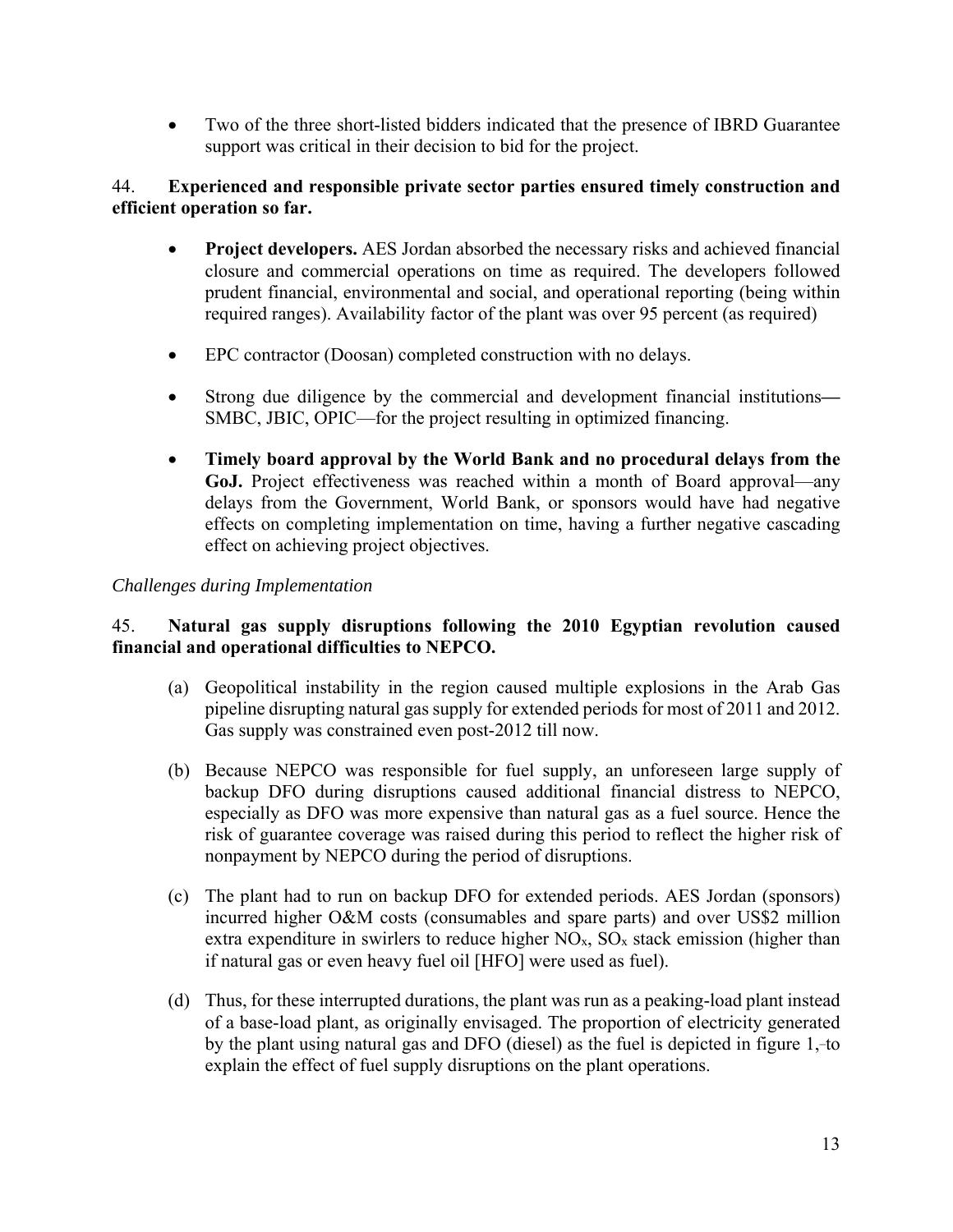**Figure 2. Electricity Generated (GWh) by Fuel source by Amman East Power Plant** 



*Source:* NEPCO Annual Reports (2008–2015).

46. **Delay in court decisions for land purchase and access right compensation.** Establishing the actual compensation is adjudicated by the courts in Jordan and usually does not occur before the transmission system is energized. This caused long delays for compensation adding to administrative burden on courts. However, during the ICR mission, NEPCO ascertained that the last known court cases were resolved and that NEPCO had paid compensation to all remaining families.

47. **Other challenges.** The sponsors (AES Jordan) did not benefit from sales tax waiver for local goods purchased and the matter was pending from 2009 to 2015. It was finally resolved amicably between NEPCO and AES Jordan, with no pending issues.



**Figure 3. Purchase Price of Energy in Jordan (Amman East vs Average purchase price)**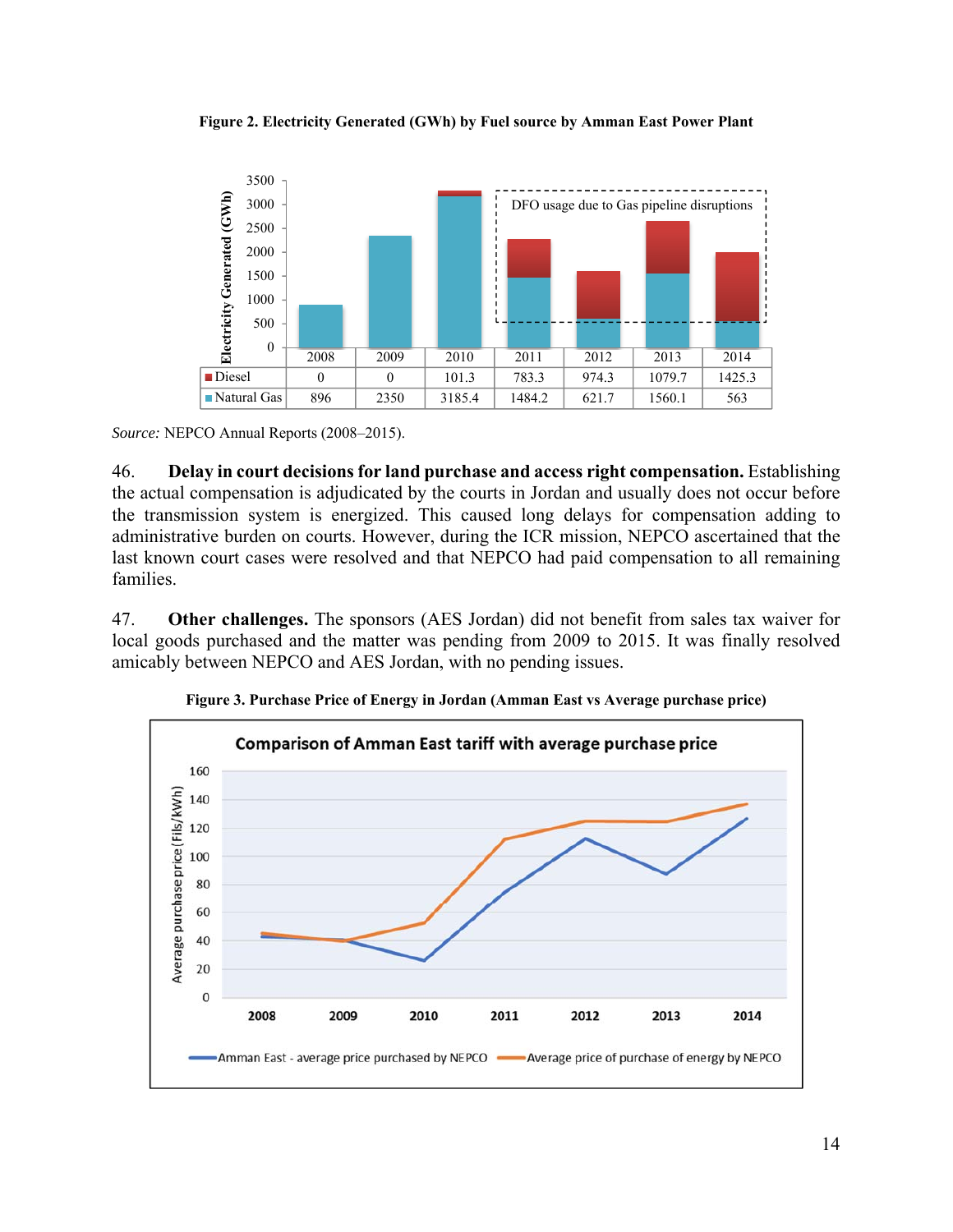*Source:* NEPCO, EMRC, Annual Reports (2008–2015).

### **2.3 Monitoring and Evaluation (M&E) Design, Implementation, and Utilization**

#### *M&E Design*

48. The overall M&E design was Satisfactory as adequate indicators were identified to monitor progress toward PDO and the collection methods identified were adequate. However, the PDO was vaguely formulated in parts and the PDO indicators did not capture all the aspects of the PDO. Parts of the PDO such as "to contribute to economic growth and well-being of the population of Jordan" indicate the entire population of Jordan to be the primary target group that would benefit from the project interventions, which is not measured through any indicators. It also points to a broad outcome that the project reasonably cannot be held accountable to, and hence the PDO could have benefitted from tighter phrasing of objectives that correspond to the purview of the project with linked indicators. The PDO also includes a phrase on "environmentally sustainable manner" that could have been defined within the boundaries of the project scope. The project did include an indicator on monitoring air quality that could point toward the same, but no explicit reference to sustainability was made.

#### *M&E Implementation*

49. M&E implementation largely followed its original design and was satisfactory as data were collected accurately and on time using the appropriate agencies and frequency of collection. The M&E activities were separated into two phases covering project construction and project operation phases with responsibility for data collection toward PDO and intermediate indicators clearly identified. The project company carried out monitoring of project progress as intended. The project company prepared progress reports and financial statements as follows:

- Quarterly operating report (prepared and submitted satisfactorily so far)
- Semiannual Operation Environmental Impact Monitoring and Mitigation Report till implementation and annual after that (prepared and submitted satisfactorily so far)
- Audited financial statements (annual basis) and interim financial statements (quarterly and half-yearly basis) of AES Jordan PSC and AES Jordan Holdco (prepared and submitted satisfactorily so far)

50. Monitoring of environmental and social aspects was carried out by the project company (for the power plant component). NEPCO was responsible for reporting on associated infrastructure, incorporating the project ESIA.

 Annual report on the environmental and social impact of the NEPCO substation and transmission line (prepared and submitted satisfactorily, so far)

51. In addition, an independent engineer prepared the project construction monitoring reports that reviewed progresses on procurement, engineering, construction of the power plant, and associated infrastructure. A midterm review of the project was not conducted.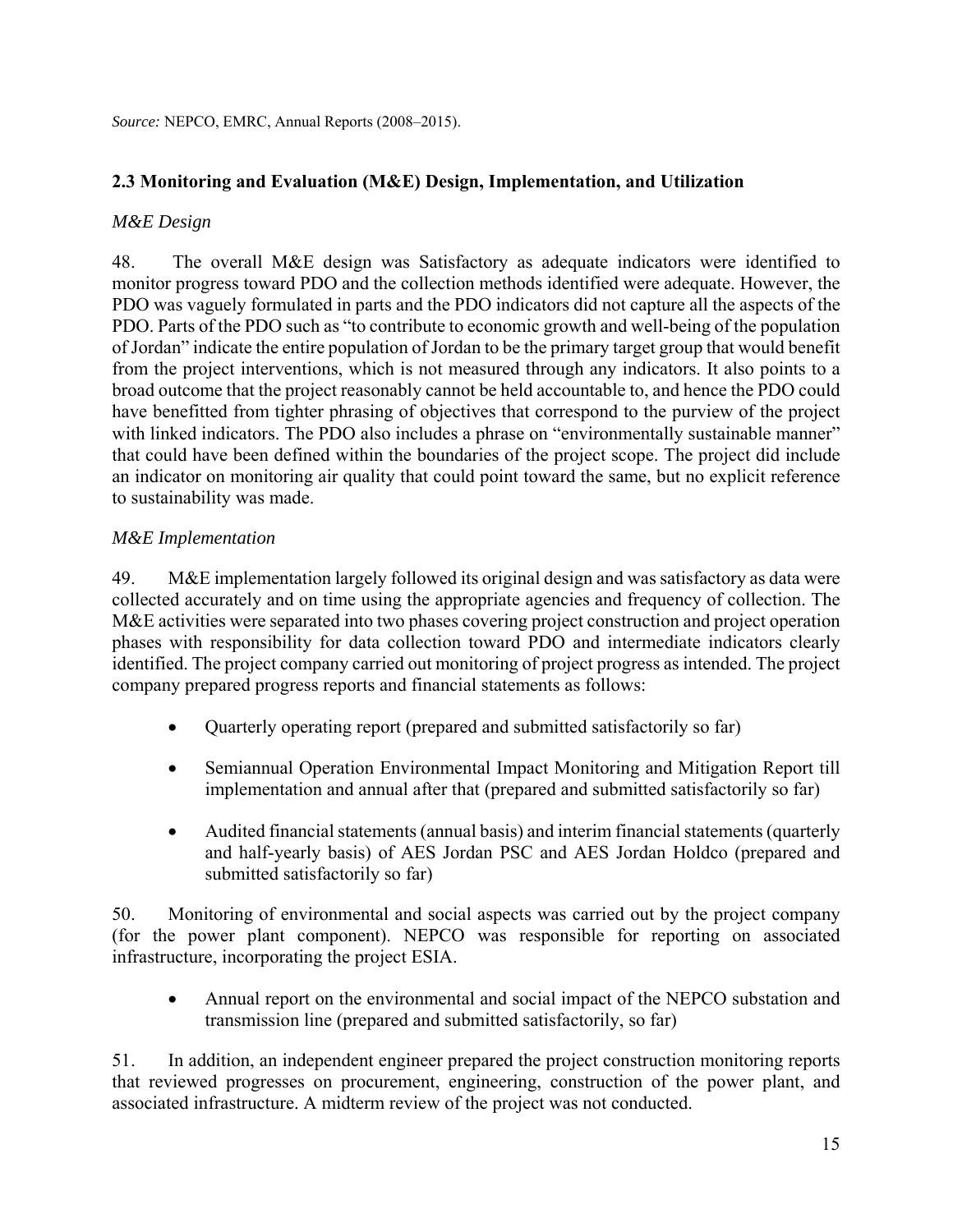### *M&E Utilization*

52. Because the scope of the project was limited to the construction and operation of the Amman East power plant, the data collected pertained to those aspects and were appropriate to inform decision making and resource allocation by the project company. Hence, M&E utilization was satisfactory. However, in the context of the associated infrastructure, the ESIA recommended an annual health check for sample residents of a nearby village where the new transmission line passes as a requirement to be carried out by NEPCO but did not provide detailed guidance on sample selection, obtaining baseline data, and further execution. NEPCO thus agreed to monitor any health-related complaints instead of the annual health check.

# 2.4 **Safeguard and Fiduciary Compliance**

53. **Environmental and social safeguards.** The applicable safeguard policies for the Amman East Power Plant Project were OP 4.01: Environmental Assessment and OP 4.12: Involuntary Resettlement. The project complied satisfactorily with the World Bank policy and procedural requirements pertaining to applicable safeguards.

54. **Institutional setup.** The responsibility for implementing the mitigation measures for the power plant was with AES Jordan PSC, while NEPCO was responsible for the transmission line, substation, and gas pipeline aspects. There was no resettlement or land acquisition associated with the natural gas pipeline as well as the water pipeline. Construction of the NEPCO substation and the 400 kV transmission line resulted in the triggering of the abovementioned safeguard policies. NEPCO was responsible for assessment of compensation for land acquisition. AES Jordan PSC was responsible for implementation of the EMP aspects. AES Jordan PSC and NEPCO coordinated with other entities within Jordan, including MEMR, WAJ, and Fajr appropriately. Overall coordination of project activities over the project life was handled by the Joint Coordinating Committee, comprising AES Jordan PSC and NEPCO staff, as provided for in the PPA.

55. In summary, the project addressed the five key concerns raised during the consultation process:

- The transmission line was routed to avoid, as much as possible, the small area with human settlement.
- Compensation was paid for loss of land use at market rates (court decided rates in this case and the judicial process took much longer than anticipated with administrative burden.
- Employment was offered to local residents.
- Emission levels were monitored and managed to meet Jordanian and World Bank standards.
- Relevant authorities were consulted for removal of any archaeological findings.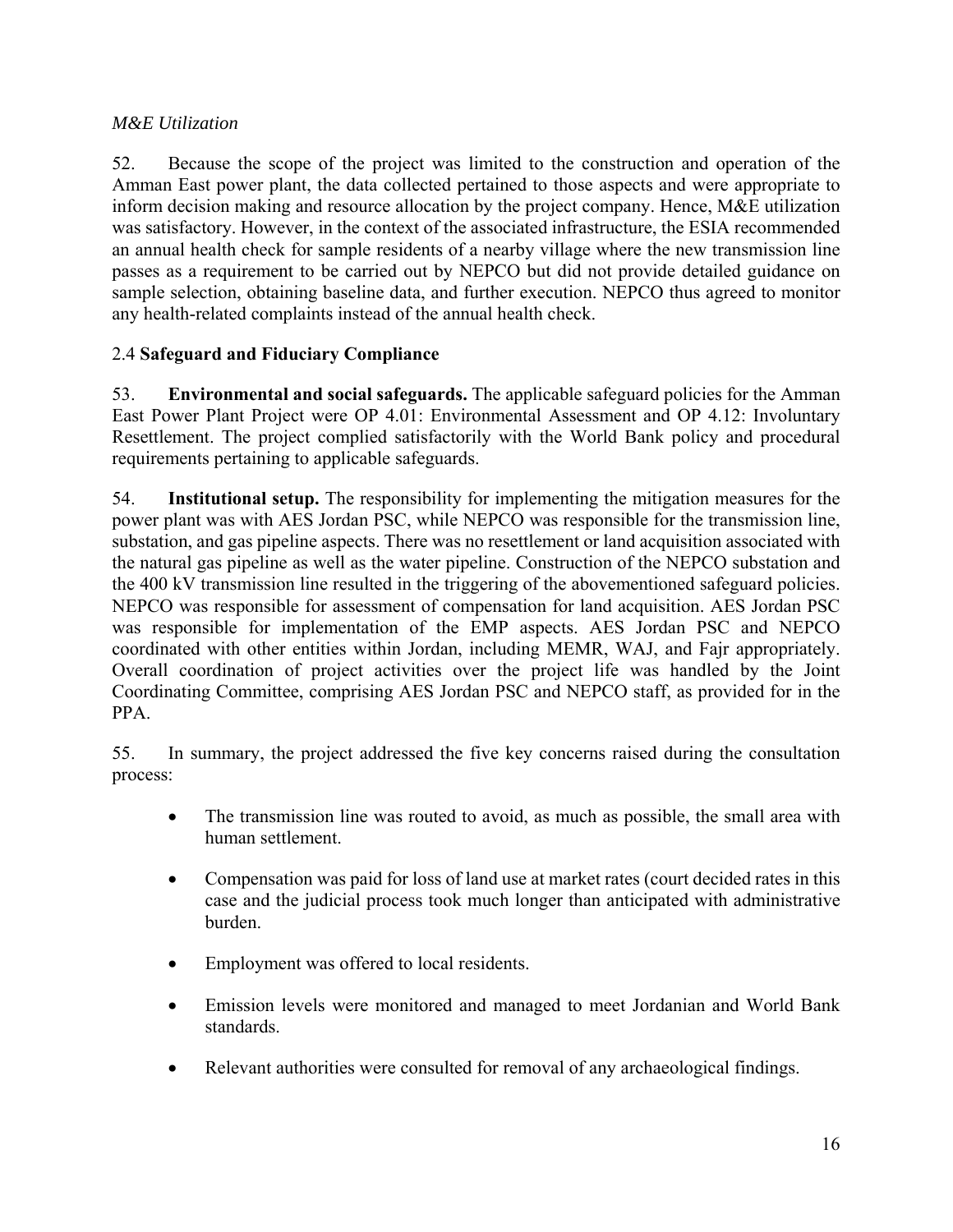56. Also, a full-fledged ESIA report was developed by following the requirements for a Category A project. The evaluation report on the sponsor confirmed that the project and associated infrastructure (gas and water pipelines) would not create an unacceptable impact on the environment, in isolation, or with potential future developments within the projects sphere of influence. The quarterly operating reports, covering the following aspects of environmental assessment have been received and monitored by the World Bank since commencement of the power plant operation and have been found to be compliant with Jordanian and World Bank standards. For details on the compliance and progress related to environmental and social safeguards, refer to table 2.2 in annex 2.

57. In conclusion, the construction and operation of the proposed Amman East IPP Project and its associated infrastructure is considered to be environmentally acceptable. The safeguards aspects were also rated Satisfactory in every Implementation Status and Results Report (ISR), without deviation. In addition, all the key issues from the World Bank guidelines for new thermal power stations (1998) were addressed.

# *Procurement*

58. The World Bank reviewed the evaluation report and found the evaluation to be in accordance with the RFP and supported the recommendation of AES Consortium as the firstranked sponsor for the Amman East Power Plant. Furthermore, the World Bank found that the procurement process followed the provisions of paragraph 3.16 of the Procurement Guidelines, on which basis the World Bank could guarantee loans for the project made by other lenders. The MoEMR, as the project implementing agency, was responsible for selecting the bidder for building, owning, and operating the power station. The MoEMR, conducted international competitive bidding for the project.

# **2.5 Post-completion Operation/Next Phase**

# *Power Plant Progress*

59. **The Amman East power plant completed six years of full commercial operations.** By the end of August 2015, the plant completed six years of operation using DFO as the primary fuel on an extended basis without any major operational issues. Since 2015, after two new IPPs came online (IPP3 and IPP4), the plant was kept in reserve shutdown but has returned to be a base load plant with the availability of liquefied natural gas (LNG) since June 2016.

60. The plant has installed a fogging system (the fogging system helps increase plant output by 35–40 MW and reduce  $NO<sub>x</sub>$  by 10 ppm for each gas turbine) that has had a positive impact on the plant's operation, financial, and environmental performance. A long-pending issue where the project company could not fully benefit from the provision of sales tax waivers on goods and services purchased in Jordan for use by the power plant has been resolved.

61. **The operational phase of the EMP is ongoing with no material issues identified.**  Annual environmental reports were provided to the World Bank along with quarterly operating reports containing additional information on environmental and social aspects of the plant.  $NO<sub>x</sub>$ and SOx emission levels have been generally within World Bank and Jordanian limit (except in April and June 2012—due to a sand storm). AES Jordan (sponsors) have replaced swirlers for the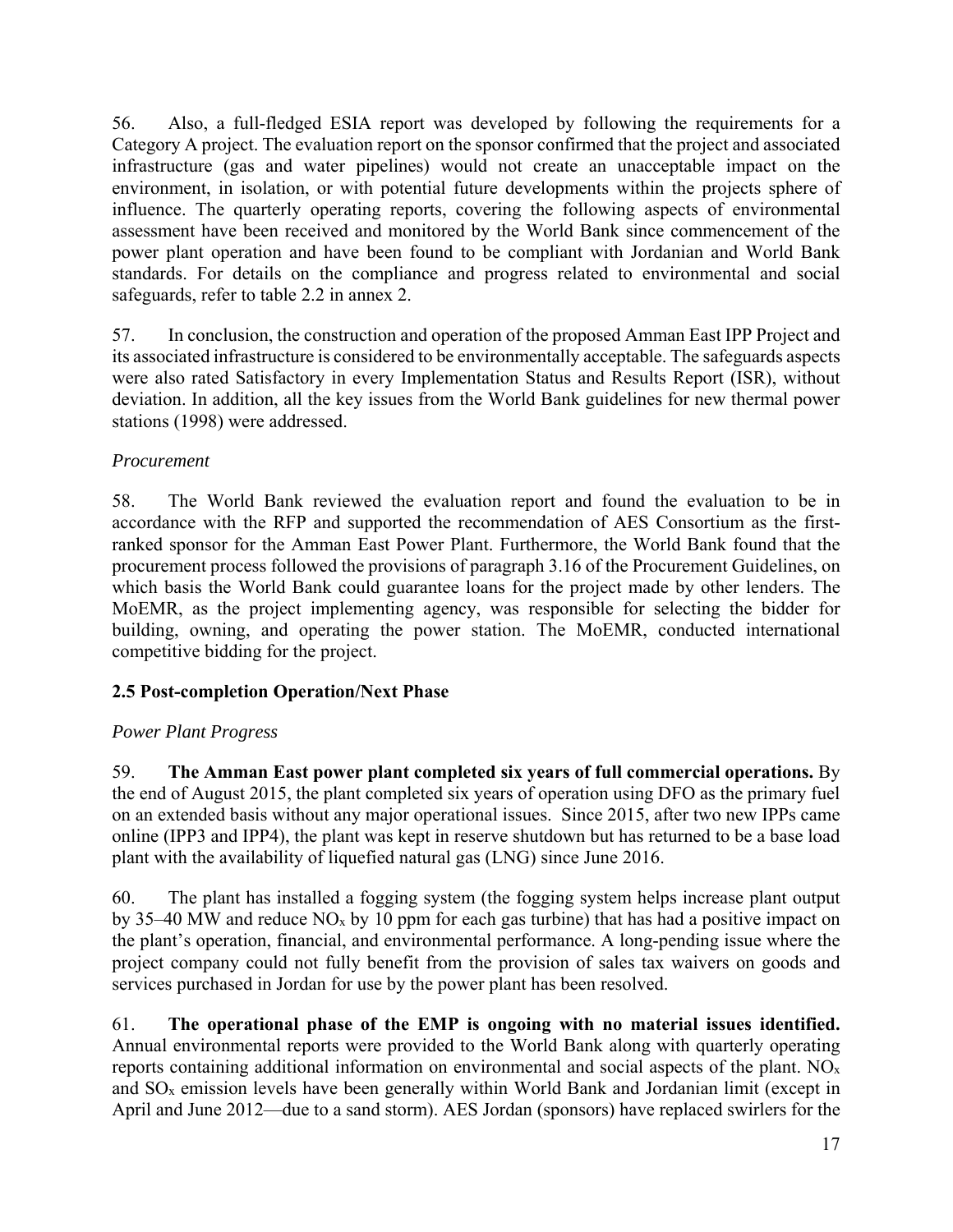gas turbines at a cost of about US\$2 million to be compliant with  $NO<sub>x</sub>$  emission due to extended operation on DFO.

62. **NEPCO's payment of capacity charge has been punctual but its accumulated losses may present a future risk.** The mixing of commercial functions (the single buyer and the fuel supplier) and the system service functions (wholesale market, dispatch, and transmission system operations) combined with total liabilities of over US\$7.4 billion (due to use of expensive DFO, instead of cheaper natural gas from Egypt as feedstock for power generation) creates a difficult financial situation for NEPCO. NEPCO also had a net loss of over US\$1.5 billion, during 2014, further adding to future risk. However, NEPCO has been making capacity charge payments to the company on time and has never defaulted on its payments. The low global oil prices combined with the transition of Jordan's fuel supply toward LNG (to substitute DFO) and operational profit of NEPCO during a few months of 2015 helped keep the future outlook optimistic. NEPCO is now (July 2018) breaking-even (tariffs are cost covering) and an automatic tariff adjustment mechanism ensures that tariffs remain cost reflective, even as fuel prices continue to fluctuate.

63. **Project company self-initiated community relation activities.** No major complaints related to the project were received till date. The project company also placed complaint boxes in the village and in front of the power plant to get feedback. The project company voluntarily undertook various activities for the community in the village of Al-Manakher. It sponsored two university students each year under its scholarship program and contributed toward general maintenance for the village mosque and school. It reached out to local schools and village administration in the areas of fire and safety trainings, donations of information technology equipment, Internet connections, children's playground, and so on. The project company also installed solar photovoltaic (PV) home systems for 100 households, distributed 100 solar water heaters, hosted a one-day free medical camp, and conducted a blood donation campaign.

#### *Associated Infrastructure*

64. Fourteen 14 portions of land were expropriated for construction of the Amman East 400/132/33 kV substation with a total area of 174,494 m<sup>2</sup>. In addition, about 4,500 m<sup>2</sup> of land from the Ministry of Finance (Government land) was leased. Nearly 95 percent of this land was unoccupied, while the remaining 5 percent, although classified as agricultural, was desert with no agricultural use. The portions of land were expropriated according to the law of Acquisition in Jordan and Prime Minister Decisions (No.255) on May 1, 2006, and (No.1409) on July 6, 2006. There were no houses or buildings or any structures on these lands when they were expropriated. The concerned committees of acquisition, according to Jordanian acquisition law, put the following prices for these portions of land (according to their location, shape, topography, location regarding roads and type of these roads, and so on):

- Portions (27 and 26) JD 10 per  $m<sup>2</sup>$
- Portions (24, 25, 22, and 23) JD 8 per  $m<sup>2</sup>$
- Portions (31, 39, 37, 38, 94, 95, 96, and 114) JD 6 per m2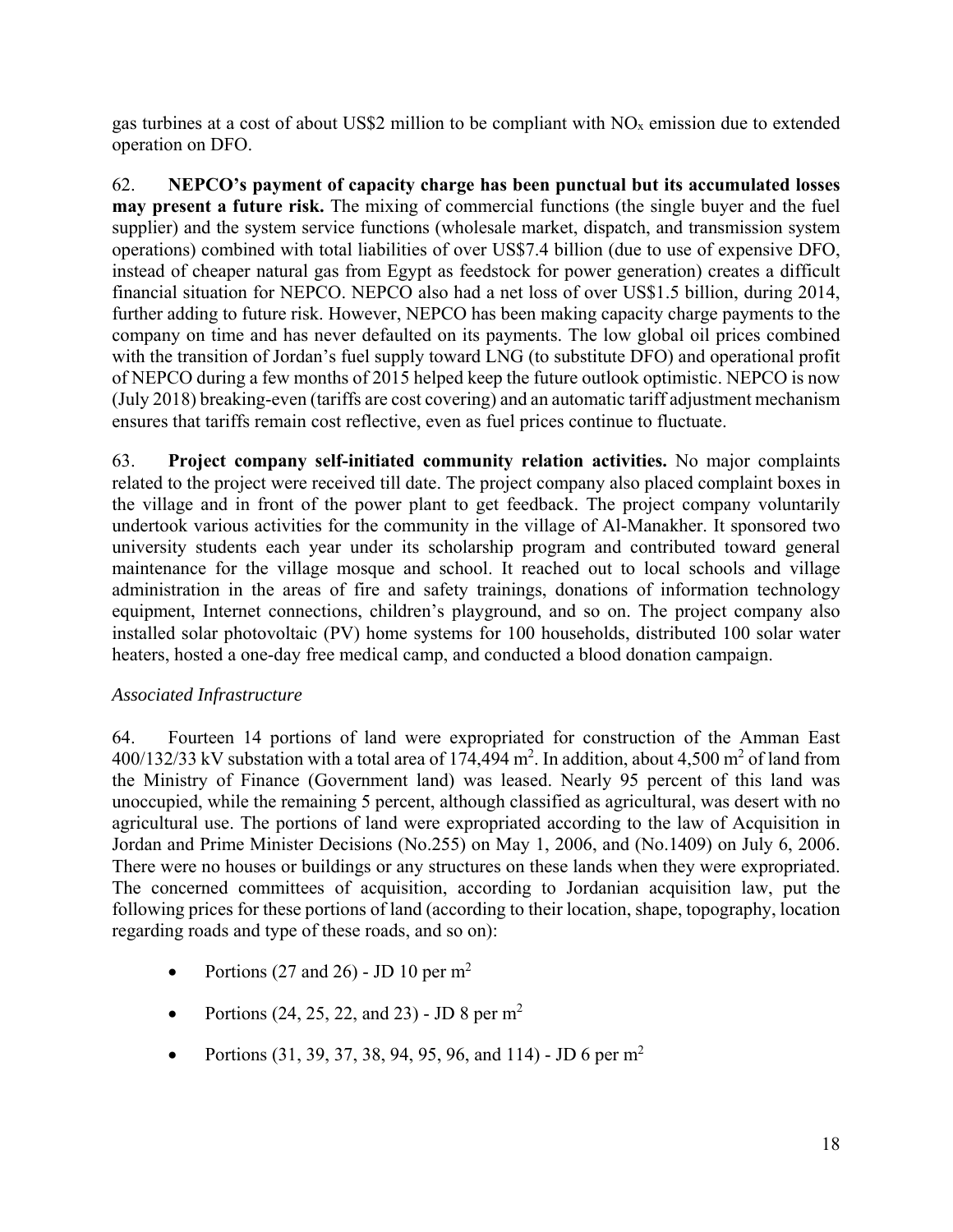65. The owners of these pieces of lands did not accept these prices and went to the concerned courts to get fair compensation. They got higher compensation with prices of JD 18–25 per  $m^2$  for these portions of land. Claimants from portions of land with numbers 22, 25, 27, 39, 94, 95, 96, and 114 were completely compensated according to prices settled from the courts (whether by negotiation or directly by implementing the court decisions). The rest took much longer to get compensated due to delay in court decisions. According to NEPCO, by 2015, all the affected parties had been paid due compensation. NEPCO has, to date, found no material environment- and social-related issue pertaining to the associated infrastructure.

### *Next Steps*

66. **NEPCO and the project company will continue reporting.** NEPCO will continue to submit to the World Bank annual operation phase reports on the environmental and social impact of substation and transmission line. The project company will continue to submit annual Operation Environmental Impact Monitoring and Mitigation Report and audited financial statements (annual basis) and interim financial statements (quarterly and half-yearly basis) of AES Jordan PSC and AES Jordan Holdco. It will also copy the World Bank on quarterly operating reports. The World Bank will continue to monitor guarantee coverage and exposure and critical legal covenants.

67. **The implementation of the overall reforms in the energy sector has been strong.**  Substantial reforms supported by World Bank's programmatic Development Policy Loan (DPL) have been implemented by the Government and are already showing positive results, as reflected in an improved financial and operational performance of the electricity sector. NEPCO's electricity tariff reached cost-recovery levels in the last quarter of 2015 due to increases in NEPCO's revenues and a reduction in the cost of electricity. The increase in revenues was achieved because of three tariff adjustments implemented by the EMRC between 2013 and 2015. The cost reduction is the result of the sharp decline in oil prices combined with the successful operation of the LNG terminal in Aqaba (starting in July 2015) and the recent commissioning of several new renewable energy plants replacing the reliance on more expensive and polluting diesel and HFO in power generation. However, remaining challenges include the sustained implementation of energy diversification policies, the sustained cost recovery from electricity tariffs in face of vulnerability to oil price fluctuations, and the management of NEPCO's accumulated commercial loans and advances from the Ministry of Finance of more than JD 4.9 billion (by 2016).

#### **3. Assessment of Outcomes**

68. At the time of approval for the Amman East Power Plant Project, no World Bank policy on Guarantee ICRs existed. This was updated in December 2005 with OP/BP 14.25. According to this guideline, ICRs for guarantee projects were required to be initiated two years after the commercial operations date (COD). Therefore, work on the ICR for this project should have commenced in August 2011. This was not initiated then because of the absence of policy guidance. The long period of World Bank supervision presented the opportunity to evaluate the overall impact of the guarantee on the project over a much longer period than would otherwise have been the case, however, with some data collection challenges.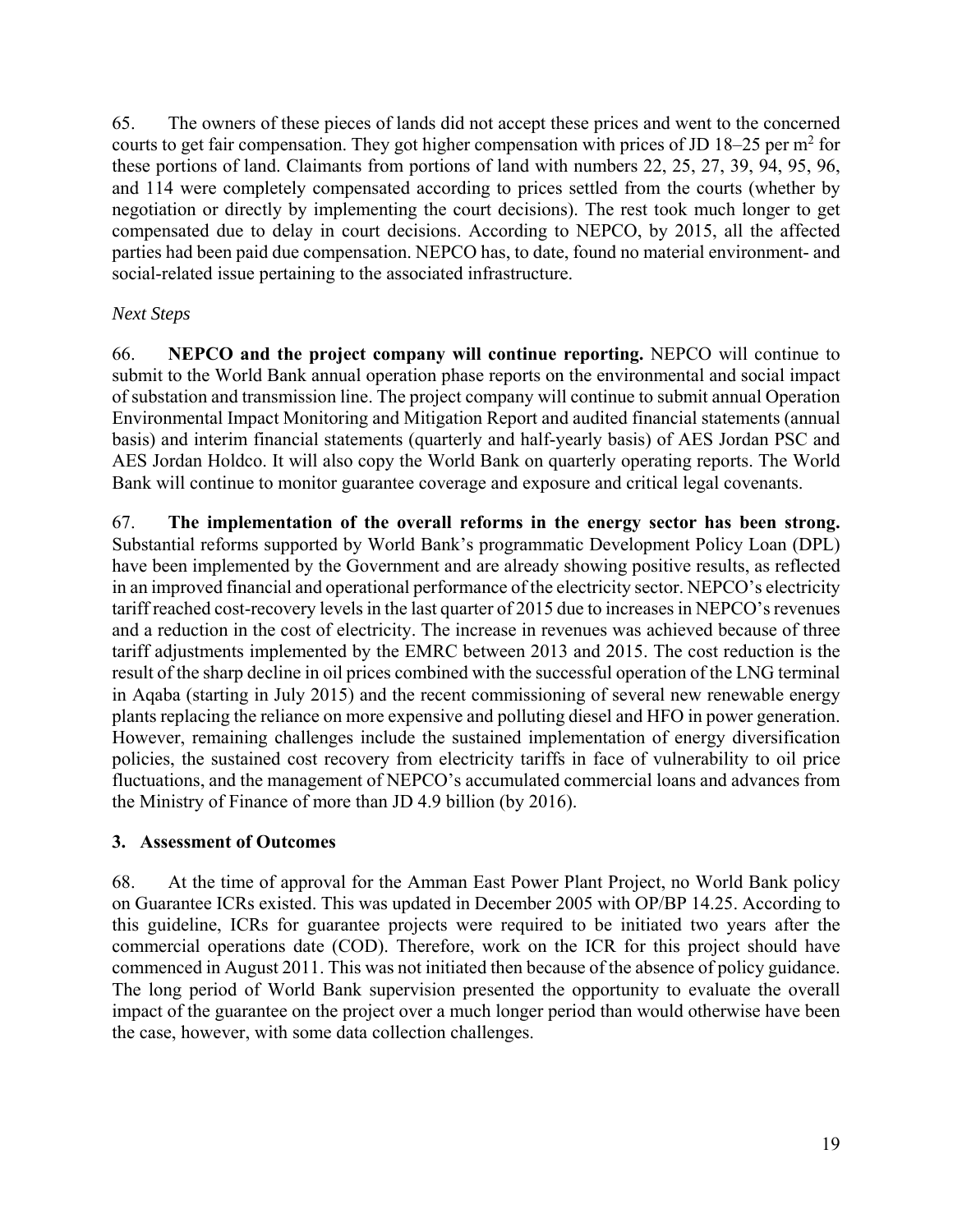#### **3.1 Relevance of Objectives, Design, and Implementation**

69. *The relevance is rated high.* The project's main objective was "to meet the electricity needs of the country in an economically and environmentally sustainable manner to contribute to economic growth and well-being of the population of Jordan. The project would add about 370 MW of additional power to the system, help to ensure the reliability of power supply and help maintain a margin between available capacity and demand of at least 10 percent in an environmentally sustainable manner. The purpose of the PRG is to enhance competition and therefore help reduce the project's financing costs." This objective, relevant at the time of project design, is still highly relevant from the point of the GoJ's new Executive Development Program for 2011–2013 and World Bank's Country Partnership Framework for the period FY12–15 as Jordan still intends to

- Diversify its sources of supply by importing natural gas from Egypt, despite long interruptions recently (PDO reference: meet electricity needs economically);
- Have a 10 percent target for renewable energy by 2020 (PDO reference: meet electricity needs in an environmentally sustainable manner); and
- Secure energy supply and diversify energy sources and encourage the private sector to enter into partnerships to undertake major development projects, particularly in the fields of energy, water, transportation, and industrial zones (PDO reference: enhance competition and therefore help reduce the project's financing costs).

70. However, the phrasing of the PDO could have been improved to either not include aspects that were probably too broad and beyond the scope of the project, such as "to contribute to economic growth and well-being of the population of Jordan'

71. The design arrangement of the project was relevant and technically appropriate. The project's design relied upon the cost-effective gas-fired combined-cycle technology power plant that was built, owned, and operated by the private sector. This was the least-cost design option for Jordan and its relevance is demonstrated by the lower-than-average cost of energy supplied from this plant (details in figure 3). The PRG structure for the project primarily focused on the payment risk of NEPCO and was highly instrumental in facilitating the necessary investments in the project and paving the way for future successful IPP deals (total four IPPs in Jordan with more being planned).

72. The project was aligned with the GoJ's and World Bank's priorities and had tangible and measurable outcome indicators**.** The project objective was aligned with the GoJ's and World Bank's priorities (CAS for FY2006–2010), which outlined the need to reform the energy sector and mentioned PPP guarantee projects being at the core of the Government's agenda. Tangible and measurable project outcome indicators, relevant to the project components were attached to the objectives. Success of the PRG was measured through achieving competitive bids and reduced financing cost—both relevant and achieved during the design of the project.

73. The project was implemented by AES, a global power company through a reputed EPC contractor (Doosan), which had vast experience in constructing large power plants in many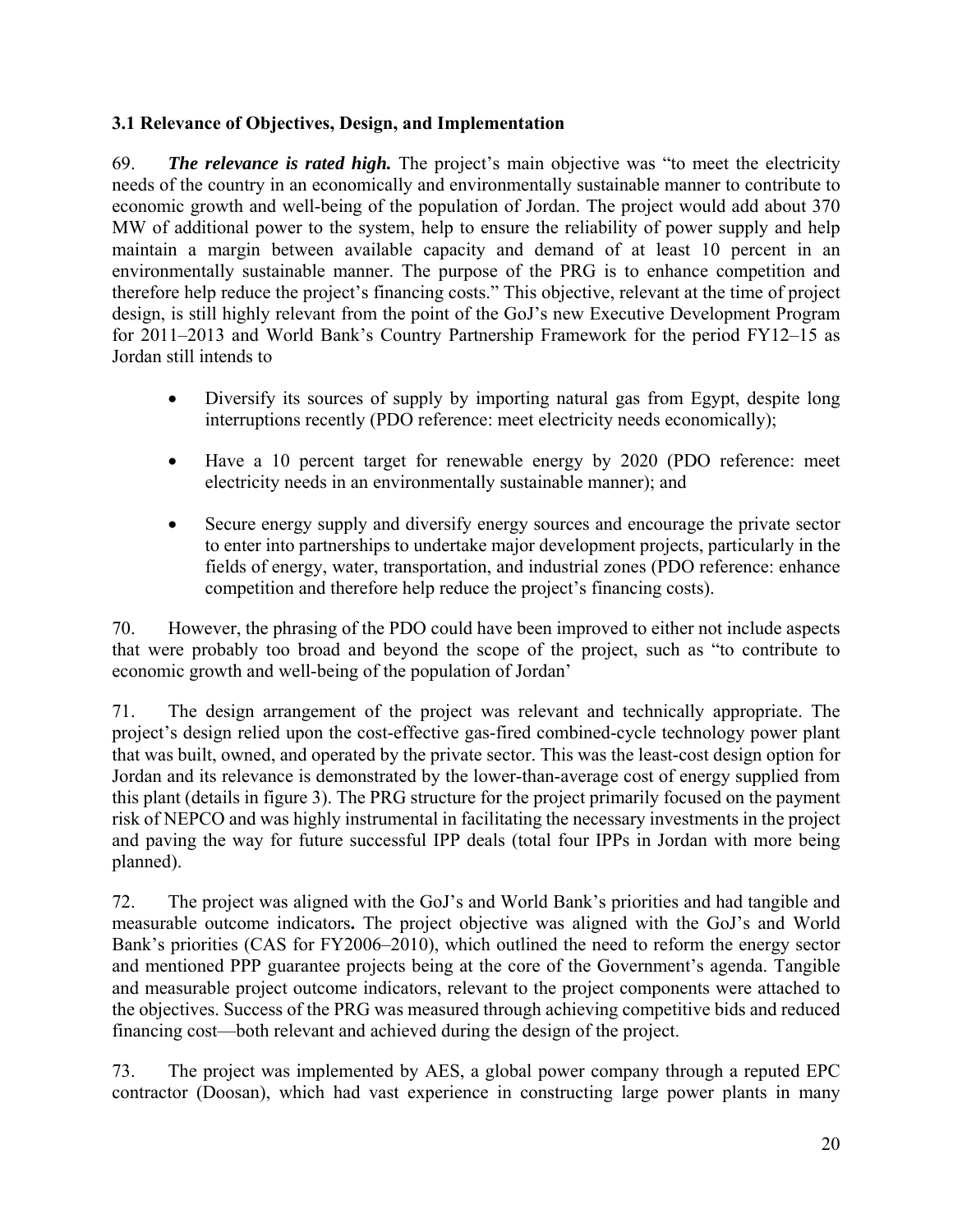different countries. Such implementation by a reputed private sector entity using international skills both in construction and development was also relevant to deliver the project on time and in terms of knowledge transfer and technical know-how.

74. Additionally, the project received the highest honor in the 'Fast Start' category in 2015 from the Combined Cycle Journal, the independent voice of the gas-turbine-based generation sector of America's electricity industry. The Amman East Power Plant Project was honored for its contribution to the industry with the 'startup cost reduction project' award.

### **3.2 Achievement of Project Development Objectives**

75. The progress toward achievement of the PDO is rated Satisfactory as evidenced by the satisfactory ratings of the implementation performance, especially the Summary Development Objective Rating*,* pointing to satisfactory achievement of the PDO. All the ratings (apart from a brief negative change in reporting ratings, due to NEPCO's financial reporting standards, and corrected quickly) have been consistently Satisfactory.

76. The PDO included a phrase "to contribute to economic growth and well-being of the population of Jordan." Because no indicators were included to measure this aspect of the PDO, no measurement in relation to achievement of this aspect of PDO was made.

77. Achievement of the key outcome indicators, over the course of project operations, their extent of achievement, and their link back to the PDO are explored in table 3.

| Indicator                                |                                         | <b>Achievement and Extent</b>                                                                                                                                                                                                                                                                                                                                                                                                                                                                                                                                          | <b>Link to World Bank Intervention</b>                                                                                                                                                                                                                                                                                                                                                                                                                              |
|------------------------------------------|-----------------------------------------|------------------------------------------------------------------------------------------------------------------------------------------------------------------------------------------------------------------------------------------------------------------------------------------------------------------------------------------------------------------------------------------------------------------------------------------------------------------------------------------------------------------------------------------------------------------------|---------------------------------------------------------------------------------------------------------------------------------------------------------------------------------------------------------------------------------------------------------------------------------------------------------------------------------------------------------------------------------------------------------------------------------------------------------------------|
| <b>PRG:</b><br>Project                   | <b>Enhance</b><br>competition           | Achieved. The project was the first<br>successful IPP in Jordan selected through a<br>competitive bidding process. The sponsors<br>opted for the PRG cover for better lending<br>terms. AES Jordan also reported that the<br>World Bank's presence was instrumental in<br>stakeholder management.<br>First successful IPP had a demonstration<br>effect as it led to 3 more IPPs in the<br>country.                                                                                                                                                                    | World Bank Guarantees (PRG) in the<br>form of the risk mitigation package<br>helped in achievement of the PDO: The<br>purpose of the PRG is to enhance<br>competition and therefore help reduce<br>the project's financing costs.                                                                                                                                                                                                                                   |
| Outcome<br>Indicator<br>supply<br>margin | <b>Cost of energy</b><br><b>Reserve</b> | Achieved. Average cost of energy supplied<br>from Jordan's power system (average tariff<br>purchased by the transmission company)<br>ranged from US¢6 per kWh to US¢20 per<br>kWh between 2008 and 2014. This was<br>always higher than the generation cost of<br>Amman East operating on natural gas (refer<br>to figure 3). Thus, the project is one of the<br>least-cost sources <sup>a</sup> for NEPCO for<br>electricity purchase).<br>Achieved. The nominal power generation<br>system reserve margin increased to about<br>10 percent (target) in 2009 (year of | Through commissioning and operation<br>of the plant in time, and with cost-<br>effective and efficient operations,<br>providing increased capacity in<br>Jordanian system with acceptable<br>emission levels, the project contributed<br>directly in achievement of PDO: meet<br>the electricity needs of Jordan in an<br>economically and environmentally<br>sustainable manner to contribute to<br>economic growth and well-being of the<br>population of Jordan. |

#### **Table 3. PDO Indicators' Achievement**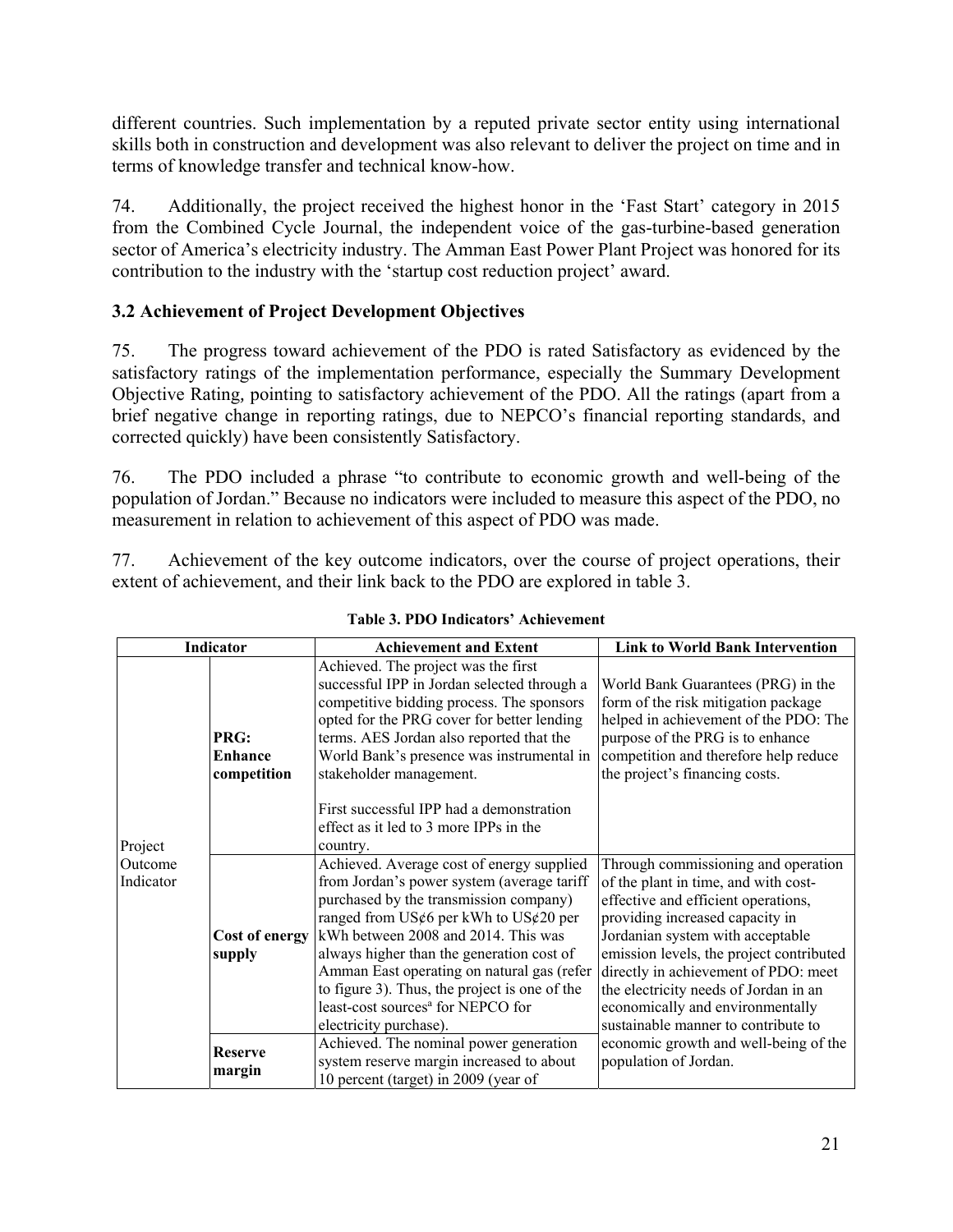| Indicator                            |                                | <b>Achievement and Extent</b>                                                                                                                                                  | <b>Link to World Bank Intervention</b>                                                                                 |
|--------------------------------------|--------------------------------|--------------------------------------------------------------------------------------------------------------------------------------------------------------------------------|------------------------------------------------------------------------------------------------------------------------|
|                                      |                                | commencement of full operations) from 6<br>percent in end-2007.                                                                                                                |                                                                                                                        |
|                                      |                                | NEPCO ensured sufficient reserve margin<br>$(>10$ percent till 2015).<br>Achieved. Based on the quarterly operating<br>reports prepared by AES Jordan for                      |                                                                                                                        |
|                                      | <b>Emission</b> levels         | company lenders, the plant has complied<br>with Jordan's and the World Bank's<br>requirements since commencement of<br>operations.                                             |                                                                                                                        |
|                                      |                                | The project company also replaced swirlers<br>for gas turbines at a cost of about<br>US\$2 million to be compliant with $NOx$<br>emission due to extended operation on<br>DFO. |                                                                                                                        |
|                                      | Availability<br>factor         | Achieved. Project had availability factor ><br>95 percent since COD.                                                                                                           |                                                                                                                        |
|                                      | <b>Financial Close</b><br>date | Achieved. Project reached financial close in<br>March 2007                                                                                                                     | The Amman East Power Plant was fully<br>operational and generated 370 MW of                                            |
| Intermediate<br>Outcome<br>indicator | progress                       | Achieved. Project commenced commercial<br>Implementation operations in August 2009 with simple<br>cycle and with combined cycle in 2010, all<br>according to schedule.         | electricity by August 2009 as was<br>envisaged. This plant added much<br>needed capacity to the Jordanian              |
|                                      | Commissioning<br>results       | Achieved. Project commissioned 370 MW<br>according to schedule.                                                                                                                | system at lower price, without delays-<br>achievement of PDO: meet the<br>electricity needs of Jordan<br>economically. |
|                                      | Trial test<br>results          | Achieved. Trail test results were successful                                                                                                                                   |                                                                                                                        |

*Note:* a. Because fuel costs and fuel supply risks were borne by NEPCO according to contractual agreements, long periods of gas supply disruptions coupled with higher DFO (backup fuel) costs did cause financial distress to NEPCO during the 'Arab Spring' disruptions.

#### **3.3 Efficiency**

Rating: High

#### *Economic and Financial Analysis*

78. Overall, the economic and financial analysis demonstrated that the project efficiently achieved its objectives—to meet the electricity needs of the country in an economically and environmentally sustainable manner to contribute to economic growth and well-being of the population of Jordan. The economic and financial analysis showed robust results and justified the private sector project in general. In the first counterfactual scenario, where the existing power plants would have increased generation to fill the gap in the absence of the Amman East Power Plant, the estimated economic net present value (NPV) was JD 339 million in 2007 prices (US\$478 million) at 5 percent discount rate, which was an equivalent of 3 percent of GDP in 2007 and 2 percent of GDP in 2015 in Jordan. The estimated economic internal rate of return (EIRR) was 29 percent. An estimated levelized economic cost, that is, the present value of all investment and operating costs in economic prices over the present value of energy sent out from the plant, was JD 0.06 per kWh (US\$0.08 per kWh).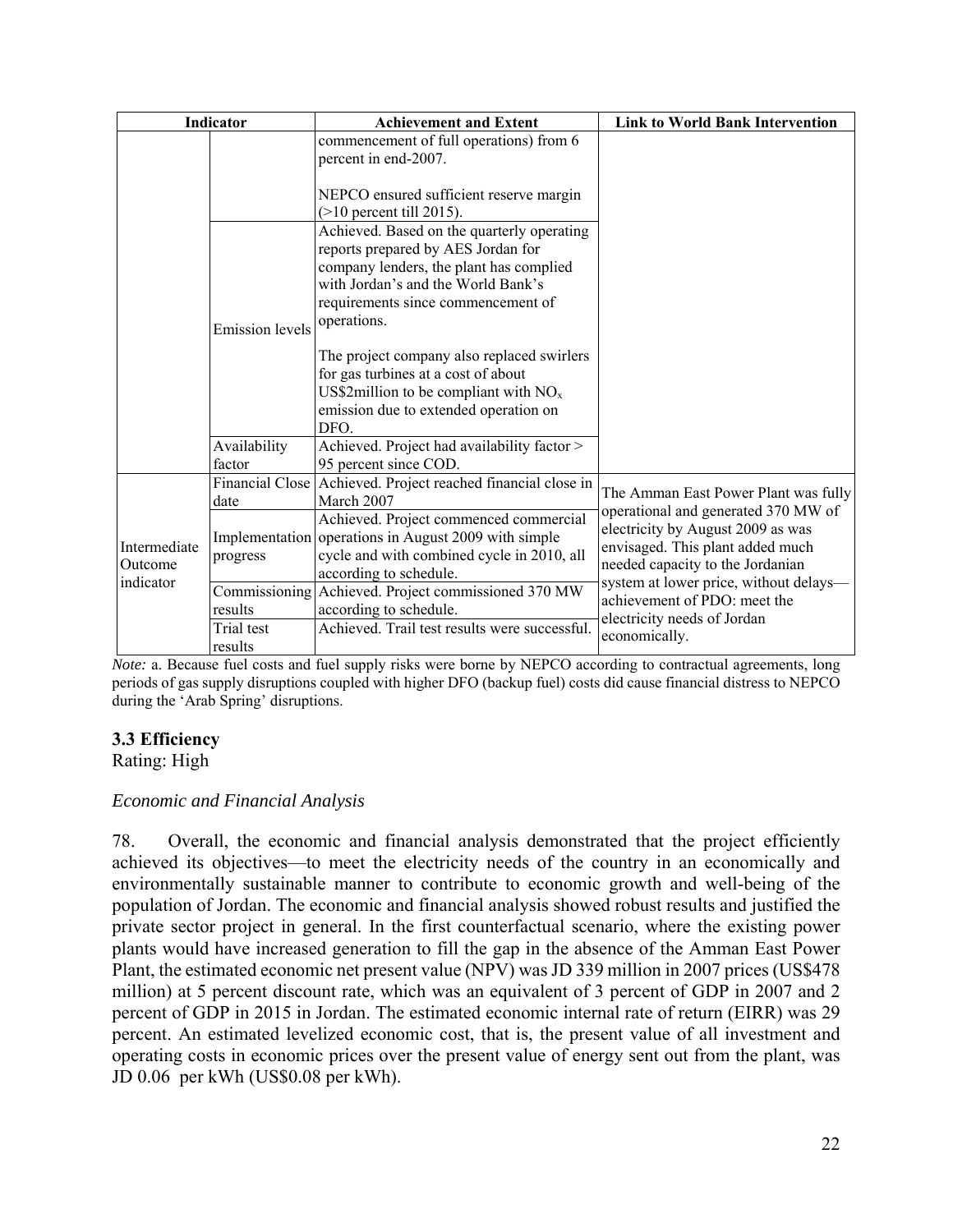79. The amount of avoided emissions of carbon dioxide equivalent  $(CO<sub>2</sub>e)$ , that is, greenhouse gases, including  $CO_2$ ,  $NO_2$  and  $CH_4$ , as well as  $SO_2$ ,  $NO_x$ , and PM were significant. Within the economic NPV of JD 339 million, the main economic benefits were from fuel and other power supply-related benefits. Fuel cost savings were mainly because in the counterfactual scenarios, more HFO and DFO would have been used.

80. The distributional impacts of the externalities among the stakeholders showed that labor, in particular, the AES IPP labor, including one female office manager,  $4$  benefited the most due to the net increase in wages compared to the counterfactual. This AES IPP labor benefit was because most of the workers were assumed to be skilled workers and, in Jordan, the private sector pays higher for higher-level jobs than in the public sector.<sup>5</sup> The GoJ benefited due to the increased tax revenues and social security contributions from the AES IPP, with some loss from foreign exchange premium (FEP) and fuel subsidies before the GoJ removed the fuel subsidies in 2012.<sup>6</sup> The temporary construction workers, including 15 to 20 female laborers among 3,000 employed, for the Amman East Power Plant, lost because, in general, the public sector in Jordan pays higher and provides more benefits for low-level labor than the private sector. However, it is much harder to get a public sector job. Nevertheless, these temporary local construction workers benefited because drawing on data from 2010, analysis of poverty by occupation of household head showed that the poverty rates were highest among workers in the construction, service, agricultural, and transport industries.<sup>7</sup>

81. Local communities in the Amman East Power Plant areas (Al-Manakhar) benefited from the corporate social responsibility (CSR) efforts of the AES IPP. For example, the AES IPP sponsored six university students, including four women and two men, and the AES IPP installed solar PV panels for 100 houses and distributed 100 solar water heaters, benefitting about 110 women among the total beneficiaries, which reduced the energy costs of these households, potentially helping, especially women, manage household expenditures (although no evidencebased expenditure data were available), and small carbon footprints. Many of the AES IPP CSR initiatives were targeted at women in the local community.8

82. The second counterfactual scenario assumed where the Amman East Power Plant would have been a public sector project due to the unavailability of the foreign private sector investment.

Stave, Svein Erik, and Maha, Kattaa. 2015. "Labour Force and Unemployment Trends among Jordanians, Syrians, and Egyptians in Jordan 2010–2014." Analytical Paper. International Labour Organization and Fafo Institute for Applied International Studies;

 $\overline{a}$ 

<sup>4</sup> For a general discussion on employment opportunities for women in Jordan, see: Brodmann, Stefanie, Irene Jillson, and Nahla Hassan. 2014. "Social Insurance Reform in Jordan: Awareness and Perceptions of Employment Opportunities for Women." Social Protection and Labor Discussion Paper Number 1402. World Bank, Washington, DC;

ILO (International Labor Organization). 2010. A Comparison of Public and Private Sector Earnings in Jordan. Professor Christopher Dougherty London School of Economics.; ILO (International Labor Organization). 2013. "Decent Work Country Profile: Hashemite Kingdom of Jordan/International Labour Office." Geneva: ILO;<br>ILO (International Labor Organization). 2010. "Pay Equity in Jordan." Policy Brief 9.

<sup>&</sup>lt;sup>5</sup> ILO (International Labor Organization). 2010. "A Comparison of Public and Private Sector Earnings in Jordan." Professor Christopher Dougherty London School of Economics.; ILO (International Labor Organization). 2013. "Decent Work Country Profile: Hashemite Kingdom of Jordan/International Labour Office." Geneva: ILO.<br><sup>6</sup> International Monetary Fund (IMF). 2014. Jordan Selected Issues. June 2014.<br><sup>7</sup> ILO (International Labor Organization). 2013. "Decent Work

Labour Office." Geneva: ILO.<br><sup>8</sup> Although this is not included in the economic analysis due to lack of data, the CSR efforts also included general maintenance for

a village mosque, general maintenance for a village school, hosting a one-day free medical camp, a blood donation campaign, and households' demonstration of tips for home safety and best practices.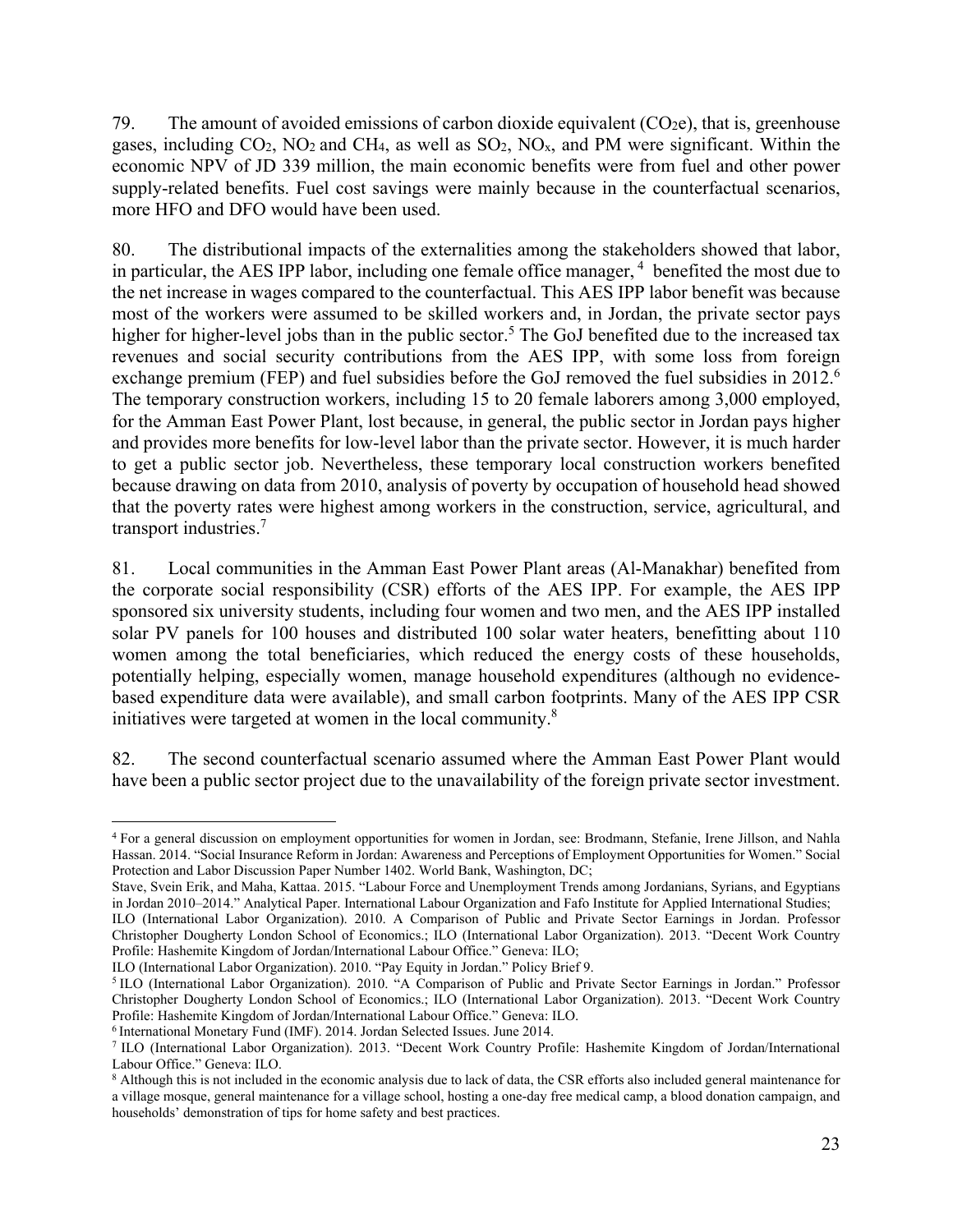The main benefit would be the extra funding that the foreign private sector investment would bring to Jordan to increase power supply. This would enable the GoJ to spend that equivalent amount of the foreign investment in other social welfare activities, such as public health, education, and persons with disabilities and other vulnerabilities, where the private sector may not be able to invest without the Government's support. Accordingly, the distributional impacts of externalities showed that the public at large in Jordan benefited the most due to the freed-up public expenditure instead of the foreign private sector investment. Because the private sector IPP pays more than the public sector, the GoJ received more social security contributions and a marginal income tax as most of the workers are exempted from paying income. The IPP workers, both male and female, benefited from the net wage increase than the counterfactual scenario. However, the construction workers, both male and female, lost because the public sector would have paid more for the lowskilled workers, but as discussed earlier, they tended to be poor and thus, would have been better off than unemployed.

83. The financial analysis showed the financial viability of the IPP with a sufficient annual debt service coverage ratio (ADSCR) and an illustrative financial internal rate of return of 8 percent with an NPV of JD 7 million discounted at a rate of return on equity of 5 percent real and a levelized AES cost JD 0.003 per kWh or US\$0.004 per kWh.

84. **Efficacy is rated Substantial.** The project objectives were ambitious but measurable through the outcome indicators. All indicators related to project design and commissioning were achieved on time and within budget. All indicators pertaining to operational performance and impact of operations were achieved and pose low risk for future performance. The World Bank Guarantee (PRG) objective to bring private sector involvement in the power generation sector was also fully achieved.

#### *Assessment of the Guarantee in Support of the Project*

85. **The project would probably not have been bankable without World Bank PRG (and other international financial institution) support.** During the project design, it was established that Jordan had an unproven track record in attracting large-scale private investments in the power generation sector. The commercial lenders saw Jordan as a risky destination for investment with perceived sovereign risks (the risk that a government could default on its debt [sovereign debt] or other obligations. This risk is generally associated with investing in a particular country or providing funds to its government). Hence for the project to reach fruition, the commercial bank lenders to the project saw the World Bank's role as critical in providing relief to the private sector (through risk-mitigation measures). Additionally, the lenders also found comfort in the presence of other international financial institutions, bilateral donors, and export credit agencies. The World Bank's role was also essential to ensure that the potential adverse environmental impacts of the project were fully addressed.

86. **PRG lowered the overall cost of financing.** AES Jordan Holdco (project company) agreed that the presence of the World Bank Guarantees helped improve their terms of financing (details of which are private information privy only to the project company and their lenders). The lack of guarantees may have resulted in a higher PPA price, which would otherwise have been passed on to NEPCO/electricity consumers.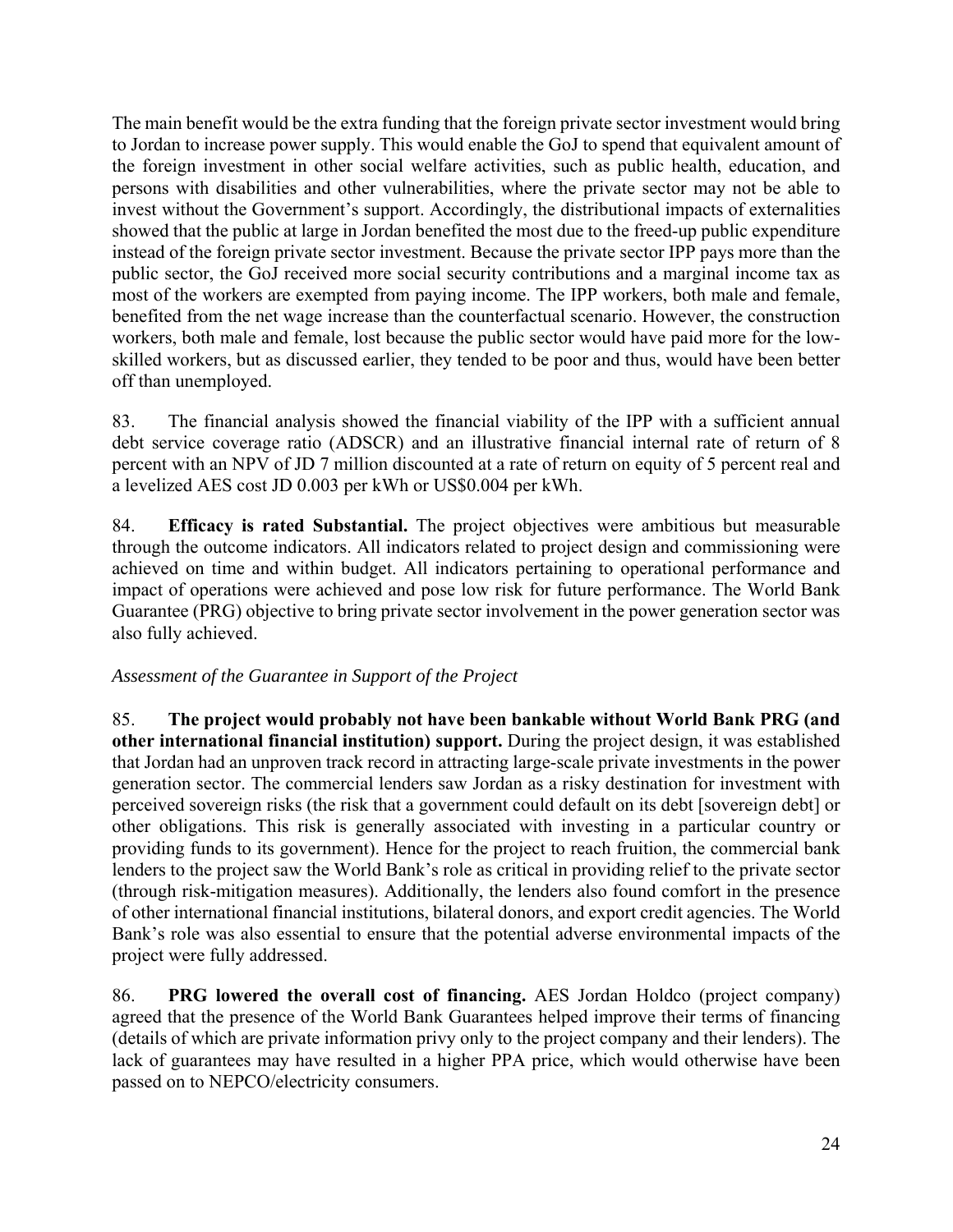87. **PRG ensured right participation.** Internationally renowned investors with significant experience in power project development and operations were involved with the Amman East Power Plant Project, in part due to the risk mitigation that the PRG provided. Coupled with one of the largest and most experienced sponsors and EPC contractors, the project went through a rigorous due diligence, sound design, and efficient operations process. Most importantly, the Government was also committed to the success of the project since the beginning. The contractual structure helped NEPCO honor its payment obligations to AES despite a severe deterioration of the sector finances and power supply crisis.

88. **The World Bank Guarantees (PRGs), in a limited but significant way, also contributed to the sector reform dialogue** by helping establish an enabling and sustainable framework for private power projects and by raising the awareness of the stakeholders in the Government toward the need for sector reform.

89. **Key issues or events that may arise in the future could lead to a potential call on the guarantee.** The overall guarantee risk was considered substantial at the time of the last supervision mission (2012) due to the likelihood of continuing input gas supply interruptions causing NEPCO's financial situation to worsen and potentially result in NEPCO defaulting on PPA payments, thus leading to a call on the guarantee. However, given that (a) NEPCO has always made PPA payments on time despite its financial situation and (b) NEPCO's financial situation has improved (lower losses and current account deficit than anticipated, projected cost recovery in 2018) due to savings on lower oil prices and Jordan's transition to LNG as primary fuel, the risk of a potential call of the guarantee is diminished. However, since the project still has. Hence, the remaining risk of a call on the PRG should be moderate*.*

90. The PRG's remaining exposure amounts to about US\$28.238 million out of the original US\$45 million. The principal risks that could lead to a call on the PRG are discussed in table 4.

| <b>Guarantee Coverage</b><br><b>Risk Ratings</b> | 2007 | 2008 | 2010 | 2011 | 2012 | <b>Now</b>   | <b>Justification</b>                                                                                                                               |
|--------------------------------------------------|------|------|------|------|------|--------------|----------------------------------------------------------------------------------------------------------------------------------------------------|
| Overall risk rating                              | M    | M    | M    | S    | S    | M            | NEPCO's historical performance,<br>improving financial situation, over 6<br>years of stable plant operations, higher<br>energy security in Jordan. |
| Forex convertibility and<br>transferability      | M    | M    | M    | M    | M    | M            | NEPCO has always made punctual<br>monthly PPA payments on the 10th of                                                                              |
| Payment obligation of<br>Government/agency       | S    | S    | S    | S    | S    | <sub>S</sub> | each month. The payments are made in<br>U.S. dollars based on a fixed exchange<br>rate according to the invoice<br>calculation formula.            |
| Input supply obligation<br>of Government/agency  | M    | M    | M    | M    | M    | M            | NEPCO's historical performance even<br>during long periods of gas supply<br>disruptions has been prudent.                                          |
| Regulatory undertaking<br>of Government/agency   | S    | S    | S    | S    | S    | S            | A mature, more autonomous regulator.<br>Low oil prices reduce tariff burden<br>currently and in the near future.                                   |
| Political force majeure                          | M    | M    | M    | M    | M    | M            | Stable political regime in Jordan.                                                                                                                 |
| Change in law                                    | M    | M    | M    | М    | М    | M            |                                                                                                                                                    |

 **Table 4. Guarantee Coverage Risk Ratings and Justification**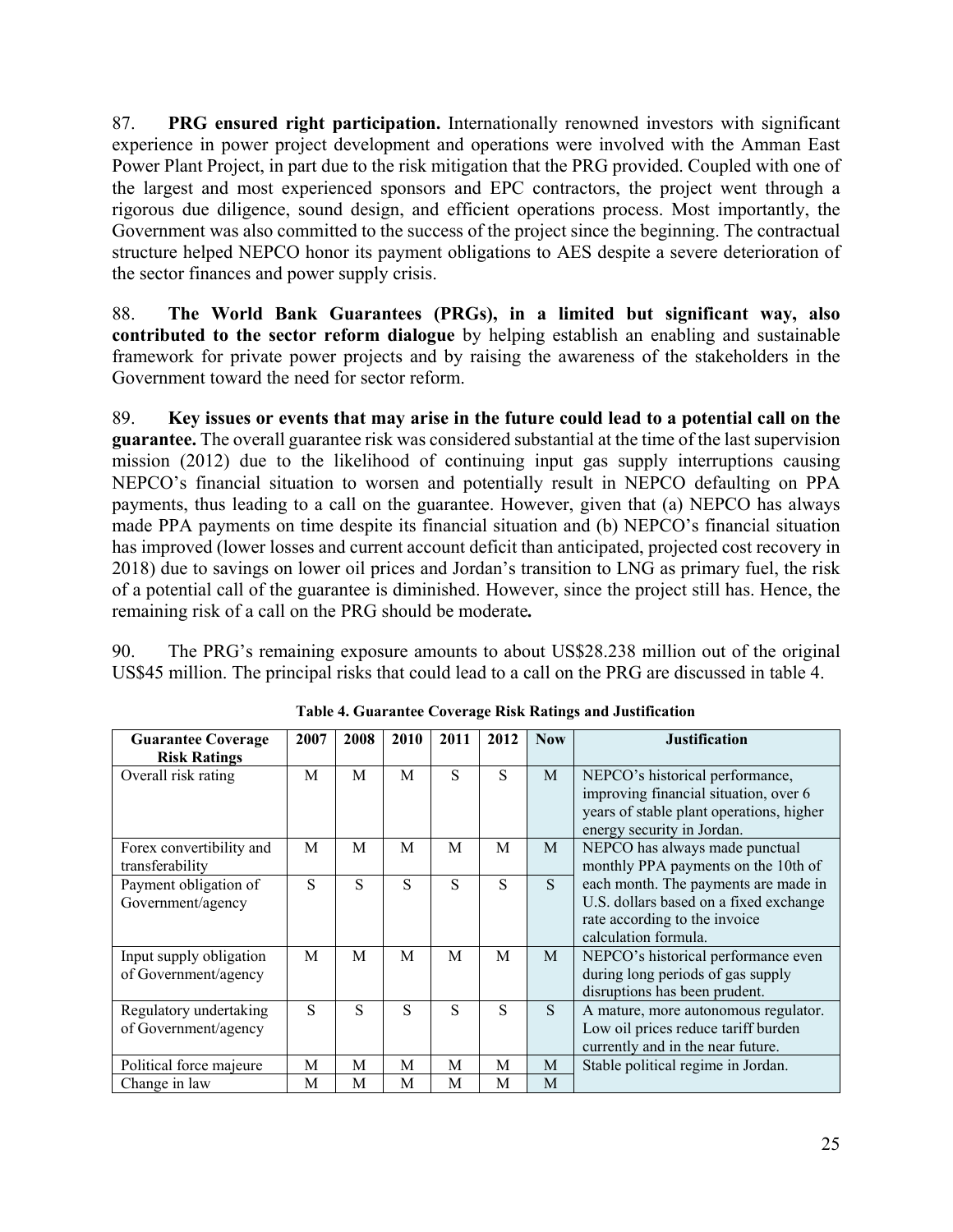| <b>Guarantee Coverage</b><br><b>Risk Ratings</b> | 2007 | 2008 | 2010 | 2011 | 2012 | <b>Now</b> | <b>Justification</b>           |
|--------------------------------------------------|------|------|------|------|------|------------|--------------------------------|
| Natural force majeure<br>events of               | Μ    | М    | M    | M    | М    | M          | Low likelihood of such events. |
| Government/agency                                |      |      |      |      |      |            |                                |
| Enforcement of security                          | М    | M    | М    | M    | М    | M          |                                |

### **3.4 Justification of Overall Outcome Rating**

Rating: Satisfactory

- 91. The overall outcome of the project is rated Satisfactory for the following main reasons:
	- (a) **Relevance of the PDOs, design, and implementation is high.**
	- (b) **Efficiency is rated High based on the economic and financial analysis** that demonstrated robust results and justified the private sector project against the counterfactuals. **Efficacy is also rated Substantial** as at the time of evaluation, the project had fully achieved the ambitious project outcomes and the outcomes have been desirable and relevant for Jordan.
	- (c) **Summary development objective rating and overall implementation progress** has consistently been rated Satisfactory throughout the life cycle of the project (measured through ISRs and Aide Memoires)

#### **3.5 Overarching Themes, Other Outcomes, and Impacts**

Not applicable.

#### **3.6 Summary of Findings of Beneficiary Survey and/or Stakeholder Workshops**

Not applicable.

#### **4. Assessment of Risk to Development Outcome**

Rating: Moderate

92. Table 5 details the evaluation and rating of risks, at the time of writing the ICR, that development outcomes will not be maintained or realized.

| <b>Risk</b>                                                                                                                | Rating   | <b>Evaluation</b>                                                                                                                                                                                                                                   |
|----------------------------------------------------------------------------------------------------------------------------|----------|-----------------------------------------------------------------------------------------------------------------------------------------------------------------------------------------------------------------------------------------------------|
| Electricity retail tariffs may not<br>be able to cover the cost of<br>supply due to gas price<br>fluctuations and currency | Moderate | Geopolitical events (Arab Spring) caused long periods of gas<br>supply disruptions in Jordan adding financial and operational<br>pressure on NEPCO, as it bears the fuel cost and fuel delivery<br>risk.                                            |
| devaluation.                                                                                                               |          | To reduce such external supply shocks, Jordan has invested in<br>energy security and fuel diversification measures, such as<br>inaugurating an LNG terminal at the port of Aqaba to enable<br>LNG imports and developing renewable energy capacity. |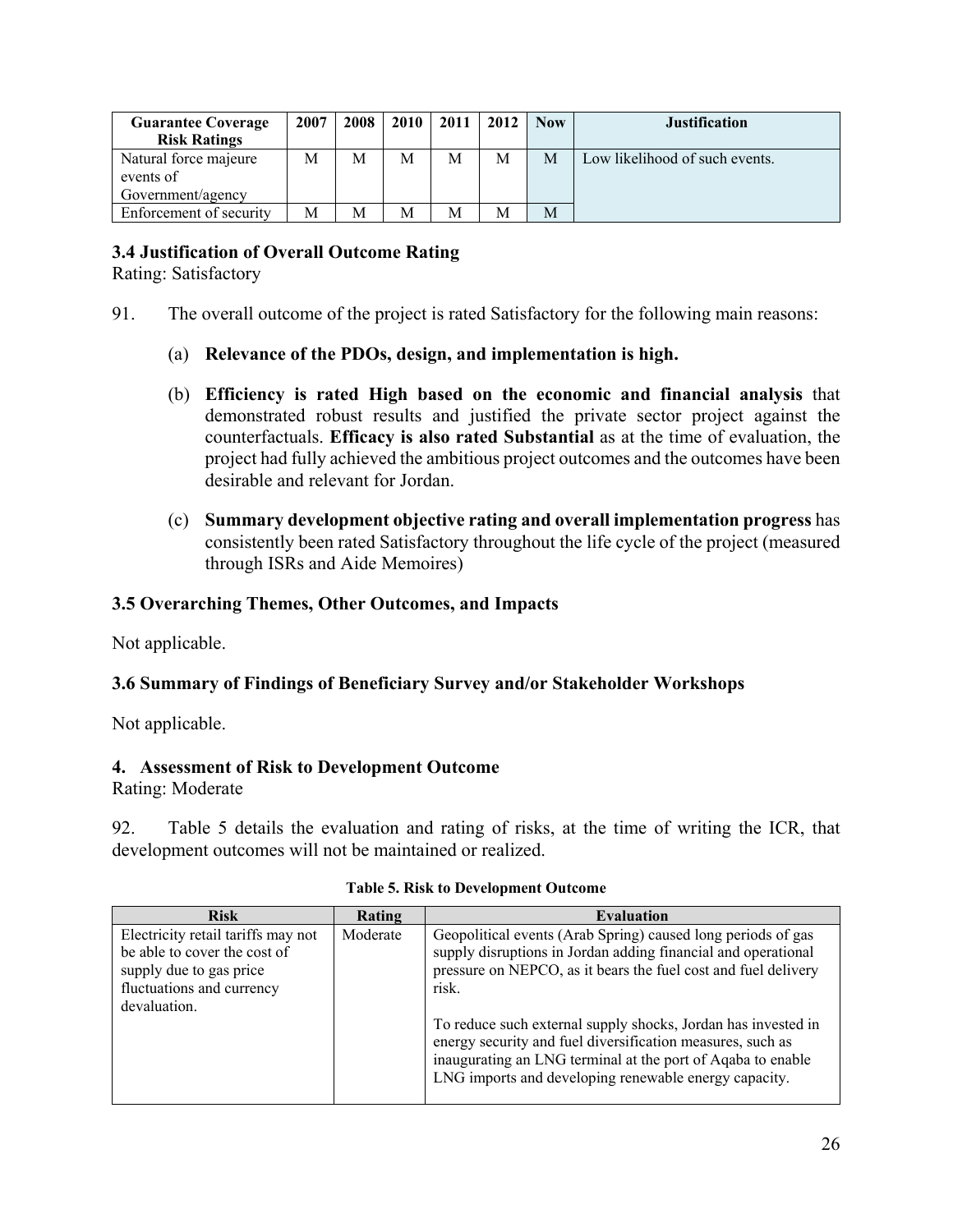| <b>Risk</b>                                                                                                        | <b>Rating</b>        | <b>Evaluation</b>                                                                                                                                                                                                                                                                                                                                                                                                                                      |
|--------------------------------------------------------------------------------------------------------------------|----------------------|--------------------------------------------------------------------------------------------------------------------------------------------------------------------------------------------------------------------------------------------------------------------------------------------------------------------------------------------------------------------------------------------------------------------------------------------------------|
|                                                                                                                    |                      | Jordanian currency is pegged to the U.S. dollar and is stable<br>with similar outlook.                                                                                                                                                                                                                                                                                                                                                                 |
| Inadequate sector reform risks<br>resulting in lack of enabling<br>environment for private sector<br>participation | Negligible<br>to Low | Jordan has embarked on a successful IPP program in<br>generation. Enabling environment for private sector<br>participation exists in Jordan.                                                                                                                                                                                                                                                                                                           |
| Single customer risk (NEPCO)<br>resulting in no alternative<br>market for the project                              | Moderate             | NEPCO has never missed a PPA payment and a collaborative<br>working relationship exists between AES Jordan and NEPCO.<br>The risk, although substantial on its own, is moderate due to the<br>past prudent performance of NEPCO for over 6 years.                                                                                                                                                                                                      |
| Delays in construction risk of<br>associated infrastructure                                                        | Negligible<br>to Low | Construction of the associated infrastructure was completed on<br>time. Risk no longer exists.                                                                                                                                                                                                                                                                                                                                                         |
| Construction delays by the<br>project company resulting in<br>power shortages                                      | Negligible<br>to Low | EPC contractor completed construction on time resulting in<br>timely financial close. Risk no longer exists.                                                                                                                                                                                                                                                                                                                                           |
| Potentially unaffordable<br>contingent liabilities in the<br>system                                                | Moderate             | According to the latest IMF mission, contingent liability risks<br>to the public sector are expected to be contained. With<br>continued technical assistance from the World Bank, the<br>recently adopted public investment decisions process, which<br>follows best practice, should be made fully operational.                                                                                                                                       |
| Call on the World Bank PRG<br>due to nonpayment of NEPCO<br>or due to political force majeure                      | Moderate             | Low probability of currency devaluation, gradual fiscal<br>consolidation combined with prudent monetary policy and<br>good performance on financial reforms (according to the IMF).<br>With the unlikely scenario of political instability, strong<br>payment record of NEPCO even during gas supply disruptions<br>and since natural force majeure would not result in termination<br>of PPA—risk of call on the World Bank Guarantee is<br>Moderate. |

#### **5. Assessment of Bank and Borrower Performance**

#### **5.1 Bank Performance**

#### **(a) Bank Performance in Ensuring Quality at Entry**

Rating: Satisfactory

93. The World Bank's performance rating in ensuring quality at entry is governed by the following dimensions:

- The World Bank identified the project consistent with the GoJ and World Bank priorities, got the GoJ on board with the right instrument (PRG) to bring private investment in (through IPPs), facilitated preparation by incorporating lessons learned, and ensured a competitive and transparent bidding process. The World Bank also ensured coordination between the government entities and the private sector (sponsors, lenders).
- The World Bank ensured that the PDO was relevant, and had most outcome indicators that were measurable and relevant although the phrasing of the PDO could have been improved to either not include aspects that were probably too broad. Although the PDO was ambitious, its achievement (related to the power plant) was still largely within the scope of the implementing authorities.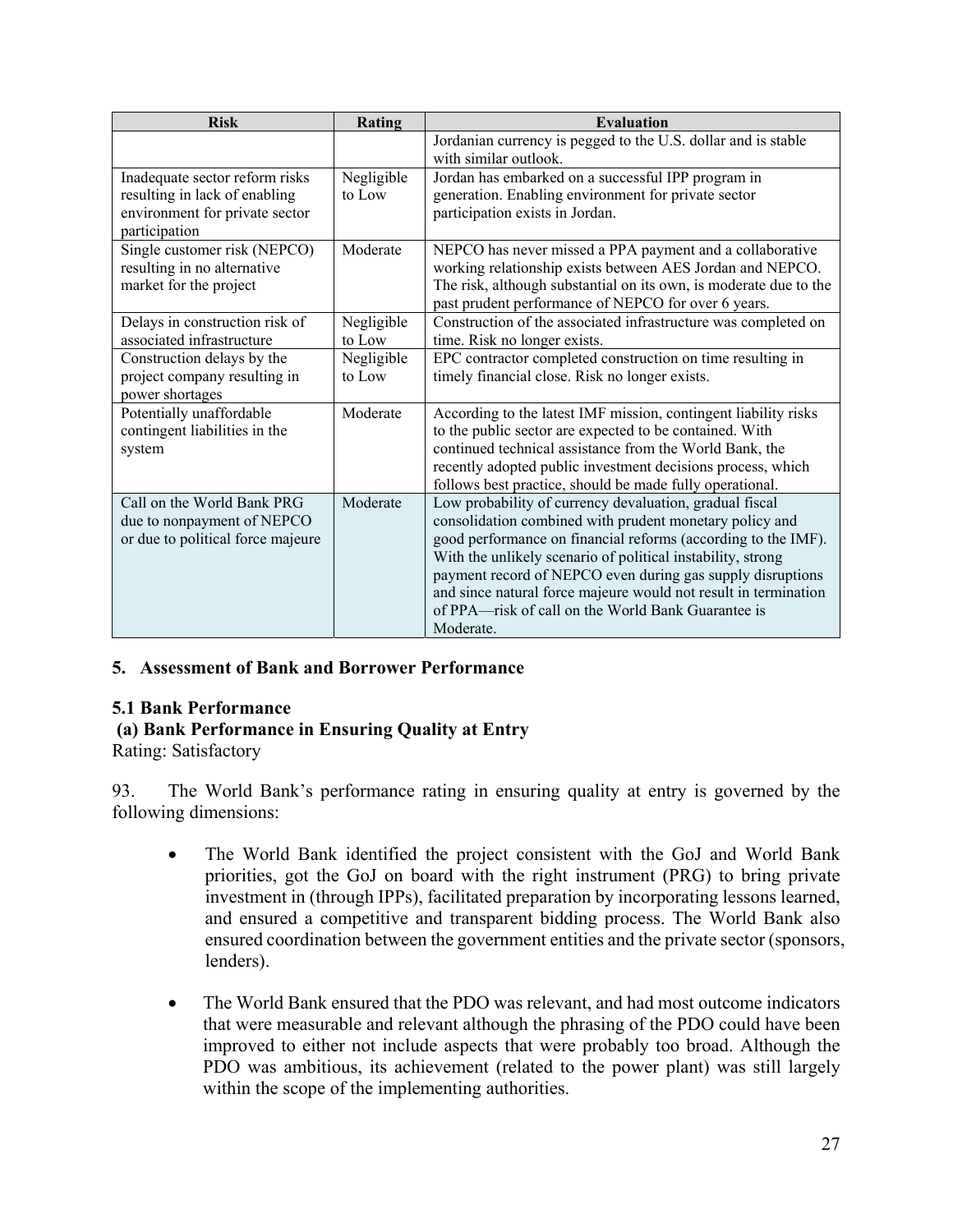- The World Bank clearly laid out the critical risks and controversial aspects of the project along with comprehensive mitigation measures. The World Bank ensured rigorous Environmental Category 'A' assessment and had a robust Resettlement Action Plan (RAP) in place along with an M&E framework with proper reporting and monitoring.
- The PRG, by design, only covered a portion of termination payment resulting from very well-defined conditions. This package offered the private sponsors just the right amount of risk-mitigation comfort (from government nonperformance risks) to apply for the project while maintaining prudent risk sharing between all parties.
- The World Bank conducted an economic analysis that supported the project being part of the least-cost expansion plan for the power sector, conducted a financial analysis to see the project's impact on the sector, and identified risks and mitigation measures.

### **(b) Quality of Supervision**

Rating: Satisfactory

- 94. The World Bank's performance rating is governed by the following dimensions:
	- The World Bank carried out the annual supervision missions in 2009, 2010, 2011, and a final supervision mission in November 2012 (on the third anniversary of commercial operations of Amman East) checking on the power plant's progress post full commercial operations. Aide Memoires were submitted after every mission (spanning power plant operations, associated infrastructure, critical issues, gas supply and NEPCO's financial situation, and pending issues). ISRs were generated regularly to report on PDO achievements, critical issues, and risks, including risk of a call on the World Bank PRG.
	- The World Bank obtained and reviewed quarterly reports on plant operations, annual reports on environmental and social safeguard issues, and compensation related to involuntary settlement. The World Bank took up unresolved issues (sales tax) and other concerns (delay in compensation) with the Government proactively.
	- The World Bank closely monitored NEPCO's financial situation and also structured future interventions related to it. The World Bank also provided technical assistance support to Jordan related to energy security and fuel diversification options toward renewable sources, stemming from gas supply constraints during the 'Arab Spring'.

#### **(c) Justification of Rating for Overall Bank Performance**

Rating: Satisfactory

95. The World Bank's performance at entry was rated Satisfactory and the World Bank's performance during supervision was also rated Satisfactory. Hence, the overall performance of the World Bank is rated Satisfactory.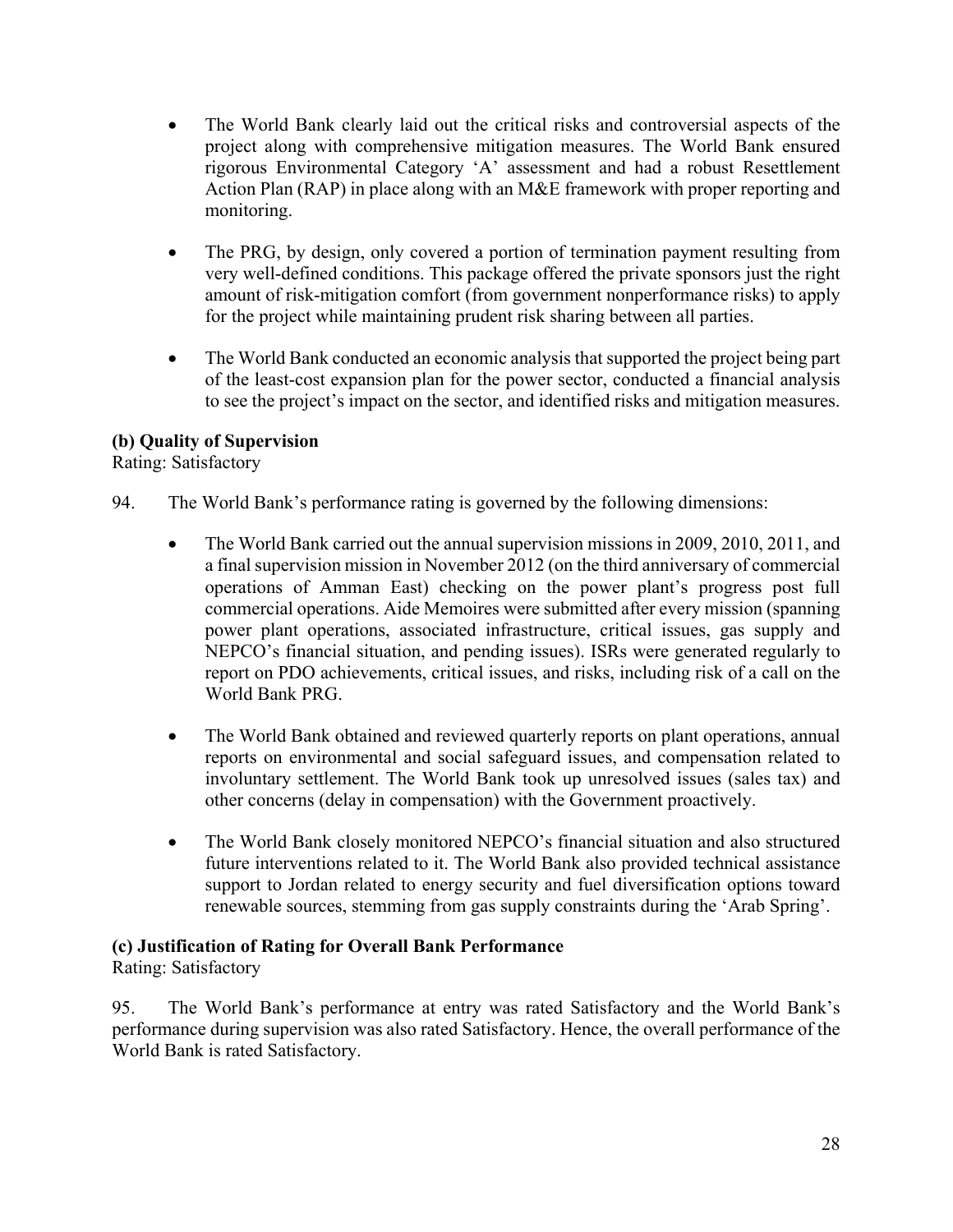#### **5.2 Borrower Performance (a) Government Performance** Rating: Satisfactory

96. The Government's performance in ensuring project implementation and its role in the broader sector and country operations and initiatives is governed by the following dimensions:

- **The Government endorsed a new concept and demonstrated commitment and intent.** The GoJ, in its attempt to open the power generation to the private sector adopted a BOO framework, learned from past failed deals, included PRG as a riskmitigation option in the bid package, and conducted a transparent and competitive bid process.
- **The GoJ coordinated efforts and had a good relationship with stakeholders.** During the design stage, MoPIC had a nodal role in coordinating all the ministries and NEPCO's efforts toward timely financial close and execution.
- **The GoJ provided adequate support to the World Bank** in relation to the project's design, implementation, and supervision activities.

# **(b) Implementing Agency or Agencies Performance**

Rating: Satisfactory

### *NEPCO*

- **NEPCO completed the construction of all transmission-related associated infrastructure on time.** NEPCO set up a joint committee with the project company and held quarterly meetings to ensure project coordination. In talks with the ICR team, the project company expressed satisfaction with NEPCO's performance throughout the project life.
- **NEPCO ensured timely progress and honored contractual obligations.** NEPCO has always made timely PPA payments (10th of each month), with no disputes. NEPCO also ensured adequate fuel (DFO) supply to the project during long gas supply disruption periods despite the ensuing huge financial distress. NEPCO always maintained transparent accounting of its finances with the World Bank and the public. Although it was delayed due to arbitration, compensation to all displaced landowners was provided. Another long-delayed issue of sales tax waiver between the project company and NEPCO has now been resolved. NEPCO has also, to date, found no material environment and social-related issue pertaining to the associated infrastructure.

# *AES Jordan PSC*

(a) AES Jordan absorbed the necessary (commercial risks during pre-construction, construction stages) risks and achieved financial close and commercial operations on time. The developers followed prudent financial, environmental and social, and operational reporting. According to the performance indicators, the project was one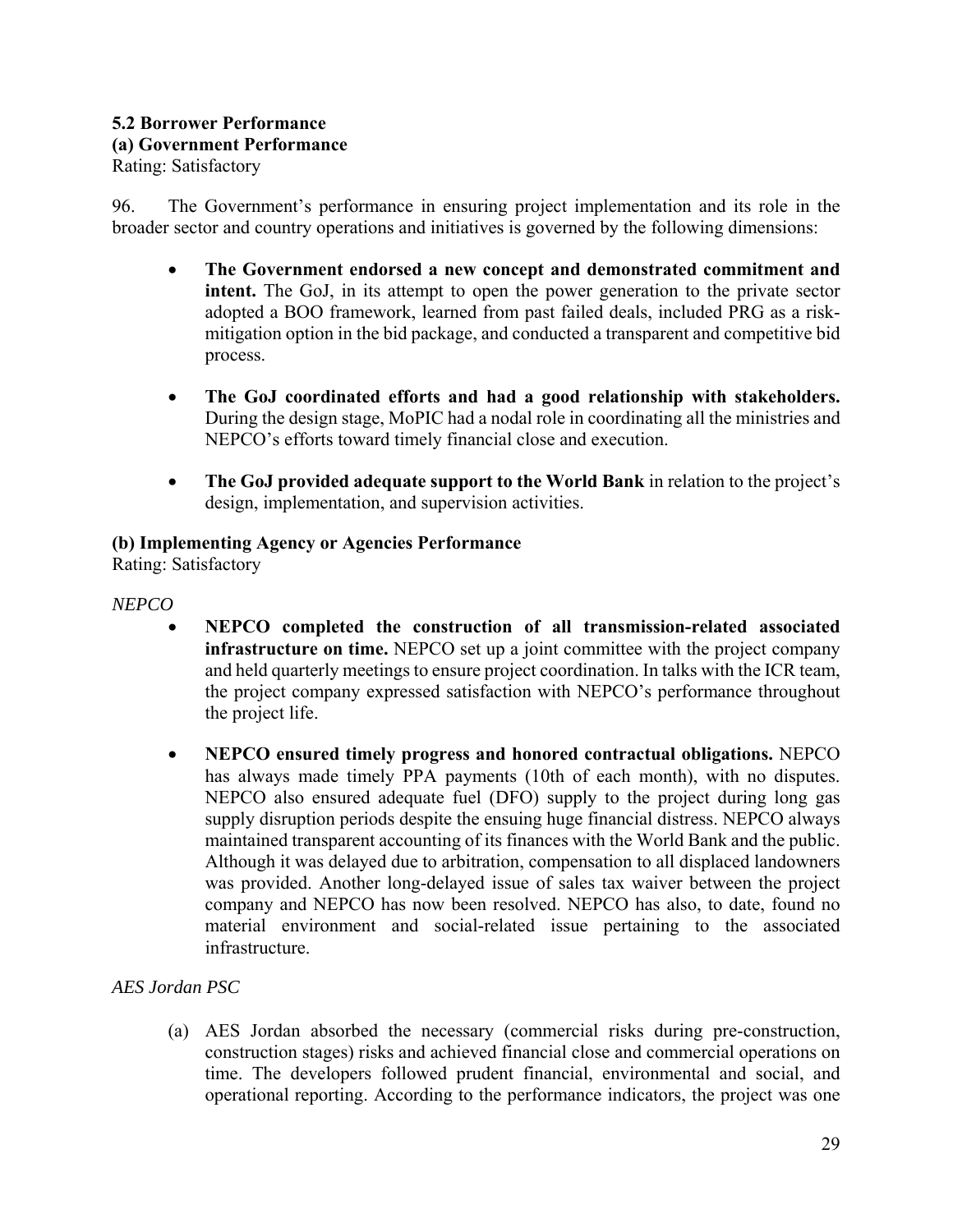of the most cost-effective generators in the country with a availability factor over 95percent.The project company ensured compliance with all contractual agreements, including emission requirements (especially  $NO<sub>x</sub>$  levels) despite operating on backup fuel for extended periods between 2010 and 2015, by investing additional US\$2 million on swirlers. NEPCO has maintained that the project company has operated the plant very efficiently and that they have no issues with their performance so far.

(b) AES Jordan undertook substantial self-initiated voluntary activities for the betterment of nearby villages and communities. AES is also a sponsor for the third IPP in Jordan.

#### **(c) Justification of Rating for Overall Borrower Performance**  Rating: **Satisfactory**

97. The implementing agency's performance is rated as Satisfactory as the performance of both implementing agencies is rated Satisfactory.

# **6. Lessons Learned**

98. **Strong government commitment and support needed for success.** The Government showed real intent to attract private sector in power generation, included PRG in the pre-bid package (signaling intent), conducted competitive and transparent bidding, and completed the construction of associated infrastructure on time to ensure timely COD. In addition, sector reforms were implemented in Jordan, though at a slow pace.

99. **Geopolitical factors can undermine even a well-designed project.** The disruption of gas supply from Egypt due to the Arab revolution could not have been predicted. Continued long-term disruptions put Jordan's whole plan of transitioning from a HFO-reliant country to a gas-reliant one, with regard to fuel, in jeopardy. Despite the 30-year agreement between the two governments, supply vulnerability should have been anticipated in the historically unstable neighborhood.

100. **In the right context, the World Bank Guarantees are an important tool to mobilize private sector financing and improve overall sustainability of the project.** Before the Amman East Power Plant Project, Jordan had limited access to international funding in power projects because of its perceived political risk. Several private sector deals in the power generation sector failed to materialize due to a variety of factors, including the GoJ's perceived risk of nonperformance. The IBRD PRG played a significant role in attracting commercial funding for the project by making the risk profile acceptable to a wider group of lenders, given the constraints faced by the country during the project preparation time. It is on record that the project might not have materialized without the risk mitigation that the World Bank provided. Given the World Bank's recent focus on Maximizing Finance for Development (MFD) – instruments like the guarantees can be an important tool to attract private financing in countries that have relatively robust macro-fiscal and sectoral ecosystems.

# **7. Comments on Issues Raised by Borrower/Implementing Agencies/Partners**

# **(a) Borrower/implementing agencies**

Not applicable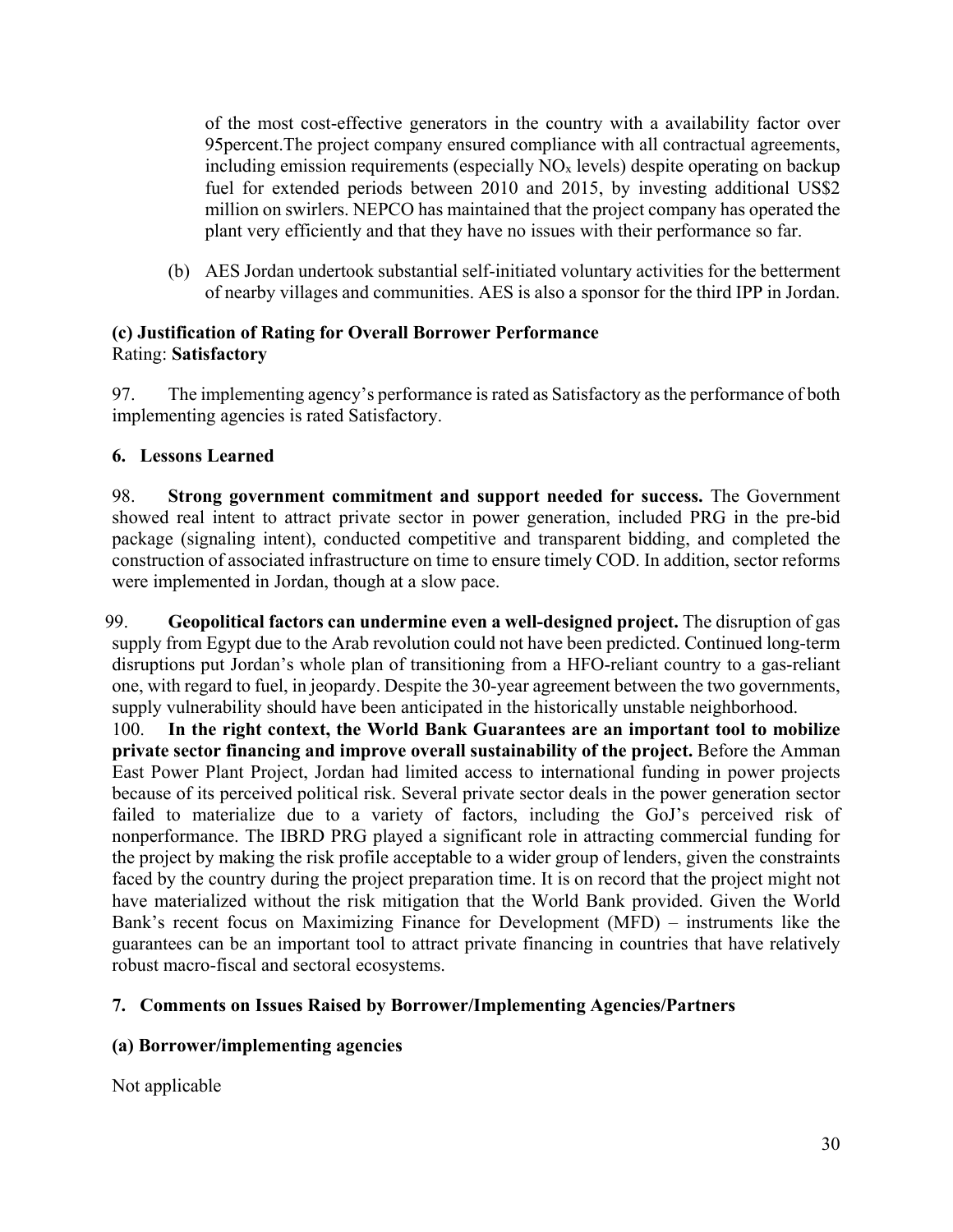# **(b) Co-financiers**

Not applicable

# **(c) Other partners and stakeholders**

Not applicable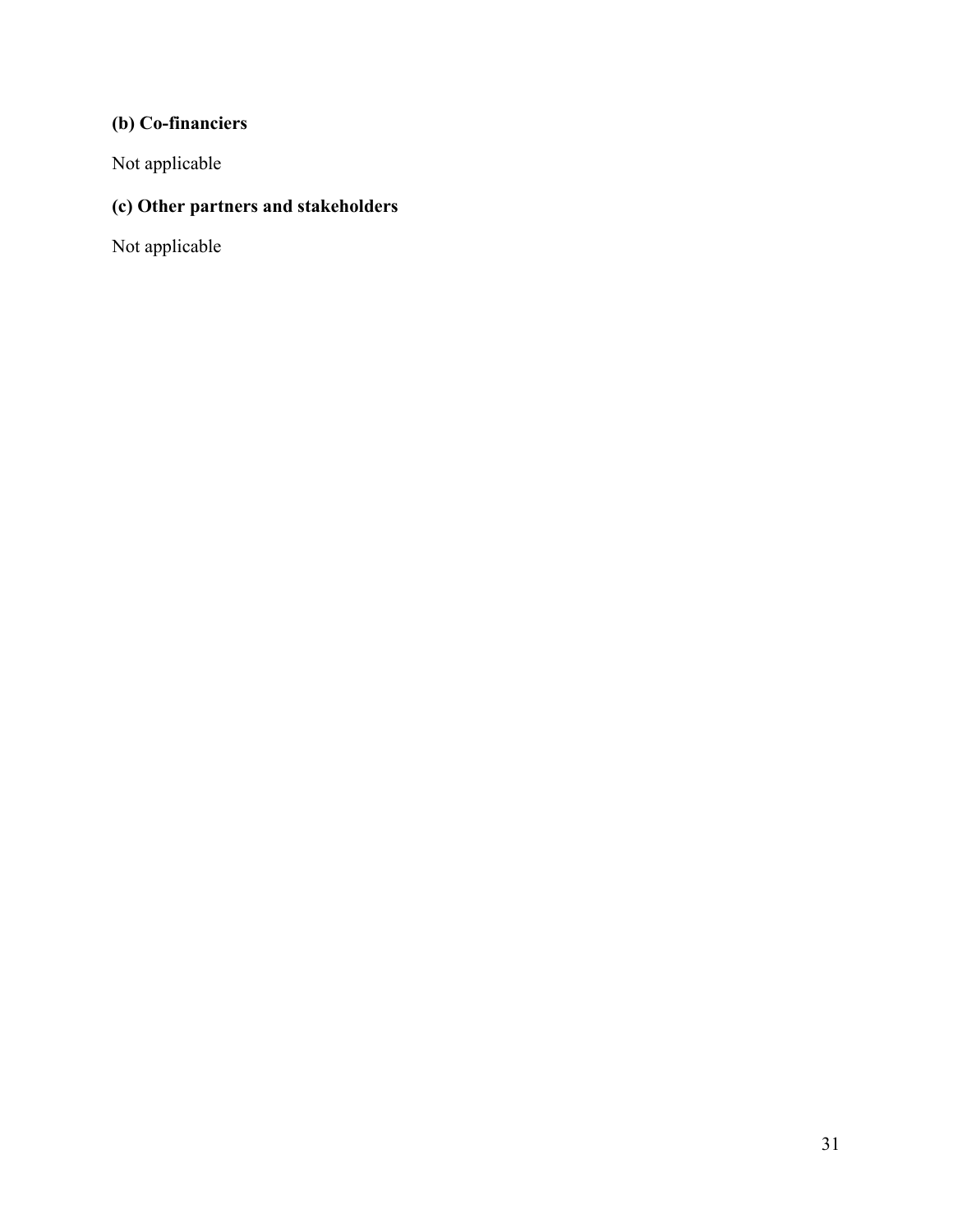# **Annex 1. Project Costs and Financing**

# **(a) Project Cost by Component (in US\$, Million equivalent)**

| –                           | <b>Project Cost (during Board)</b> | <b>Project Cost (At</b><br>Financial<br>Closing) |
|-----------------------------|------------------------------------|--------------------------------------------------|
| Capital costs               | 246                                | 246                                              |
| Initial reserves            | 30                                 | 30                                               |
| Financing costs/development | 24                                 | 24                                               |

# **(b) Financing**

| <b>Description</b> | <b>As Approved</b> | <b>At Financial</b><br><b>Closing</b> | <b>Actual/Latest</b><br><b>Estimate</b> |  |  |  |
|--------------------|--------------------|---------------------------------------|-----------------------------------------|--|--|--|
| <b>JBIC</b>        | 110                | 110                                   | 110                                     |  |  |  |
| OPIC               | 70                 | 70                                    | 70                                      |  |  |  |
| <b>SMBC</b>        | 45                 | 45                                    | 45                                      |  |  |  |
| AES Oasis Ltd      | 45                 | 45                                    | 45                                      |  |  |  |
| Mitsui & Co. Ltd   | 30                 | 30                                    | 30                                      |  |  |  |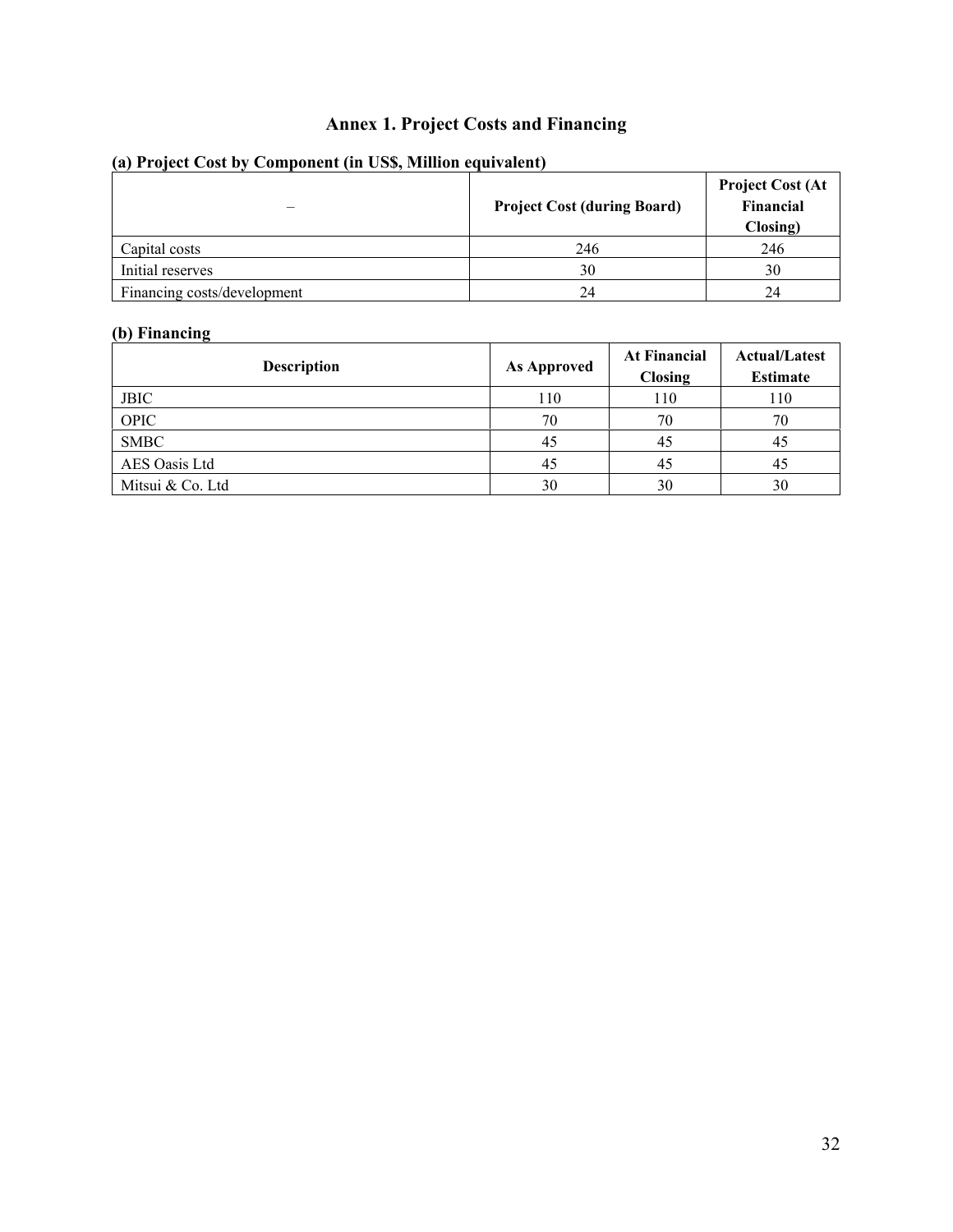#### **Annex 2. Outputs by Component**

1. The Amman East Power Plant Project had one component (a 370 MW gas-fired combinedcycle power station to be developed, owned, and operated by a private sector project company). The output indicators under the project related to financial close date, implementation progress, and commissioning test and trial run results. Progress on the outputs, as well as detailed project outcomes and intermediate project outcomes are present in table 2.1.

| Project           | <b>Baseline</b> | <b>Target</b>        | 2009                                                            | 2010                                                                 | 2011             | 2012               | 2013                                                      | 2014       |  |  |  |  |  |
|-------------------|-----------------|----------------------|-----------------------------------------------------------------|----------------------------------------------------------------------|------------------|--------------------|-----------------------------------------------------------|------------|--|--|--|--|--|
| Outcome           |                 | (Annual)             | (target)                                                        |                                                                      |                  |                    |                                                           |            |  |  |  |  |  |
| <b>Indicators</b> |                 |                      |                                                                 |                                                                      |                  |                    |                                                           |            |  |  |  |  |  |
|                   |                 |                      | $US$ ¢6/k                                                       | $US$ ¢5.8/k                                                          | $US\mathcal{E}7$ | US¢16/k            | US¢18/k                                                   | $US$ ¢20/k |  |  |  |  |  |
|                   |                 |                      | Wh                                                              | Wh                                                                   | .6               | Wh                 | Wh                                                        | Wh         |  |  |  |  |  |
|                   |                 |                      |                                                                 |                                                                      | /kWh             |                    |                                                           |            |  |  |  |  |  |
|                   |                 |                      | Achieved. Average cost of energy supplied from Jordan's power   |                                                                      |                  |                    |                                                           |            |  |  |  |  |  |
|                   |                 |                      | system (average tariff purchased by the transmission company)   |                                                                      |                  |                    |                                                           |            |  |  |  |  |  |
|                   |                 |                      | ranged from US¢6 per kWh to US¢20 per kWh between 2008 and      |                                                                      |                  |                    |                                                           |            |  |  |  |  |  |
|                   |                 |                      | 2014. This was always (except 2009) higher than tariff of Amman |                                                                      |                  |                    |                                                           |            |  |  |  |  |  |
| 1. Cost of        |                 |                      | East Power Plant project at:                                    |                                                                      |                  |                    |                                                           |            |  |  |  |  |  |
| energy supply     | $US$ $¢4.3$     | Above                |                                                                 |                                                                      |                  |                    |                                                           |            |  |  |  |  |  |
| (power plant)     | per kWh         | baseline             |                                                                 | Amman East                                                           |                  | Avg purchase price |                                                           |            |  |  |  |  |  |
|                   |                 |                      | 2008                                                            | 6.1                                                                  | 6.4              |                    |                                                           |            |  |  |  |  |  |
|                   |                 |                      | 2009                                                            | 5.7                                                                  | 5.6              |                    |                                                           |            |  |  |  |  |  |
|                   |                 |                      | 2010                                                            | 3.7                                                                  | 7.4              |                    |                                                           |            |  |  |  |  |  |
|                   |                 |                      | 2011                                                            | 10.6                                                                 | 15.8             |                    |                                                           |            |  |  |  |  |  |
|                   |                 |                      | 2012                                                            | 15.9                                                                 | 17.7             |                    |                                                           |            |  |  |  |  |  |
|                   |                 |                      | 2013                                                            | 12.4                                                                 | 17.6             |                    |                                                           |            |  |  |  |  |  |
|                   |                 |                      | 2014                                                            | 17.9                                                                 | 19.3             |                    |                                                           |            |  |  |  |  |  |
|                   |                 |                      |                                                                 | 27.47                                                                | 39.70            | 40.75              | 39.20                                                     | 53.18      |  |  |  |  |  |
|                   |                 | 100 micro<br>$g/m^3$ |                                                                 | micro                                                                | micro            | micro              | micro                                                     | micro      |  |  |  |  |  |
|                   | NO <sub>2</sub> |                      |                                                                 | $g/m^3$                                                              | $g/m^3$          | $g/m^3$            | $g/m^3$                                                   | $g/m^3$    |  |  |  |  |  |
|                   |                 |                      |                                                                 |                                                                      |                  |                    |                                                           |            |  |  |  |  |  |
|                   |                 |                      | <b>Below</b>                                                    | 2.98                                                                 | 23.92            | 49.21              | 22.36                                                     | 18.02      |  |  |  |  |  |
| 2. Emission       | SO <sub>2</sub> | 125 micro            | baseline                                                        | micro                                                                | micro            | micro              | micro                                                     | micro      |  |  |  |  |  |
| levels (power     |                 | $g/m^3$              | levels                                                          | g/m3                                                                 | $g/m^3$          | $g/m^3$            | g/m <sup>3</sup>                                          | $g/m^3$    |  |  |  |  |  |
| plant)            |                 |                      |                                                                 | <70 micro                                                            | <70              | <70                | <70                                                       | <70        |  |  |  |  |  |
|                   | Particula       | 70 micro             |                                                                 | $g/m^3$                                                              | micro            | micro              | micro                                                     | micro      |  |  |  |  |  |
|                   | tes             | $g/m^3$              |                                                                 |                                                                      | $g/m^3$          | $g/m^3$            | $g/m^3$                                                   | $g/m^3$    |  |  |  |  |  |
|                   |                 |                      |                                                                 |                                                                      |                  |                    | Particulate levels went above target vales in 2009 due to |            |  |  |  |  |  |
|                   |                 |                      |                                                                 |                                                                      |                  |                    | a sandstorm in Jordan, unrelated to the plant operations. |            |  |  |  |  |  |
|                   |                 |                      | 95.91                                                           | 95.91                                                                | 95.91            | 95.91              | 95.91                                                     | 95.91      |  |  |  |  |  |
|                   |                 |                      | percent                                                         | percent                                                              | perce            | percent            | percent                                                   | percent    |  |  |  |  |  |
|                   |                 |                      |                                                                 |                                                                      | nt               |                    |                                                           |            |  |  |  |  |  |
|                   |                 |                      |                                                                 | Due to continued use of DFO in the plant instead of natural gas due  |                  |                    |                                                           |            |  |  |  |  |  |
| 3. Availability   |                 |                      |                                                                 | to supply disruptions for an extended period, the capacity factor of |                  |                    |                                                           |            |  |  |  |  |  |
| factor (power     | 95              | 95 percent           |                                                                 | the plant has been as follows:                                       |                  |                    |                                                           |            |  |  |  |  |  |
| plant)            | percent         |                      | 2010: 79.49 percent                                             |                                                                      |                  |                    |                                                           |            |  |  |  |  |  |
|                   |                 |                      | 2011: 54.57 percent                                             |                                                                      |                  |                    |                                                           |            |  |  |  |  |  |
|                   |                 |                      | 2012: 38.33 percent                                             |                                                                      |                  |                    |                                                           |            |  |  |  |  |  |
|                   |                 |                      | 2013: 63.60 percent                                             |                                                                      |                  |                    |                                                           |            |  |  |  |  |  |
|                   |                 |                      | 2014: 47.77 percent                                             |                                                                      |                  |                    |                                                           |            |  |  |  |  |  |

**Table 2.1. Project Outcome and Intermediate Outcome Indicators and Results**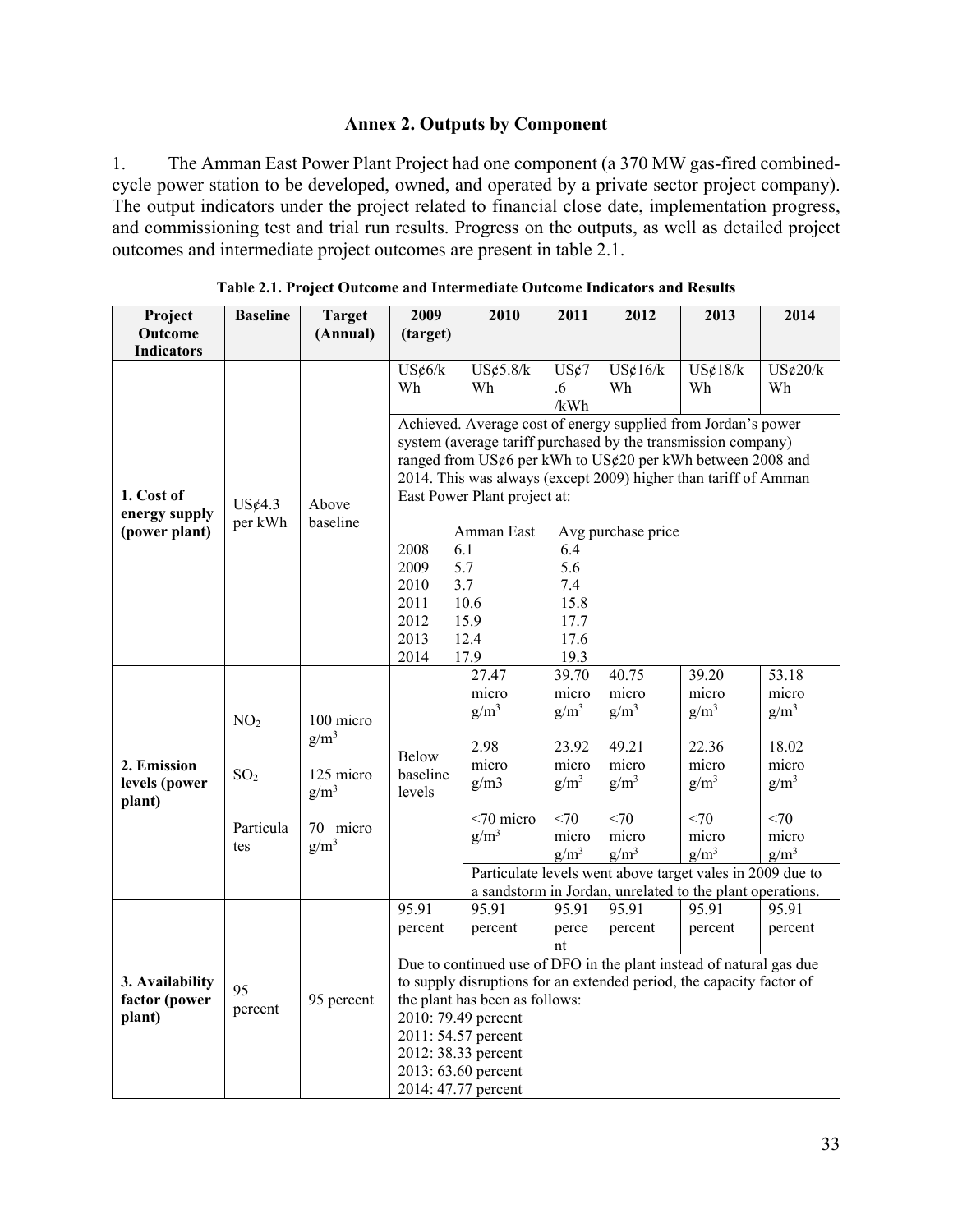| Project<br>Outcome<br><b>Indicators</b>   | <b>Baseline</b>                    | <b>Target</b><br>(Annual)                                                                                                                      | 2009<br>(target) | 2010                                                                                                                                                 | 2011              | 2012          | 2013          | 2014          |  |  |  |  |
|-------------------------------------------|------------------------------------|------------------------------------------------------------------------------------------------------------------------------------------------|------------------|------------------------------------------------------------------------------------------------------------------------------------------------------|-------------------|---------------|---------------|---------------|--|--|--|--|
| 2. Reserve<br>margin<br>(power<br>system) | 20<br>percent                      | Greater<br>than 10<br>percent                                                                                                                  | 18<br>percent    | 23 percent                                                                                                                                           | 29<br>perce<br>nt | 24<br>percent | 11<br>percent | 43<br>percent |  |  |  |  |
| <b>Intermediate Outcome Indicators</b>    |                                    |                                                                                                                                                |                  |                                                                                                                                                      |                   |               |               |               |  |  |  |  |
| 1.Financial<br><b>Close date</b>          | None,<br>without<br>power<br>plant | Year1:<br>Financial<br>close                                                                                                                   |                  | Achieved. Project reached financial close in March 2007                                                                                              |                   |               |               |               |  |  |  |  |
| 2.Implementa<br>tion progress             | None,<br>without<br>power<br>plant | Year1:<br>Financial<br>close<br>Year 2:<br>Simple<br>cycle plant<br>commissio<br>ned<br>Year 3:<br>Combined<br>cycle plant<br>commissio<br>ned |                  | Achieved. Project commenced commercial operations in August<br>2009 with simple cycle and with combined cycle in 2010, all<br>according to schedule. |                   |               |               |               |  |  |  |  |
| 3.Commissioni<br>ng Test<br>Results and   | None,<br>without<br>power<br>plant | Year 1:<br>None<br>Year 2:<br>246MW<br>commissio<br>ned<br>Year 3:<br>370 MW<br>commissio<br>ned                                               |                  | Achieved. Project commissioned 370 MW according to schedule.                                                                                         |                   |               |               |               |  |  |  |  |
| 4. Trial test<br>results                  | None,<br>without<br>power<br>plant | Achieveme<br>nt of trial<br>results                                                                                                            |                  | Achieved. Trial test results were successful.                                                                                                        |                   |               |               |               |  |  |  |  |

*Note:* a. Because fuel costs and fuel supply risks were borne by NEPCO according to contractual agreements, long periods of gas supply disruptions coupled with higher DFO (backup fuel) costs did cause financial distress to NEPCO during the 'Arab Spring' disruptions.

2. A full-fledged ESIA report was developed by following the requirements for a Category 'A' project. The evaluation report on the sponsor confirmed that the project and associated infrastructure (gas and water pipelines) would not create an unacceptable impact on the environment, in isolation, or with potential future developments within the project's sphere of influence. Quarterly operating reports covering the following aspects of environmental assessment have been received and monitored by the World Bank since COD and have been found to be compliant with Jordanian and World Bank and standards. Details of safeguards-related concerns, their compliance, and progress are listed in table 2.2.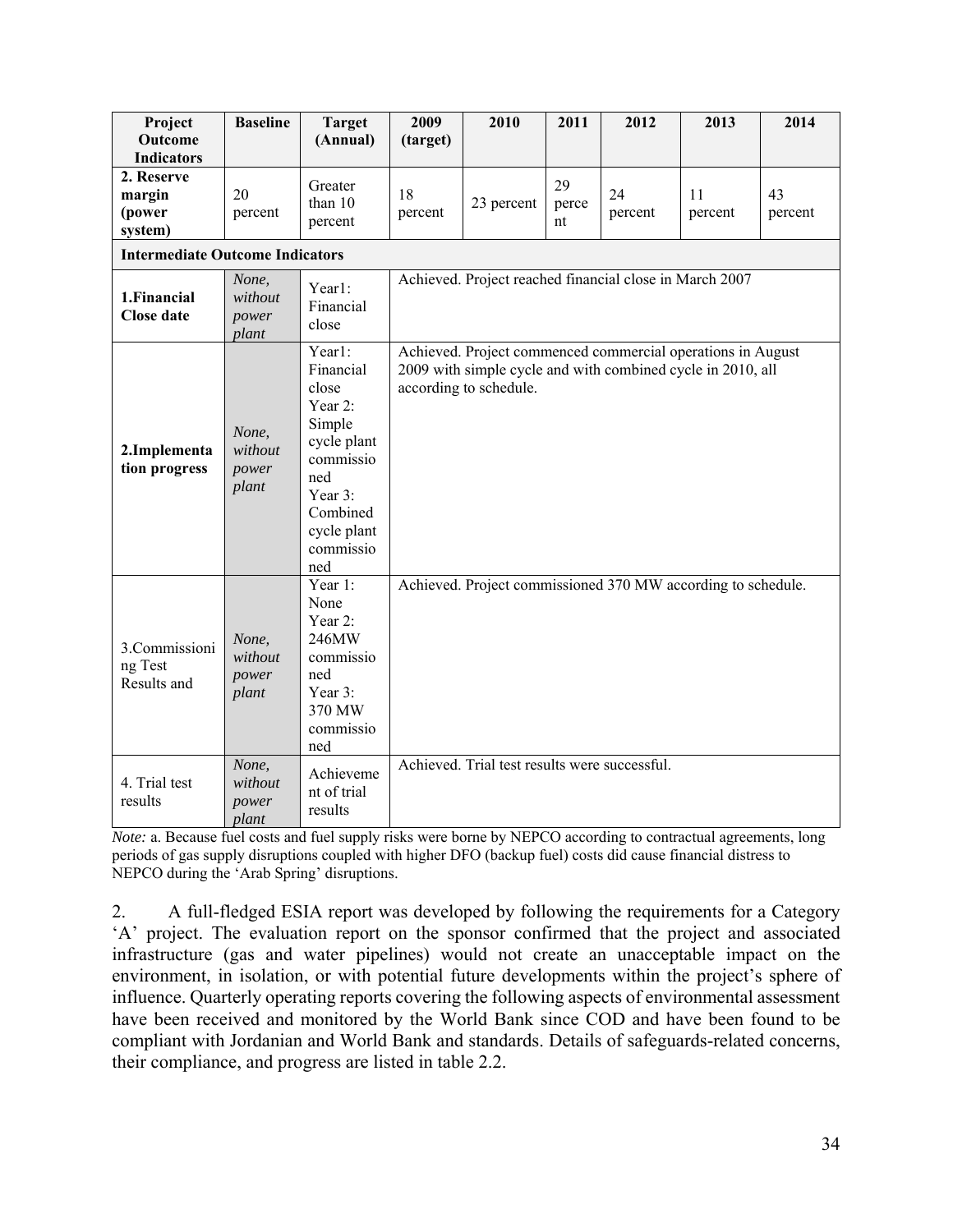|                                  | <b>Safeguards and Related Concerns</b> | <b>Compliance and Progress</b>                                                     |  |  |  |  |  |  |  |  |
|----------------------------------|----------------------------------------|------------------------------------------------------------------------------------|--|--|--|--|--|--|--|--|
| <b>OP 4.01:</b>                  | Air quality                            | Use of hybrid dry low $NOx$ burners to ensure that $NOx$ levels in                 |  |  |  |  |  |  |  |  |
| <b>Environmental</b>             |                                        | accordance with World Bank and Jordanian requirements, with                        |  |  |  |  |  |  |  |  |
| Assessment                       |                                        | continuous monitoring for $NO_x$ , $So_x$ , $O_2$ , and $CO_2$ levels. Addition of |  |  |  |  |  |  |  |  |
|                                  |                                        | swirlers at extra US\$2 million cost to further comply with $NOx$ level            |  |  |  |  |  |  |  |  |
|                                  |                                        | requirements. Stack height of 45 m and stack gas temperature of 120°C              |  |  |  |  |  |  |  |  |
|                                  |                                        | to ensure good dispersion.                                                         |  |  |  |  |  |  |  |  |
|                                  | Water quality                          | Measures in place to prevent potential leakage of storage tanks, floods            |  |  |  |  |  |  |  |  |
|                                  | and soils                              | and dispose waste and hazardous substances. Regular monitoring in                  |  |  |  |  |  |  |  |  |
|                                  |                                        | place.                                                                             |  |  |  |  |  |  |  |  |
|                                  | Noise                                  | Measures in place to reduce noise from plant machinery with regular                |  |  |  |  |  |  |  |  |
|                                  |                                        | monitoring.                                                                        |  |  |  |  |  |  |  |  |
|                                  | Ecology                                | Measures in place to monitor removal of natural vegetation, industrial             |  |  |  |  |  |  |  |  |
|                                  |                                        | waste, to avoid disturbance or destruction to wildlife, birds, and plants          |  |  |  |  |  |  |  |  |
|                                  |                                        | with satisfactory monitoring.                                                      |  |  |  |  |  |  |  |  |
|                                  | Visual impact                          | Measures in place to provide high standard of visual amenity, directional          |  |  |  |  |  |  |  |  |
|                                  |                                        | lighting to minimize light pollution and screening for local receptors             |  |  |  |  |  |  |  |  |
|                                  |                                        | with satisfactory monitoring.                                                      |  |  |  |  |  |  |  |  |
|                                  | Traffic and                            | Measures in place for plant operation traffic, vehicle emissions, and              |  |  |  |  |  |  |  |  |
|                                  | infrastructure                         | traffic management with satisfactory monitoring.                                   |  |  |  |  |  |  |  |  |
|                                  | Socioeconomics                         | Worker rights (Labor law No. 51, 2002) are complied with and                       |  |  |  |  |  |  |  |  |
|                                  |                                        | monitored. Measures in place for drinking water, hygiene,                          |  |  |  |  |  |  |  |  |
|                                  |                                        | communications, and complaints with proper monitoring.                             |  |  |  |  |  |  |  |  |
|                                  | Safety                                 | Measures in place for community (trespassing, construction material),              |  |  |  |  |  |  |  |  |
|                                  |                                        | health (during plant operation and transport), and general safety (fire,           |  |  |  |  |  |  |  |  |
|                                  |                                        | equipment, first aid, and so on) with satisfactory monitoring.                     |  |  |  |  |  |  |  |  |
| OP 4.12 and Annex A: Involuntary |                                        | Project complies. The power plant is located on land that is leased from           |  |  |  |  |  |  |  |  |
| <b>Resettlement</b>              |                                        | the Government for 25 years. A NEPCO task force, comprising members                |  |  |  |  |  |  |  |  |
|                                  |                                        | from various departments, prepared a RAP, in form of an LACP. The                  |  |  |  |  |  |  |  |  |
|                                  |                                        | document was reviewed comprehensively and found to be acceptable.                  |  |  |  |  |  |  |  |  |
|                                  |                                        |                                                                                    |  |  |  |  |  |  |  |  |
|                                  |                                        | As of October 2012, NEPCO had paid approximately JD 3.9 million for                |  |  |  |  |  |  |  |  |
|                                  |                                        | substation land compensation and JD 1.3 million for transmission line              |  |  |  |  |  |  |  |  |
|                                  |                                        | access rights. Seven land owners had been awaiting court decision for              |  |  |  |  |  |  |  |  |
|                                  |                                        | compensation. Time taken for compensation was in line with prior                   |  |  |  |  |  |  |  |  |
|                                  |                                        | experience. As of 2016, all issues related to compensation were resolved           |  |  |  |  |  |  |  |  |
|                                  |                                        | and there are no pending issues.                                                   |  |  |  |  |  |  |  |  |
| <b>Disclosure of Information</b> |                                        | Project complies. The project has allowed for full and proper public               |  |  |  |  |  |  |  |  |
| <b>Policy</b>                    |                                        | disclosure to Government ministries/agencies, nongovernmental                      |  |  |  |  |  |  |  |  |
|                                  |                                        | organizations, and members of the general public in the ESIA process               |  |  |  |  |  |  |  |  |
|                                  |                                        | for the proposed Amman East IPP Project. It has been found that the                |  |  |  |  |  |  |  |  |
|                                  |                                        | Amman East IPP has been fully compliant with the relevant Jordanian                |  |  |  |  |  |  |  |  |
|                                  |                                        | and World Bank standards and requirements.                                         |  |  |  |  |  |  |  |  |

**Table 2.2. Safeguard issues and Compliance**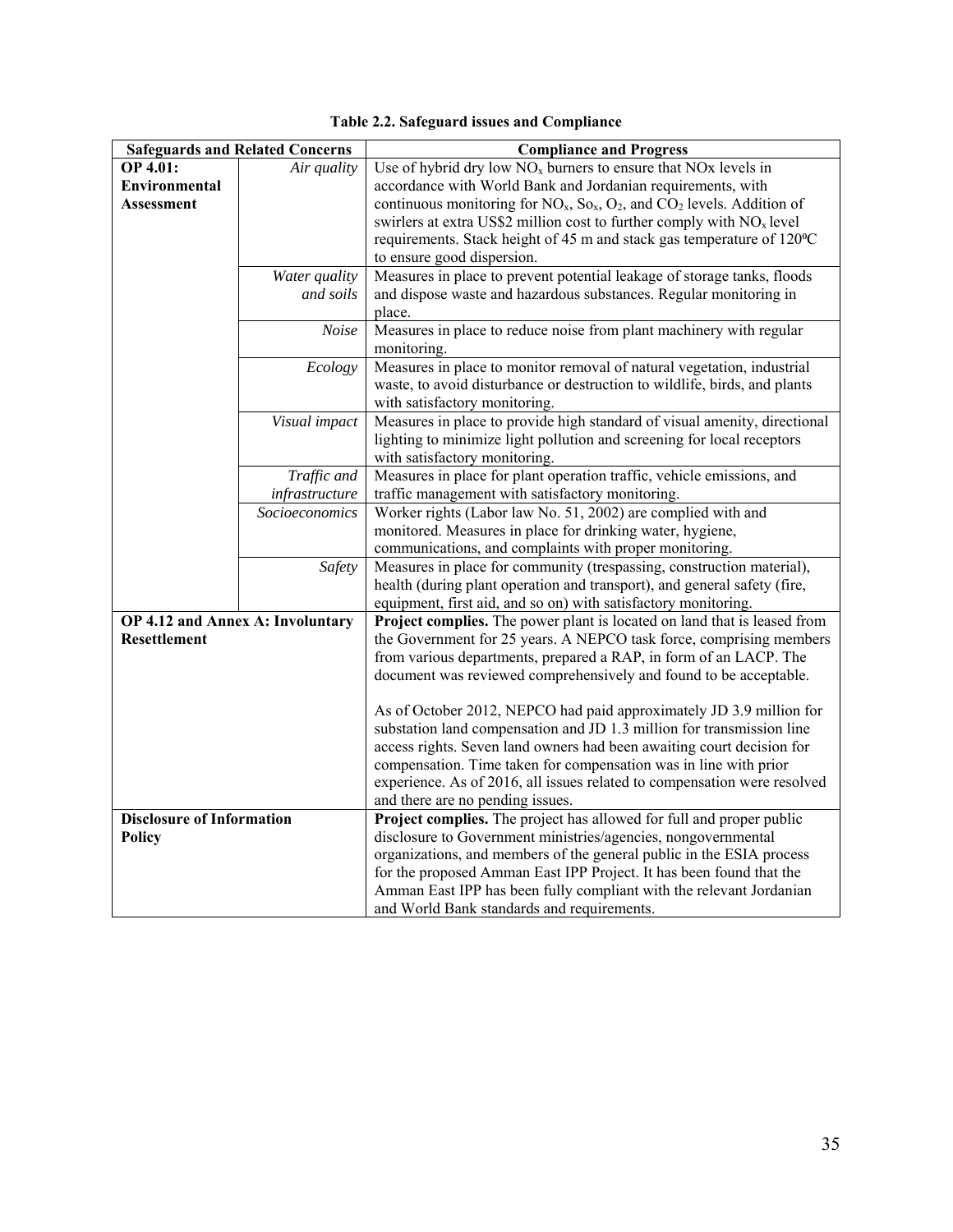#### **Annex 3. Economic and Financial Analysis**

#### **A. Economic Analysis**

 $\overline{a}$ 

1. An ex post economic analysis of the Jordan Amman East Power Plant Project updated the ex ante economic analysis at project appraisal. Major updates were the following: the appraisal analysis covered US\$276 million or 92 percent of the total project cost of US\$300 million (page 35, pages 45–46 of the PAD). This ex post analysis covered US\$292 million or 100 percent of an estimated total project cost of US\$292 million. The ex ante analysis assessed an NPV to NEPCO and used an average tariff as a proxy for economic benefits. This ex post analysis assessed an NPV to the society, that is, economic NPV which was further disaggregated into a financial NPV and externalities or stakeholder impacts NPV with distribution analysis (for example, tax impact, net labor benefits, and so on), using a cost-benefit analysis comparing with actual and counterfactual scenarios (with or without project). <sup>9</sup> The stakeholder analysis identified which particular segments of society reap the benefits and which ones, if any, lose from the implementation of the plant. The stakeholder analysis of any project builds on the following relationship:

$$
P_e = P_f \, + \, \sum_{i=1} E_i \; ,
$$

where Pe is the economic value of an input or output;

Pf is the financial value of the same variable; and

 $\Sigma$ Ei is the sum of all the externalities that make the economic value different from the financial value of the item.

2. In other words, the economic value of an item can be expressed as the sum of its financial price plus the value of externalities, such as taxes, tariffs, consumer/producer surplus. On the basis of this identity, the following relationship also holds, if a common discount rate is applied, which in this case 5 percent discount rate according to the new World Bank policy:

$$
NPV_e^{EOCK} = NPV_f^{EOCK} + PV^{EOCK} \left(\sum Ext_i\right),
$$

where  $NPV_e^{EOCK}$  is the net present value of the net economic benefits;

 $NPV_f^{EOCK}$  is the net present value of the financial net cashflow; and

 $PV^{EOCK}(\sum Ext_i)$  is the sum of the present value of all the externalities generated by the project.

3. This ex post analysis assumed two counterfactual scenarios, which address the project's main objective to meet the electricity needs of the country in an economically and environmentally sustainable manner to contribute to economic growth and well-being of the population of Jordan.

4. The first counterfactual scenario reflects that regardless of financing sources of whether public or private financing, what would have happened if the Amman East Power Plant project did

<sup>9</sup> For methodologies, see, for example, World Bank, 1996. Handbook on Economic Analysis of Investment Operations, by P. Belli, J. Anderson, H, Barnum, J. Dixon and J. Tan, World Bank, Operations Policy Department; Asian Development Bank. 1997. Guidelines for the Economic Analysis of Projects; World Bank, 2008. Program on Cost-Benefit Analysis on Economic Analysis/Project Appraisal. World Bank, Washington DC, USA, April 21 – 25, 2008.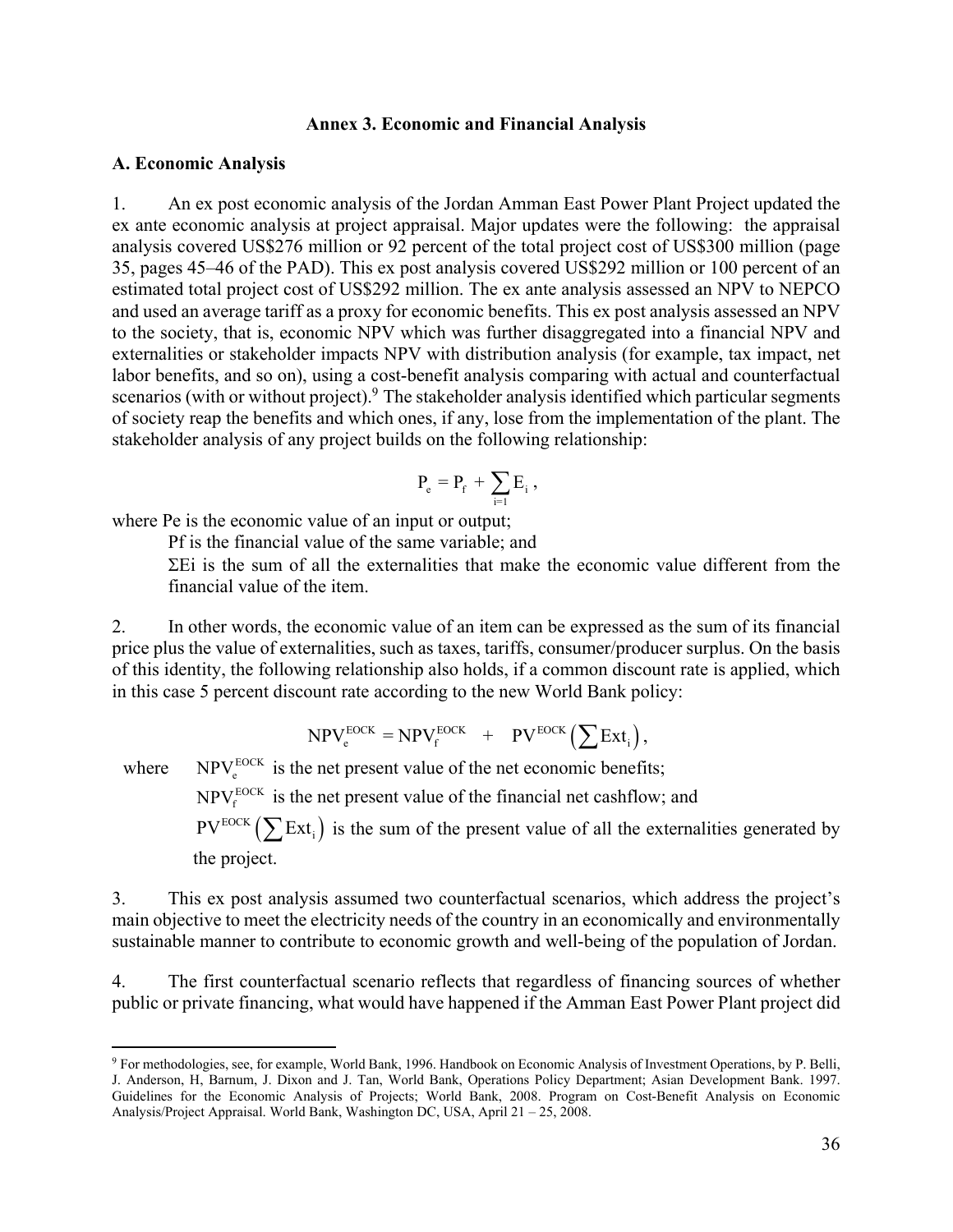not exist. In this counterfactual scenario, the existing power plants, including those that operated with more expensive and polluting HFO and DFO, would have increased power generation to compensate the power generation that was expected from the Amman East IPP, to avoid power shortage. This reflects evidence that during the natural gas import disruption from Egypt in 2010– 2015, the GoJ did not allow power shortage and instead promoted power plants in Jordan to use more expensive DFO and HFO.<sup>10</sup> Alternative options to import electricity from Egypt, Syria, and/or other countries were limited and expensive. Accordingly, this ex ante analysis assessed the cost-benefit of potential fuel saving and associated environmental externalities (for example, environment, including  $CO_2$ ,  $CH_4$ ,  $NO_2$ ,  $NO_x$ ,  $SO_2$ ,  $PM$ ) and other externalities (subsidies, taxes, social security contribution, and so on) and labor, including gender-differentiated costs/benefits.

5. The second counterfactual scenario reflects what would have happened if no IPP had been interested in the Amman East Power Plant Project and the foreign private sector financing had been unavailable. This scenario was associated with what would have happened if no IBRD guarantee had been available. There was another gas combined cycle gas turbine power plant (Samra power) of SEPCO that was developed before Amman East IPP. Samra was supposed to be an IPP, but because the project development as an IPP was not successful, the GoJ decided to develop it as a public sector project. Based on this Samra power project's actual example of what happened when an IPP model did not move forward at the time, one counterfactual scenario would be that the East Amman Power Project would have been financed by the GoJ. In this counterfactual scenario, insufficient data and evidence to analyze and compare the performance between private and public power plants in Jordan were available. The technical performance of the power plant would have not have been significantly different between actual and counterfactual scenarios (that is, IPP versus quasi State Owned Enterprise) as evidenced by available data comparisons of SEPCO, CEGCO, and Amman East AES IPP, but non-technical performance and strategies would have been different. One of the likely differences would be the salary and benefits of the employee because, in Jordan, the public sector pays more for employee at lower-level jobs than the private sector, pays less for employees at higher-level jobs than the private sector, and provides more employee benefits than the private sector.<sup>11</sup> This ex post analysis examined this employment costbenefit and associated externalities (for example, tax and social security contribution). The most benefit would have been the increased public sector expenditure for social welfare spending, because the GoJ would not have the need to finance the East Amman Power Plant Project.

6. This ex post analysis estimated economic values, such as FEP, shadow wage rate using a supply price approach, $12$  and so on and converted financial values to economic values accordingly. The ex ante analysis used a discount rate of 10 percent. Following the new World Bank policy, this ex post analysis used 5 percent discount rate. As much as possible and when available, actual

 $\overline{a}$  $10$  For example, this limited electricity import was noted in the PAD (page 8) and NEPCO Annual Report 2012 (pages 12–13) and an electricity import from Syria stopped from 2012. NEPCO's Annual Reports during 2007–2014 showed that purchase prices of electricity import from Egypt and Syria were higher than those of SEPCO, CEGCO, and Amman East AES IPP when these domestic power plants used natural gas imported from Egypt. However, during the disruption of natural gas import from Egypt in 2011, when the natural gas import price increased and the domestic power plants increased use of DFOs and HFOs, the electricity import price from Egypt was sometimes cheaper than domestic power plant electricity prices.<br><sup>11</sup> ILO (International Labor Organization). 2010. A Comparison of Public and Private Sector Earnings in Jordan. Professor

Christopher Dougherty London School of Economics. Geneva: ILO.<br><sup>12</sup> For methodologies, see, for example, Jenkins, G., and A. Klevchuk. 2006. "Appraisal of El-Kureimat Combined Cycle Power

Plant"; Jenkins G. P, C. Y. K Kuo, and A.C. Harberger, 2011. "Cost-Benefit Analysis for Investment Decisions: Chapter 12 (The Economic Opportunity Cost of Labor)." Discussion Papers 2011–2012, JDI Executive Programs.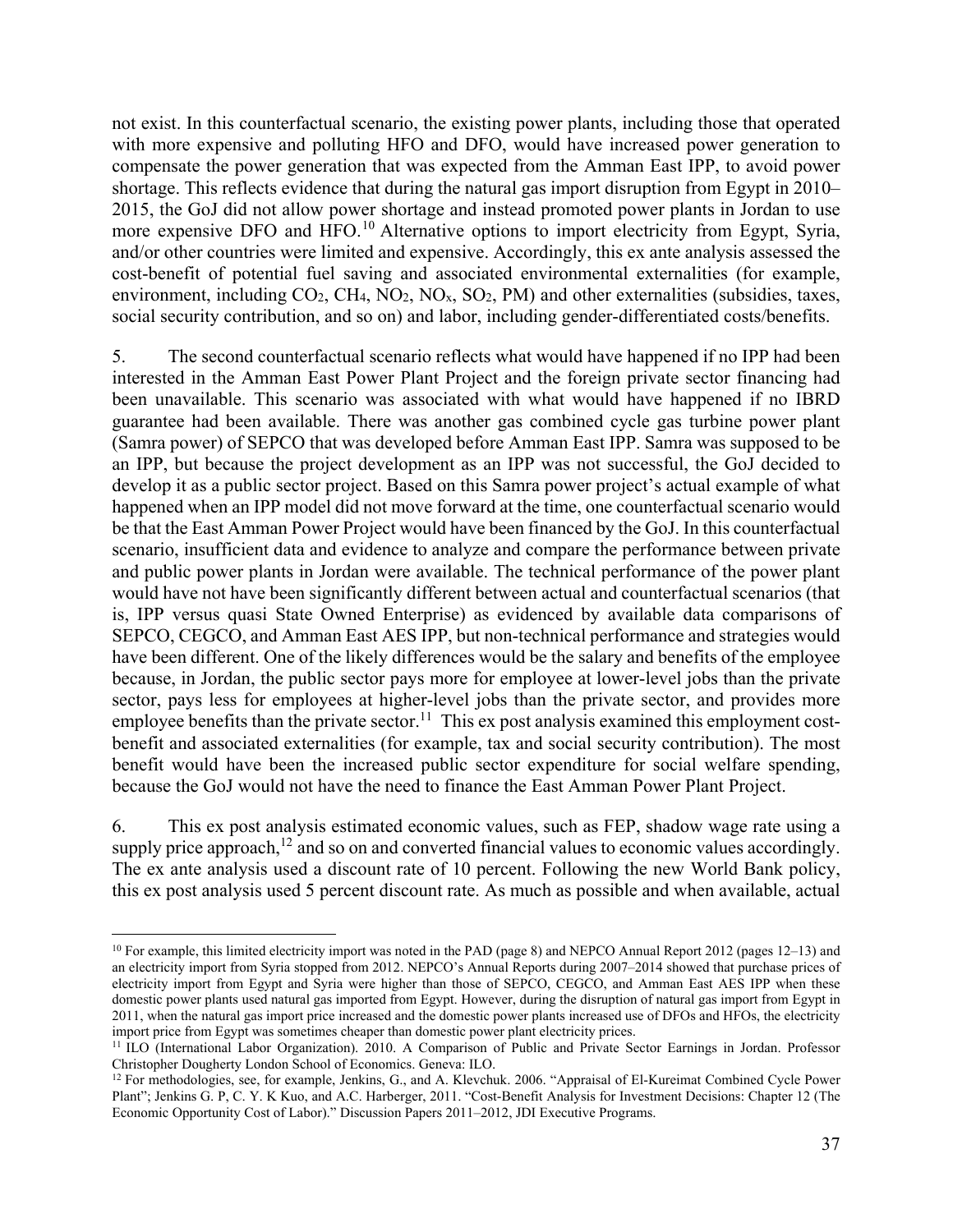data were used for 2007–2015 from annual reports and financial statements of AES Jordan, NEPCO, SEPCO, CEGCO, MoEMR, and EMRC. When actual data were not available, estimates were made from secondary data for 2007–2015 and also the projections up to the end of the project period in 2027 were estimated. Major parameters and assumptions used for economic and financial analysis are presented in table 3.1.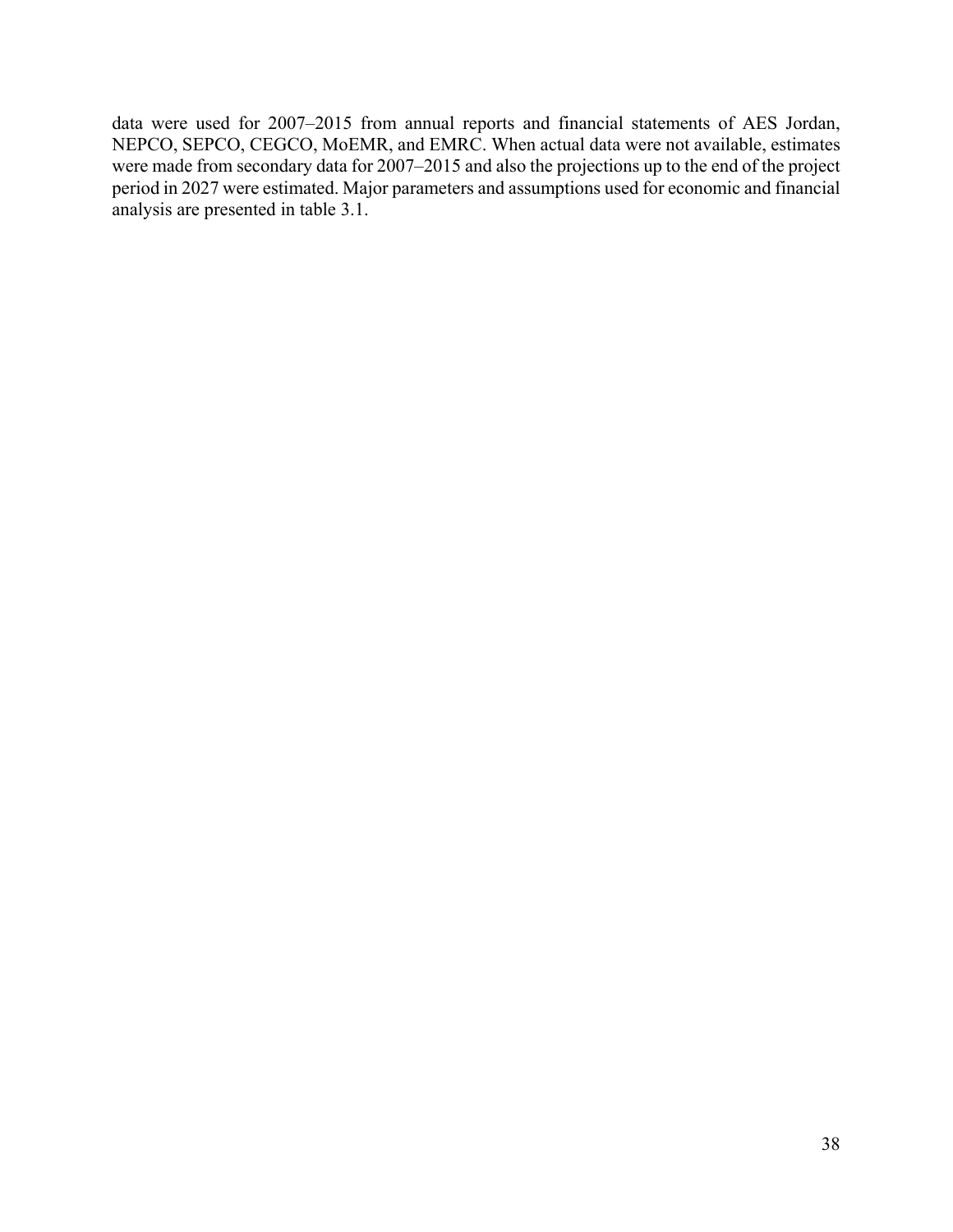|  |  |  |  | <b>Table 3.1. Major Parameters and Assumptions</b> |
|--|--|--|--|----------------------------------------------------|
|--|--|--|--|----------------------------------------------------|

| <b>AES</b> Generation                                       |       |       | $80\%$ |                |         | Economic life (years) - straight-line depreciation, salvage value assumed to be zero:            |    |  |                                    |  |  |  |
|-------------------------------------------------------------|-------|-------|--------|----------------|---------|--------------------------------------------------------------------------------------------------|----|--|------------------------------------|--|--|--|
| capacity factor (CF)<br>after 2016                          |       |       |        |                |         |                                                                                                  |    |  |                                    |  |  |  |
| <b>AES Annual</b>                                           |       | $1\%$ |        |                |         | Amman East Power Station and Office:                                                             |    |  |                                    |  |  |  |
| reduction of CF                                             |       |       |        |                |         |                                                                                                  |    |  |                                    |  |  |  |
| after 2016                                                  |       |       |        |                |         |                                                                                                  |    |  |                                    |  |  |  |
| <b>AES Auxiliary consumption</b>                            |       |       |        | 2%             |         | Civil works                                                                                      | 40 |  |                                    |  |  |  |
| and loss $(\% )$ after 2015                                 |       |       |        |                |         |                                                                                                  |    |  | 25                                 |  |  |  |
| AES Natural Gas BTU/kWh after 2016, No<br>diesel generation |       |       |        |                | 7,888   | Gas turbine generator                                                                            |    |  |                                    |  |  |  |
| <b>AES Operating water expenses used SEPCO</b>              |       |       |        |                | 0.00002 | Steam turbine generator                                                                          |    |  | 40                                 |  |  |  |
| after 2009 average 2007-2009 JD 2007                        |       |       |        |                |         |                                                                                                  |    |  |                                    |  |  |  |
| prices                                                      |       |       |        |                |         |                                                                                                  |    |  |                                    |  |  |  |
| AES transported water used SEPCO after                      |       |       |        |                | 0.0001  | Heat recovery steam generator                                                                    |    |  | 40                                 |  |  |  |
| 2009 average 2007-2009 JD 2007 prices                       |       |       |        |                |         |                                                                                                  | 40 |  |                                    |  |  |  |
| <b>AES</b>                                                  | 7,827 |       |        | BTU/kWh        |         | Switchyard                                                                                       |    |  |                                    |  |  |  |
| replaceme                                                   |       |       |        |                |         |                                                                                                  |    |  |                                    |  |  |  |
| nt<br>EPC, maintenance, generation supplies, and            |       |       |        |                |         | Water treatment plant                                                                            |    |  | 40                                 |  |  |  |
| consumables financing ratio: Local 23%, foreign 77%         |       |       |        |                |         |                                                                                                  |    |  |                                    |  |  |  |
|                                                             |       |       |        |                |         | Main equipment is gas turbine (4 GTs and 1 ST); hence 25 years assumed                           |    |  |                                    |  |  |  |
|                                                             |       |       |        |                |         | Other office equipment, computers, vehicles, leasehold equipment, and so on. 5                   |    |  |                                    |  |  |  |
|                                                             |       |       |        |                |         | AES Operating and Administrative Costs from 2016 used average of 2010-2015                       |    |  | <b>Associated Infrastructures:</b> |  |  |  |
| <b>AES Major Maintenance</b>                                |       |       |        | 18,000,000     |         | Transmission line                                                                                |    |  | 30                                 |  |  |  |
| (US\$ 2012 price) 2020, 2025                                |       |       |        |                |         |                                                                                                  |    |  |                                    |  |  |  |
|                                                             |       |       |        |                |         | Natural gas pipeline                                                                             |    |  | $\overline{25}$                    |  |  |  |
|                                                             |       |       |        |                |         | Water pipeline                                                                                   |    |  | 70                                 |  |  |  |
|                                                             |       |       |        |                |         | Illustrative Purpose AES Interest Rate used OPIC's 5.94% (4.44% plus 1.5% spread) (US\$)         |    |  |                                    |  |  |  |
| Commitment                                                  |       | $0\%$ |        |                |         | The O&M costs of associated infrastructures, such as electricity transmission and distribution,  |    |  |                                    |  |  |  |
| charge $(\% )$                                              |       |       |        |                |         | natural gas transportation and water transportation, use, and consumption were estimated but due |    |  |                                    |  |  |  |
| <b>Start of Grace</b>                                       |       |       |        | 2,008          |         | to lack of data, assumed to be similar between the actual and counterfactual scenarios and hence |    |  |                                    |  |  |  |
| Period                                                      |       |       |        |                |         | these costs were off set between the scenarios.                                                  |    |  |                                    |  |  |  |
| <b>Grace Period</b>                                         |       |       |        | $\overline{2}$ |         |                                                                                                  |    |  |                                    |  |  |  |
| <b>Start of</b>                                             |       |       |        | 2,010          |         |                                                                                                  |    |  |                                    |  |  |  |
| repayment                                                   |       |       |        |                |         |                                                                                                  |    |  |                                    |  |  |  |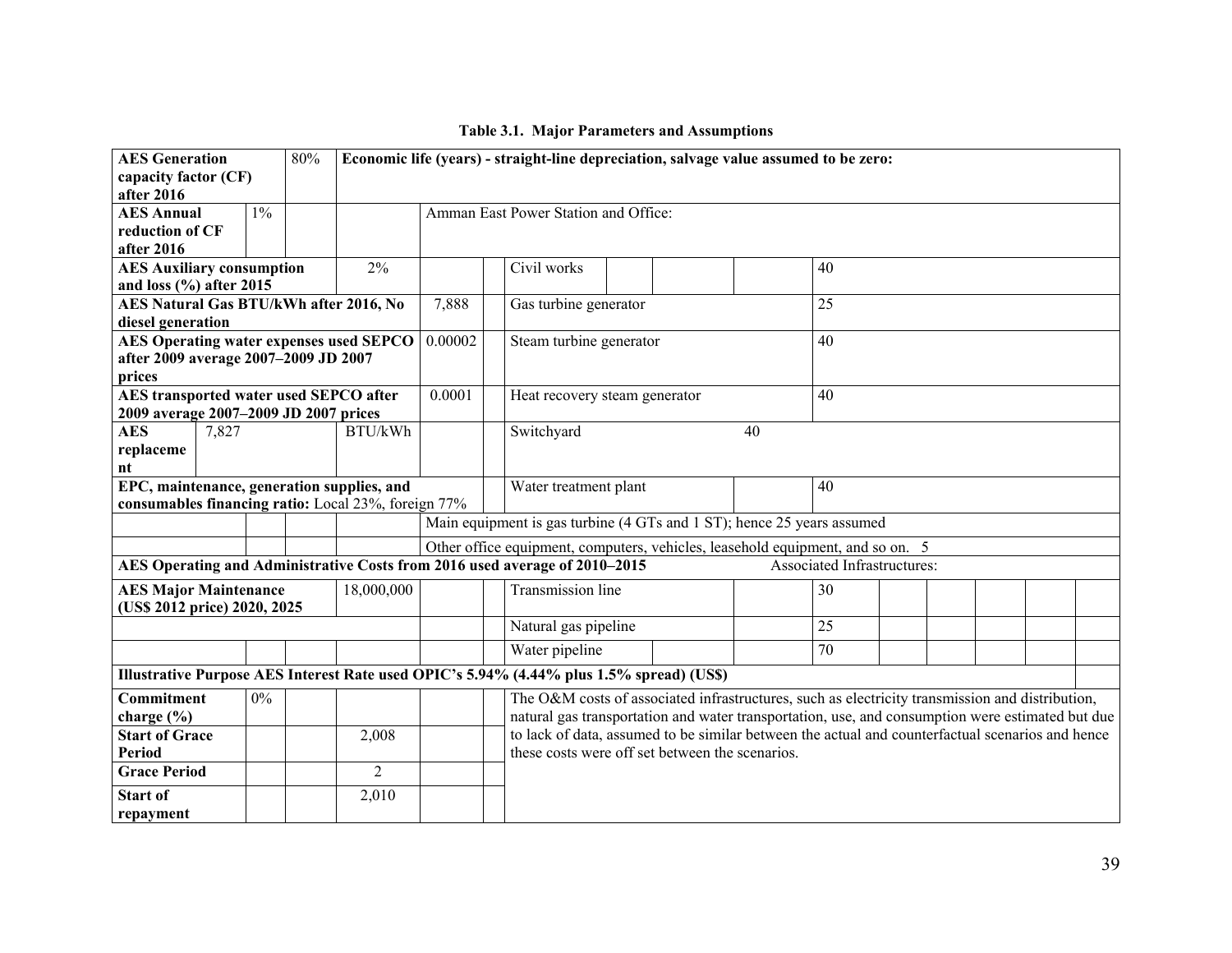| Number of<br>annual                                                      |  |                          | 17                             |                                                                                                           |  |                                                                                                                                               |  |               |  |  |  |  |  |
|--------------------------------------------------------------------------|--|--------------------------|--------------------------------|-----------------------------------------------------------------------------------------------------------|--|-----------------------------------------------------------------------------------------------------------------------------------------------|--|---------------|--|--|--|--|--|
| repayments                                                               |  |                          |                                |                                                                                                           |  |                                                                                                                                               |  |               |  |  |  |  |  |
| Last repayment                                                           |  |                          | 2,026                          |                                                                                                           |  |                                                                                                                                               |  |               |  |  |  |  |  |
| <b>Total Debt (USD)</b>                                                  |  |                          | 224,937,90                     |                                                                                                           |  |                                                                                                                                               |  |               |  |  |  |  |  |
|                                                                          |  |                          |                                |                                                                                                           |  |                                                                                                                                               |  |               |  |  |  |  |  |
| <b>Economic and Financial</b><br><b>Discount Rates</b>                   |  |                          | $5\%$                          |                                                                                                           |  |                                                                                                                                               |  |               |  |  |  |  |  |
| <b>Water Pipeline</b><br>(major                                          |  |                          |                                |                                                                                                           |  | Source: San Diego Government, USA, Section 5 Full-Scale Facility Estimated Costs.                                                             |  |               |  |  |  |  |  |
| O&M/Pipeline<br>$0.01$ maintenance every                                 |  |                          |                                | 0.01                                                                                                      |  |                                                                                                                                               |  |               |  |  |  |  |  |
| costs                                                                    |  |                          | 5 years double the             |                                                                                                           |  |                                                                                                                                               |  |               |  |  |  |  |  |
| <b>Natural Gas</b>                                                       |  | costs)<br>(major         |                                |                                                                                                           |  |                                                                                                                                               |  |               |  |  |  |  |  |
| <b>O&amp;M</b> /Pipeline                                                 |  | $0.01$ maintenance every | 0.02                           | Source: Chyong, C. K, P. Noel, and D. M. Reiner. 2010. "The Economics of Nord Stream Pipeline<br>System." |  |                                                                                                                                               |  |               |  |  |  |  |  |
| costs                                                                    |  |                          | 5 year double the              |                                                                                                           |  |                                                                                                                                               |  |               |  |  |  |  |  |
|                                                                          |  | cost)                    |                                |                                                                                                           |  |                                                                                                                                               |  |               |  |  |  |  |  |
| LNG import 2015                                                          |  |                          | The price of the LNG under     |                                                                                                           |  | LNG tax rate from February 2016                                                                                                               |  | 16%           |  |  |  |  |  |
| price                                                                    |  |                          | $9.14$ the signed contracts is |                                                                                                           |  |                                                                                                                                               |  |               |  |  |  |  |  |
| <b>USD/MMBTU</b>                                                         |  |                          | indexed to oil prices          |                                                                                                           |  |                                                                                                                                               |  |               |  |  |  |  |  |
| (Shell contract<br>estimates)                                            |  |                          |                                |                                                                                                           |  |                                                                                                                                               |  |               |  |  |  |  |  |
| <b>Egypt Netback Value of Natural Gas</b>                                |  |                          |                                |                                                                                                           |  | Source: Jenkins, G., and A. Klevchuk. 2006. "Appraisal of El-Kureimat Combined Cycle Power Plant."                                            |  |               |  |  |  |  |  |
| Exports, derived from: LNG Price (US\$/GJ)                               |  |                          |                                |                                                                                                           |  |                                                                                                                                               |  |               |  |  |  |  |  |
| $= 0.1567 \times$ Crude Oil Price (US\$/bbl) + 0.79                      |  |                          |                                |                                                                                                           |  |                                                                                                                                               |  |               |  |  |  |  |  |
| Processing cost in                                                       |  |                          | Shipping cost not              |                                                                                                           |  |                                                                                                                                               |  |               |  |  |  |  |  |
| 2007 US\$ prices                                                         |  | 3.53 available           |                                |                                                                                                           |  |                                                                                                                                               |  |               |  |  |  |  |  |
| Natural gas financial prices<br>US\$2.225/MMBTU for 2007-2011 and after  |  |                          |                                |                                                                                                           |  | Source: http://impatientbedouin.com/egypt-and-jordan-is-it-really-all-resolved/                                                               |  |               |  |  |  |  |  |
| 2012 US\$5/MMBTU (nominal prices)                                        |  |                          |                                |                                                                                                           |  |                                                                                                                                               |  |               |  |  |  |  |  |
|                                                                          |  |                          |                                |                                                                                                           |  | Financial prices of DFO and HFO based on annual reports of CEGCO and MoEMR and their websites. Economic prices of DFO based on 130% of        |  |               |  |  |  |  |  |
|                                                                          |  |                          |                                |                                                                                                           |  | average crude oil prices from World Bank and IMF commodity data (130% was used in Promotion of a Wind Power Market ICR 2016, not              |  |               |  |  |  |  |  |
|                                                                          |  |                          |                                |                                                                                                           |  | necessarily followed DFO but was a better proxy). HFO was international prices based on National Institute of Statistics and Economic Studies |  |               |  |  |  |  |  |
| http://www.insee.fr/en/bases-de-donnees/bsweb/serie.asp?idbank=001642883 |  |                          |                                |                                                                                                           |  |                                                                                                                                               |  |               |  |  |  |  |  |
| Economic Opportunity Cost of Labor (EOCL)                                |  |                          |                                | <b>EOCL CF/AES</b>                                                                                        |  | AES replacement (counterfactual) only engineer and technician will                                                                            |  | <b>EOCL</b>   |  |  |  |  |  |
| Conversion Factor (CF)                                                   |  |                          |                                | IPP wage                                                                                                  |  | be expanded to generate more power                                                                                                            |  | CF/Public     |  |  |  |  |  |
| 2015-2027                                                                |  |                          |                                | 0.881                                                                                                     |  | 0.976                                                                                                                                         |  | wage<br>1.011 |  |  |  |  |  |
| 2014                                                                     |  |                          |                                | 0.883                                                                                                     |  | 0.978                                                                                                                                         |  |               |  |  |  |  |  |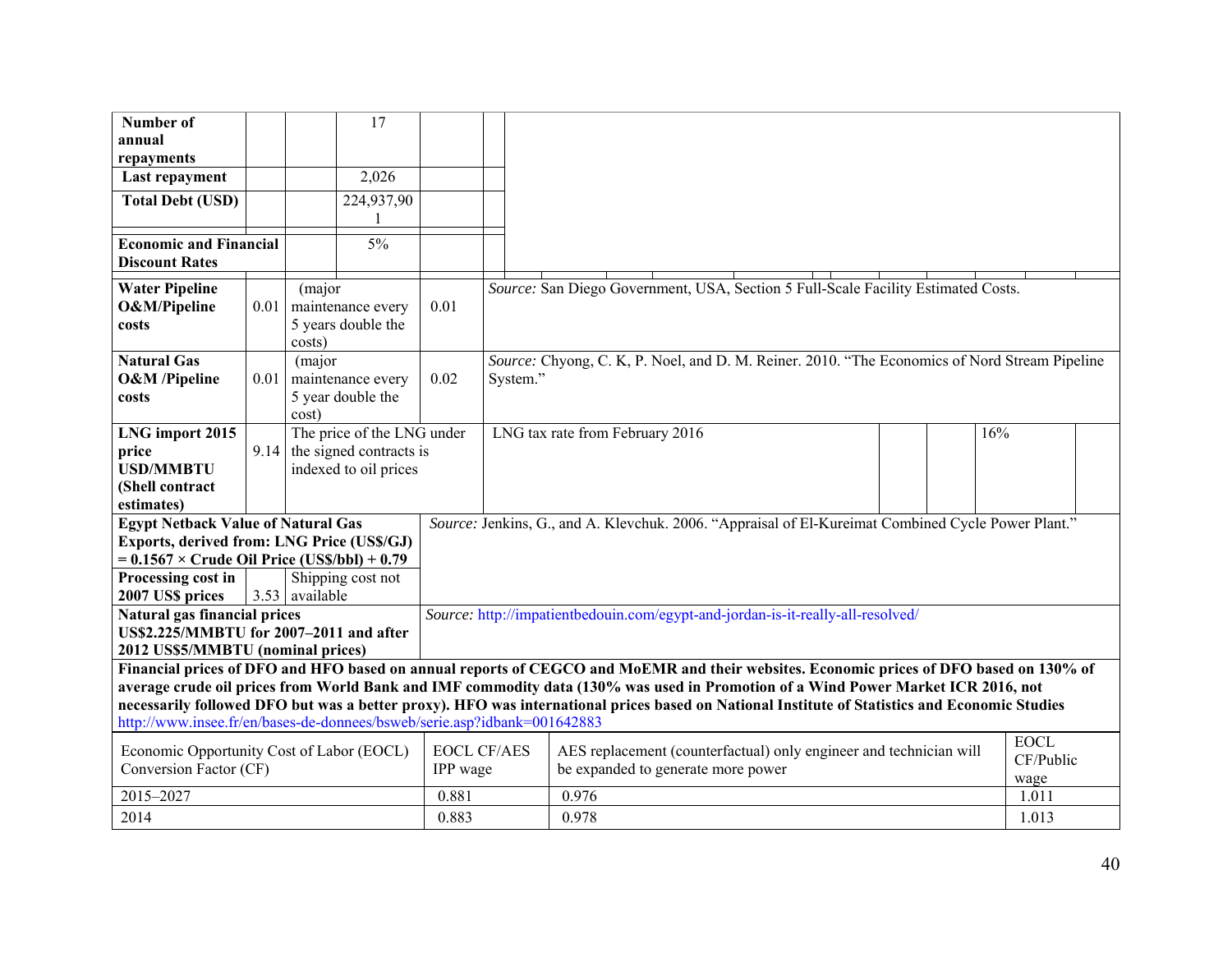| 2012-2013                                                                                                                                                                                                                                                    |                          |                                | 0.885                 |                           | 0.980  |                                                                          |                                                                                                      |                      |                    |                                                |  |      |                                                                                 |  | 1.006 |                         |        |  |       |
|--------------------------------------------------------------------------------------------------------------------------------------------------------------------------------------------------------------------------------------------------------------|--------------------------|--------------------------------|-----------------------|---------------------------|--------|--------------------------------------------------------------------------|------------------------------------------------------------------------------------------------------|----------------------|--------------------|------------------------------------------------|--|------|---------------------------------------------------------------------------------|--|-------|-------------------------|--------|--|-------|
| 2007-2011                                                                                                                                                                                                                                                    |                          |                                | 0.892                 |                           | 0.987  |                                                                          |                                                                                                      |                      |                    |                                                |  |      |                                                                                 |  |       | 1.021                   |        |  |       |
| Tuition fee (JD)                                                                                                                                                                                                                                             | 4,500                    |                                |                       |                           |        |                                                                          | http://www.gju.edu.jo/content/tuition-and-fees-4819; http://www.philadelphia.edu.jo/tuition-and-fees |                      |                    |                                                |  |      |                                                                                 |  |       |                         |        |  |       |
| Solar water heater or home system (JD)                                                                                                                                                                                                                       |                          | 200                            | Each                  |                           |        |                                                                          |                                                                                                      |                      |                    |                                                |  |      |                                                                                 |  |       |                         |        |  |       |
| Emissions                                                                                                                                                                                                                                                    |                          |                                |                       |                           |        |                                                                          |                                                                                                      |                      |                    |                                                |  |      |                                                                                 |  |       |                         |        |  |       |
| 7.09<br>$CO2$ JD/ton                                                                                                                                                                                                                                         |                          | CO <sub>2</sub> US\$/ton<br>10 |                       |                           |        | Conservative value, based on the World Bank Carbon Pricing Watch<br>2016 |                                                                                                      |                      |                    |                                                |  |      |                                                                                 |  |       |                         |        |  |       |
| $CH_4$ global warming potential (GWP) for 100 years 21; NO <sub>2</sub> GWP for 100 years<br>310                                                                                                                                                             |                          |                                |                       |                           |        |                                                                          |                                                                                                      |                      |                    |                                                |  |      | Source: http://unfccc.int/ghg_data/items/3825.php.                              |  |       |                         |        |  |       |
|                                                                                                                                                                                                                                                              |                          |                                |                       |                           |        |                                                                          |                                                                                                      |                      |                    |                                                |  |      |                                                                                 |  |       |                         |        |  |       |
|                                                                                                                                                                                                                                                              | $CO2$ kg /TJ             | CH <sub>4</sub><br>kg/TJ       |                       | $SO_2g/GJ$<br>$NO2$ kg/TJ |        |                                                                          |                                                                                                      | NO <sub>x</sub> g/GJ |                    | PM, g/GJ                                       |  |      | Sources: ESMAP Model for Electricity<br>Technology Assessments (META); 2006     |  |       |                         |        |  |       |
| Diesel                                                                                                                                                                                                                                                       | 74,100                   | 3.0                            |                       | 0.6                       |        | 271.2<br>144.6<br>4.6<br>Gas Inventories.                                |                                                                                                      |                      |                    | <b>IPCC Guidelines for National Greenhouse</b> |  |      |                                                                                 |  |       |                         |        |  |       |
| <b>HFO</b>                                                                                                                                                                                                                                                   | 77,400                   | 0.8                            |                       | 0.3                       |        | 231.0                                                                    |                                                                                                      | 195.0                | 16.0               |                                                |  |      |                                                                                 |  |       |                         |        |  |       |
| <b>Natural Gas</b>                                                                                                                                                                                                                                           | 56,100                   | 1.0                            |                       | 0.1                       |        | 0.7                                                                      |                                                                                                      | 93.3                 |                    | 0.1                                            |  |      |                                                                                 |  |       |                         |        |  |       |
| <b>LNG</b>                                                                                                                                                                                                                                                   | 64,200                   | 3.0                            |                       | 0.6                       |        | 0.7                                                                      |                                                                                                      | 93.3                 |                    | 0.1                                            |  |      |                                                                                 |  |       |                         |        |  |       |
|                                                                                                                                                                                                                                                              |                          |                                |                       |                           |        |                                                                          |                                                                                                      |                      |                    |                                                |  |      |                                                                                 |  |       |                         |        |  |       |
| $\overline{NO_x}$ Environmental and<br>Social Impacts                                                                                                                                                                                                        | JD/ton in<br>2007 prices |                                | Premature respiratory |                           |        | Adult chronic<br>morbidity                                               |                                                                                                      |                      | Acute<br>morbidity |                                                |  |      | Material soilings                                                               |  |       | Visibility<br>reduction |        |  | Total |
|                                                                                                                                                                                                                                                              | 898                      |                                | 70%                   |                           |        | 10%                                                                      |                                                                                                      |                      | $5\%$              |                                                |  |      | 10%                                                                             |  |       | 5%                      |        |  | 100%  |
| Conservative value, compared to other estimates, for example, in ESMAP Model for Electricity Technology Assessments (META), estimated from using<br>methodology in Asian Development Bank.(1996). Economic Evaluation of Environmental Impacts, A Work Book. |                          |                                |                       |                           |        |                                                                          |                                                                                                      |                      |                    |                                                |  |      |                                                                                 |  |       |                         |        |  |       |
| PM environmental damage JD 2007<br>prices                                                                                                                                                                                                                    |                          |                                | 1,588                 |                           |        | Electricity Technology Assessments (META)                                |                                                                                                      |                      |                    |                                                |  |      | Source: Lowest of value of India among USA, India, Romania from ESMAP Model for |  |       |                         |        |  |       |
| $SO2$ environmental damage JD 2007<br>prices                                                                                                                                                                                                                 |                          |                                | 85                    |                           |        |                                                                          |                                                                                                      |                      |                    |                                                |  |      |                                                                                 |  |       |                         |        |  |       |
| 2008<br>2007                                                                                                                                                                                                                                                 | 2009                     | 2010                           | 2011                  | 2012                      | 2013   | 2014                                                                     | 2015                                                                                                 | 2016                 | 2017               | 2018                                           |  | 2019 | 2020                                                                            |  |       | 2021-2027 (annual       | same%) |  |       |
| 5<br>FEP (%)<br>6                                                                                                                                                                                                                                            | 6                        | 7                              | 6                     | 7                         | $\tau$ | 8                                                                        | 9                                                                                                    | 10                   | 10                 | 11                                             |  | 12   | 10%                                                                             |  |       |                         | 8      |  |       |

*Note:* BTU = British Thermal Unit.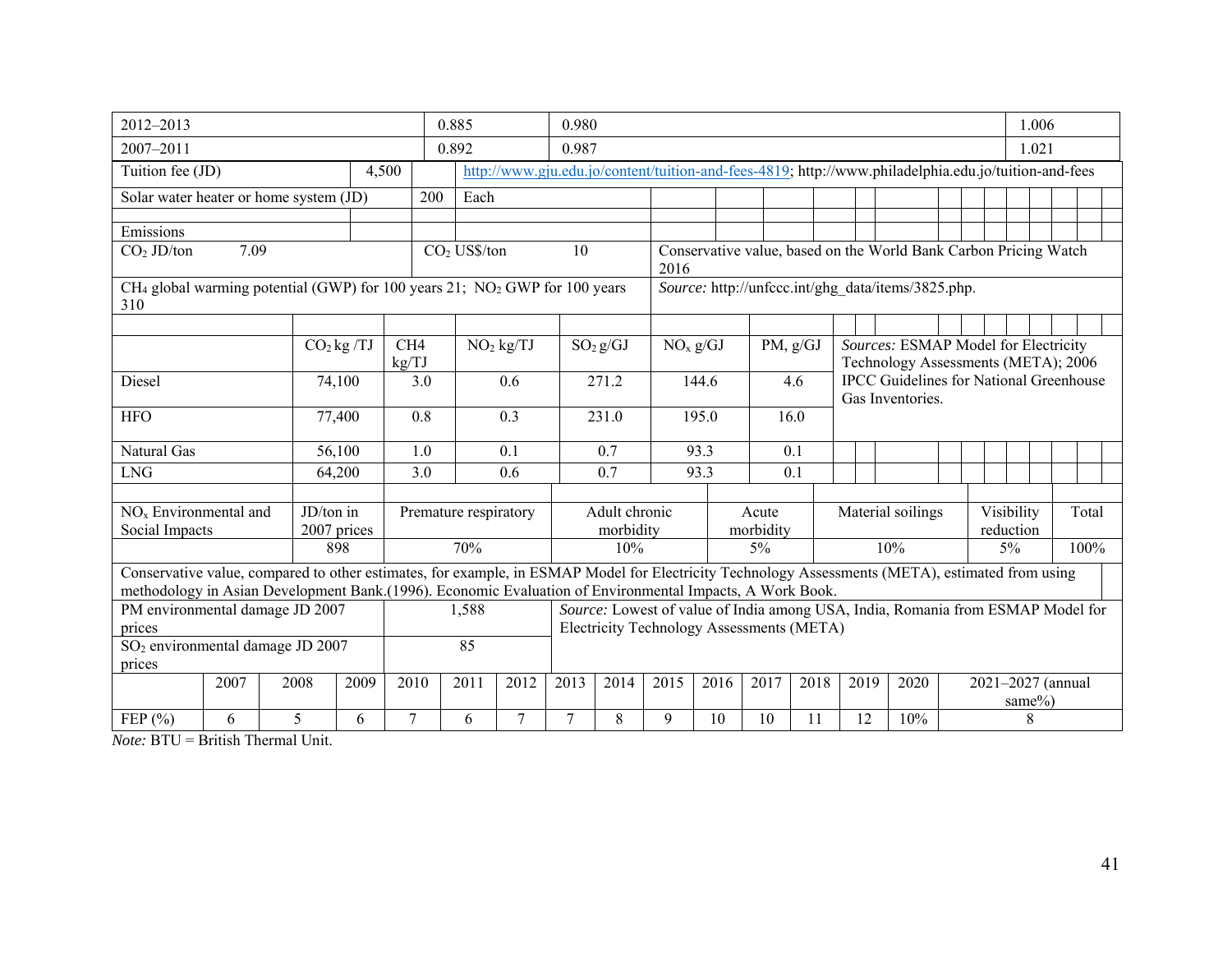7. Table 3.2 presents the summary of the results using the first counterfactual in 2007 prices. The estimated economic NPV was JD 339 million (US\$478 million) at 5 percent discount rate, which was an equivalent of 3 percent of GDP in 2007 and 2 percent of GDP in 2015 in Jordan. The estimated EIRR was 29 percent. While the scope and methodologies were different, the NPV and EIRR compared with the appraisal results of the NPV of US\$62 million and EIRR of 14 percent at 10 percent discount rate. Because this ICR analysis used the 5 percent discount rate following the new World Bank policy, to be more comparable with the appraisal that used 10 percent discount rate, the ICR's result using the 10 percent discount rate was US\$273 million (JD 194 million). An estimated levelized economic cost, that is, the present value of all investment and operating costs in economic prices over the present value of energy sent out from the plant, was JD 0.06 per kWh (US\$0.08 per kWh).

| Economic NPV: JD 339 million (US\$478 million)                        |  |               |                                   |                | EIRR: 29 percent |                  |                             |                  |           |                |                |                      |
|-----------------------------------------------------------------------|--|---------------|-----------------------------------|----------------|------------------|------------------|-----------------------------|------------------|-----------|----------------|----------------|----------------------|
| Levelized economic cost: JD 0.06 per kWh (US\$0.08 per kWh)           |  |               |                                   |                |                  |                  |                             |                  |           |                |                |                      |
| Jordan 2007 GDP                                                       |  |               | JD 12 billion                     |                |                  |                  | Jordan 2015 GDP             |                  |           |                | JD 19 billion  |                      |
| Economic NPV percent of GDP                                           |  |               | 3                                 |                |                  |                  |                             |                  |           |                | $\overline{c}$ |                      |
| Avoided CO <sub>2</sub> e ton                                         |  |               | Avoided SO <sub>2</sub> ton       |                |                  |                  | Avoided NO <sub>x</sub> ton |                  |           | Avoided PM ton |                |                      |
| 7 (million)                                                           |  | 14 (thousand) |                                   |                |                  |                  | 5 (thousand)                |                  | 600       |                |                |                      |
|                                                                       |  |               |                                   |                |                  |                  |                             |                  |           |                |                |                      |
| $CO2e NPV$ (JD, million)                                              |  |               | NO <sub>x</sub> NPV (JD, million) |                |                  |                  | $SO2$ NPV (JD, million)     |                  |           |                |                | PM NPV (JD, million) |
| 42                                                                    |  |               |                                   | $\overline{4}$ |                  |                  | 1                           |                  |           |                | 1              |                      |
| NOx Environmental and Social Impacts (million JD)                     |  |               |                                   |                |                  |                  |                             |                  |           |                |                |                      |
| Premature                                                             |  | Adult chronic |                                   |                | Acute            |                  | Material                    |                  |           | Visibility     |                | Total                |
| respiratory                                                           |  | morbidity     |                                   |                | morbidity        |                  | soilings                    |                  |           | reduction      |                |                      |
| 70 percent                                                            |  | 10 percent    |                                   |                | 5 percent        |                  | 10 percent                  |                  | 5 percent |                | 100<br>percent |                      |
| 2.7                                                                   |  | 0.4           |                                   |                | $\overline{0.2}$ | $\overline{0.4}$ |                             | $\overline{0.2}$ |           |                | 3.9            |                      |
| Distribution of Impacts (JD, million)                                 |  |               |                                   |                |                  |                  | <b>Financial NPV</b>        | Externalities    |           |                | Economic       |                      |
| Total                                                                 |  |               |                                   |                |                  |                  | 540.8                       | <b>NPV</b>       | (201.9)   |                | <b>NPV</b>     | 338.9                |
| Amman East IPP investment cost                                        |  |               |                                   |                |                  |                  | (149.1)                     | (5.8)            |           |                | (154.9)        |                      |
|                                                                       |  |               |                                   |                |                  |                  |                             |                  |           |                |                |                      |
| Fuel cost for power generation                                        |  |               |                                   |                |                  |                  | 408.1                       |                  | (198.6)   |                |                | 209.5                |
| Amman East IPP construction male labor cost                           |  |               |                                   |                |                  |                  | (2.6)                       |                  | (0.6)     |                |                | (3.2)                |
| Amman East IPP construction female labor cost                         |  |               |                                   |                |                  |                  | (0.015)                     |                  | (0.004)   |                |                | (0.019)              |
| Amman East IPP male labor cost                                        |  |               |                                   |                |                  |                  | (21.2)                      |                  | 2.5       |                |                | (18.8)               |
| Amman East IPP female labor cost                                      |  |               |                                   |                |                  |                  | (0.4)                       |                  | 0.1       |                |                | (0.4)                |
| Other power plants' labor cost                                        |  |               |                                   |                |                  |                  | 11.7                        |                  | (0.2)     |                |                | 11.5                 |
| Donation to male local communities near Amman East                    |  |               |                                   |                |                  |                  | (0.03)                      |                  |           |                |                | (0.03)               |
| IPP (university tuitions and solar home systems and<br>water heaters) |  |               |                                   |                |                  |                  |                             |                  |           |                |                |                      |
| Donation to female local communities near Amman East                  |  |               |                                   |                |                  |                  | (0.05)                      |                  |           |                |                | (0.05)               |
| IPP (university tuitions and solar home systems and<br>water heaters) |  |               |                                   |                |                  |                  |                             |                  |           |                |                |                      |
| Other power supply costs (O&M, administrations, and so                |  |               |                                   |                |                  |                  | 294.4                       |                  | 0.9       |                |                | 295.2                |
| on)                                                                   |  |               |                                   |                |                  |                  |                             |                  |           |                |                |                      |

**Table 3.2. Summary Results Using the First Counterfactual (JD 2007 prices)**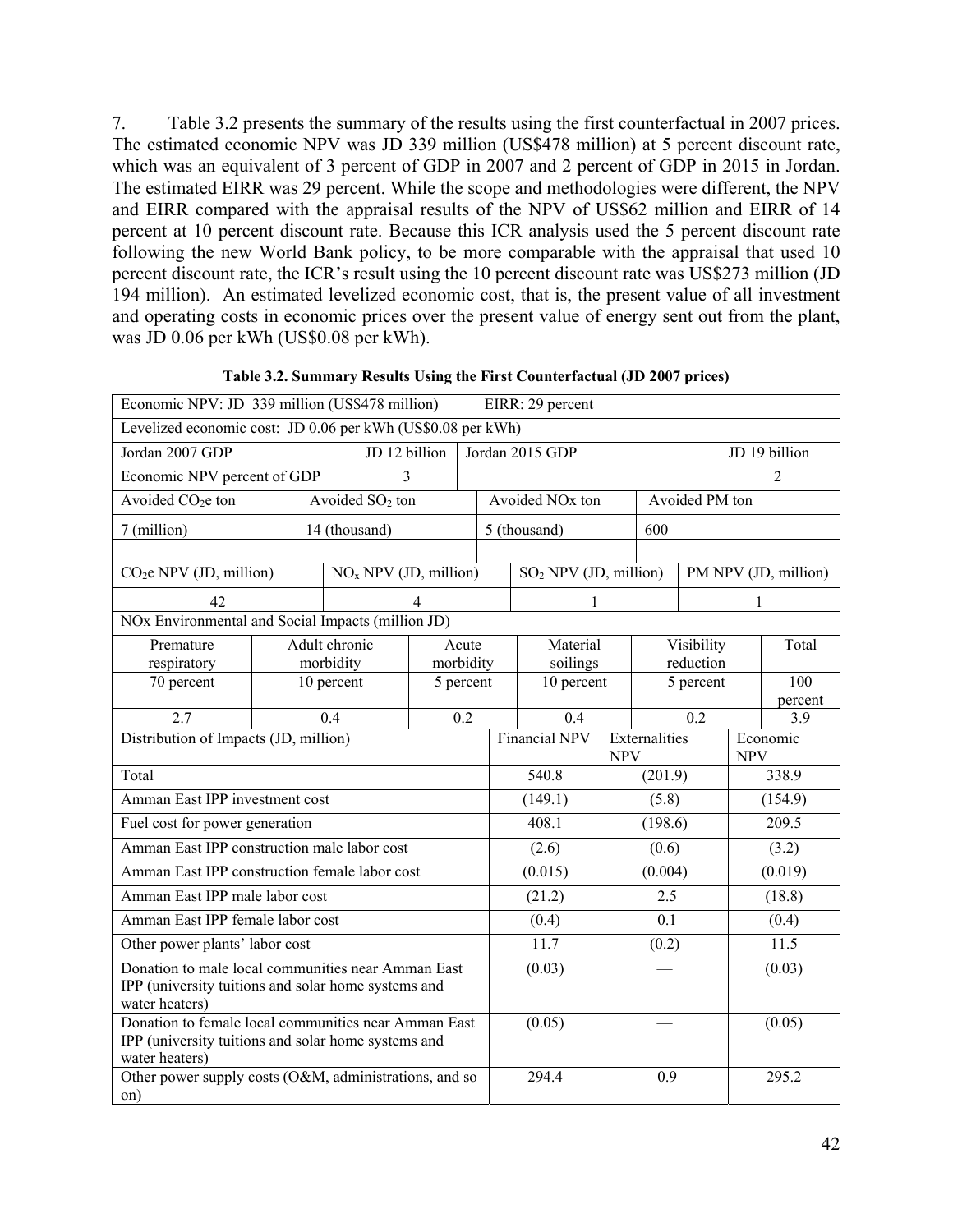| Stakeholder distributional impacts (JD, million)                                                                                 |                             |                                                            |                 |                 |                                            |
|----------------------------------------------------------------------------------------------------------------------------------|-----------------------------|------------------------------------------------------------|-----------------|-----------------|--------------------------------------------|
|                                                                                                                                  |                             | Jordan<br>Governments/public<br>at large                   | Male<br>labor   | Female<br>labor | Egyptian<br>Government/p<br>ublic at large |
|                                                                                                                                  | Externalities<br><b>NPV</b> | Taxes, subsidies,<br>FEP, social security<br>contributions |                 |                 | Natural gas<br>subsidy                     |
| Total                                                                                                                            | (201.88)                    | (6.14)                                                     | 0.003           | 0.02            | (195.76)                                   |
| Amman East IPP investment<br>cost                                                                                                | (5.82)                      | (5.82)                                                     |                 |                 |                                            |
| Fuel Cost for power generation                                                                                                   | (198.63)                    | (2.87)                                                     | $\qquad \qquad$ |                 | (195.76)                                   |
| Amman East IPP construction<br>male labor cost                                                                                   | (0.64)                      |                                                            | (0.64)          |                 |                                            |
| Amman East IPP construction<br>female labor cost                                                                                 | (0.00)                      |                                                            |                 | (0.004)         |                                            |
| Amman East IPP male labor cost                                                                                                   | 2.45                        | 1.43                                                       | 1.03            |                 |                                            |
| Amman East IPP female labor<br>cost                                                                                              | 0.05                        | 0.03                                                       |                 | 0.02            |                                            |
| Other power plants' labor cost                                                                                                   | (0.16)                      | 0.23                                                       | (0.38)          |                 |                                            |
| Donation to male local<br>communities near Amman East<br>IPP (university tuitions and solar<br>home systems and water heaters)   |                             |                                                            |                 |                 |                                            |
| Donation to female local<br>communities near Amman East<br>IPP (university tuitions and solar<br>home systems and water heaters) |                             |                                                            |                 |                 |                                            |
| Other power supply costs<br>(O&M, administrations, and so<br>on)                                                                 | 0.86                        | 0.86                                                       |                 |                 |                                            |

8. The amount of avoided emissions of carbon dioxide equivalent  $(CO<sub>2</sub>e)$ , that is, greenhouse gases, including  $CO_2$ ,  $NO_2$ , and  $CH_4$ , as well as  $SO_2$ ,  $NO_x$ , and PM were significant. Table 3.2 shows the indicative avoided damage costs of these emission, including social and environmental damages of NO<sub>x</sub>. Because these damage costs were subject to valuations methodologies, these damage costs were illustrative only. There were no detailed information on emission controls of each power plant such as selective catalytic reduction, flue-gas desulfurization, electrostatic precipitator, and so on, and sufficient actual emissions dispersion, dose and response data, and so on, were not available. Hence, these emission results were only to illustrate relative differences in the amount of emissions based on the fuel consumptions between the actual and counterfactual scenarios. As such, these environmental externalities were not included in the economic NPV of JD 337 and EIRR of 29 percent but including these environmental externalities would result in an NPV of US\$385 million with an EIRR of 33 percent.

9. Within the economic NPV of JD 339 million, the main economic benefits were from the fuel and other power supply related benefits. Fuel cost savings were mainly because in the counterfactual scenarios, more HFO and DFO were used, especially before SEPCO increased its capacity with natural gas and before the natural gas import disruption from Egypt in 2010 (when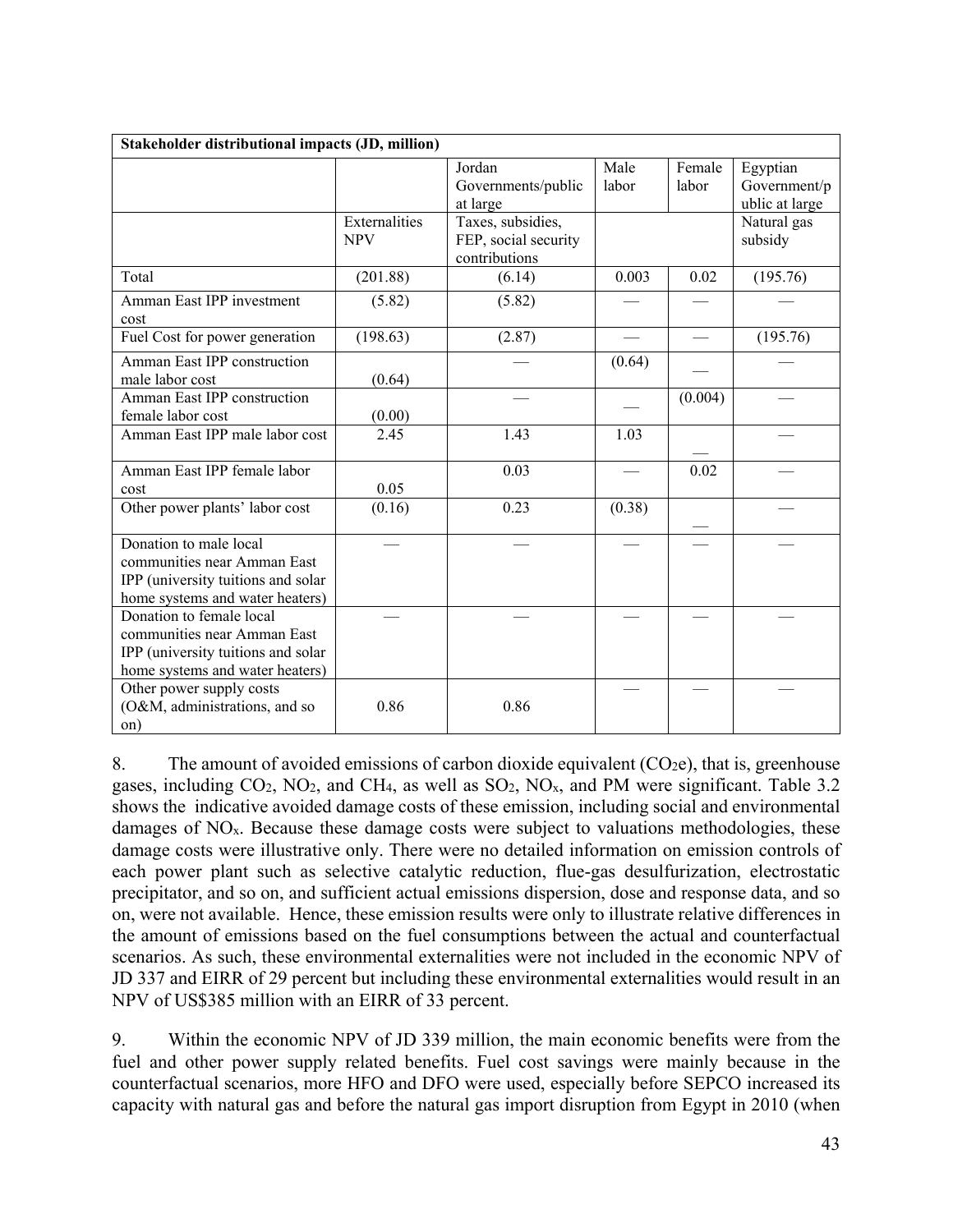both actual and counterfactual scenarios increased the use of diesel fuel). In particular, Hussain thermal power stations (HTPSs) used HFO and DFO, predominantly HFO. These HTPSs were old, understood to have operated at an efficiency of 28 percent, and ceased to operate in December 2015, pending decommissioning under a separate contract instructed by the owner, CEGCO. In 2016, ACWA Power proposed to develop a new 485 MW (net) gas-fired combined cycle gas turbine power plant, known as the 'ACWA Power Zarqa Combined Cycle Gas Turbine Project' within the existing landholding of the HTPS, located in Zarqa, Jordan. The ACWA Power Zarqa Project was developed due to the closure of the HTPS and the continued growth in electrical demand in Jordan.<sup>13</sup> Because in the second counterfactual, these existing power plants would have operated at a higher capacity factor, outflows costs (operation and investing activities) per unit, that is, kWh, were reduced accordingly, based on an estimated proportional decrease in levelized costs using simple screening curves of each type of power plant. In 2010, the domestic available capacity would not have been able to meet the peak demand in the absence of the AES East Amman IPP, with the deficit of an estimated 129 MW for 17 GWh at the peak demand, which was estimated from the 2010 load duration curve. Although Egypt had limited available import capacity, this gap in peak demand was relatively small and was assumed to be imported from Egypt in the counterfactual scenario. The benefits of other power plants' labor costs meant that the actual scenario did not need to increase the labor costs in the other existing plants but needed to pay for the labor in the AES IPP operation and construction (shown as negative in table 3.2). The local communities in the Amman East Power Plant areas (Al-Manakhar) benefited from the CSR efforts of the AES IPP. For example, the AES IPP sponsored six university students including four females and two males, installed solar PV for 100 houses, and distributed 100 solar water heaters, benefitting about 110 women of the total beneficiaries, which reduced the energy costs of these households, potentially helping, especially, women manage household expenditures (although no evidence-based expenditure data were available), and small carbon footprints. Many of the AES IPP CSR initiatives were targeted at women in the local community.14

10. The distributional impacts of the externalities among the stakeholders showed that labor, in particular, the AES IPP labor, including one female office manager, benefited the most due to the net increase in wages compared to counterfactual. This AES IPP labor benefit was because most of the workers were assumed to be skilled workers and in Jordan the private sector pays higher for the higher-level jobs than in the public sector.<sup>15</sup> The GoJ benefited due to the increased social security contributions and marginal tax revenue increases, with some loss from FEP and fuel subsidies before the GoJ removed the fuel subsidies in 2012.<sup>16</sup> The Egyptian Government was the largest loser because under the actual scenario, more imported natural gas was used until the natural gas import disruption from Egypt than the counterfactual and the import prices of natural gas from Egypt was heavily subsidized. According to a 2013 report, Egypt exported gas to Jordan at US\$5 per million BTU and at the same time, Egypt imported gas for over US\$10 per

1

<sup>&</sup>lt;sup>13</sup> Source: 5 Capitals Environmental and Management Consulting. 2016. Updated Environmental and Social Impact Assessment -Volume 1. July 2016.

<sup>&</sup>lt;sup>14</sup> Although not included in the economic analysis due to lack of data, the CSR efforts also included general maintenance for a village mosque, general maintenance for a village school, hosting a one-day free medical camp, blood donation campaign, and households' demonstration of tips for home safety and best practices.<br><sup>15</sup> ILO (International Labor Organization). 2010. A Comparison of Public and Private Sector Earnings in Jordan. Professor

Christopher Dougherty London School of Economics;

ILO. (International Labor Organization). 2013. "Decent Work Country Profile: Hashemite Kingdom of Jordan / International Labour Office." Geneva: ILO.<br><sup>16</sup> International Monetary Fund (IMF). 2014. Jordan Selected Issues. June 2014.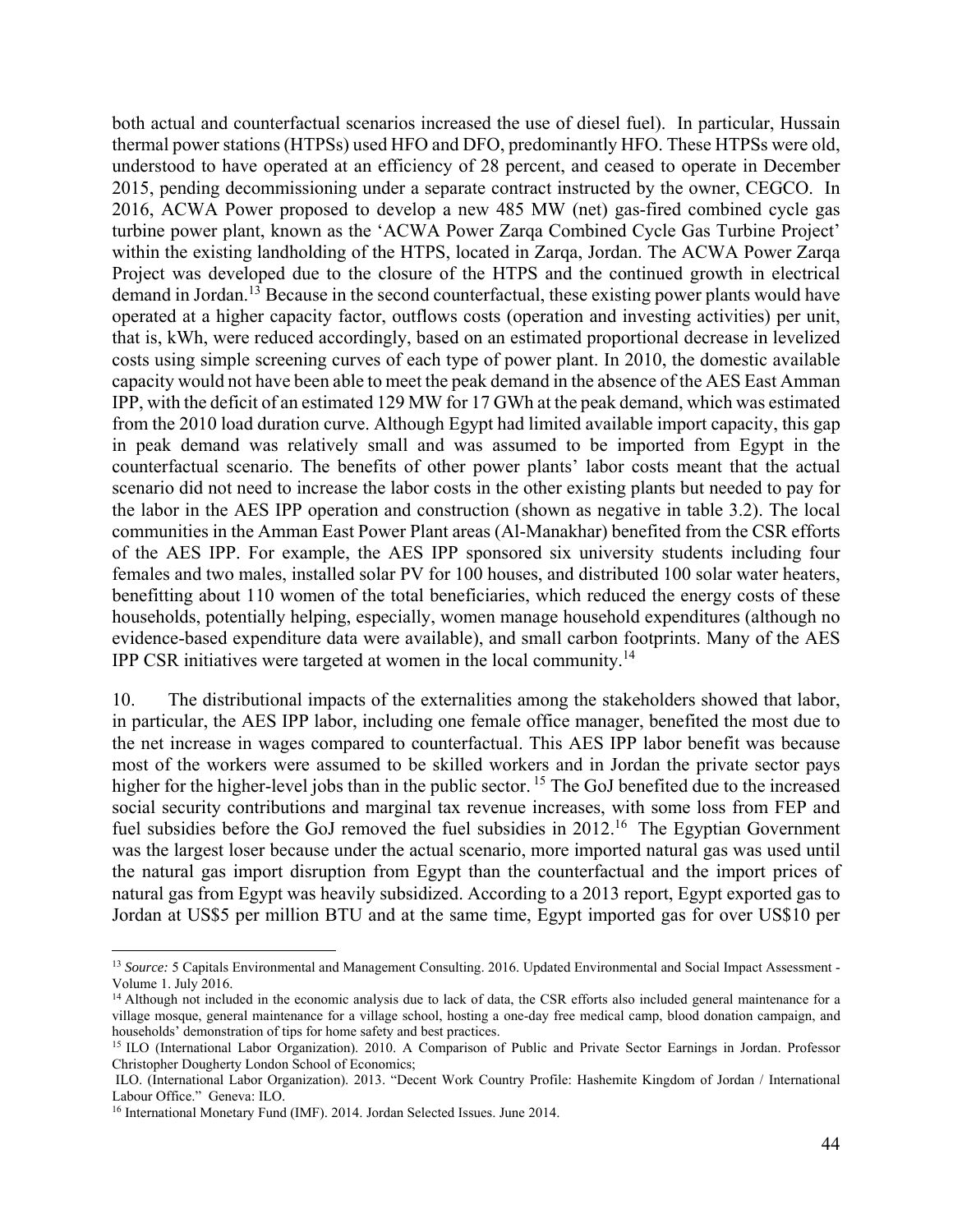million BTU.<sup>17</sup> Until the new natural gas import prices from Egypt became effective in 2012, Amman received gas at prices less than half the international rate, which Jordan relied for over 80 percent of its electricity generation needs.<sup>18</sup> The temporary construction workers, including 15 to 20 female laborers <sup>19</sup> among 3,000 employed, for the Amman East Power Plant, lost because, in general, the public sector pays higher and provides more benefits for the low-level labor than the private sector, that is, AES IPP. Nevertheless, these temporary local construction workers were benefited because drawing on data from 2010, analysis of poverty by occupation of household head showed that poverty rates were highest among workers in the construction, service, agricultural, and transport industries.<sup>20</sup>

11. The AES IPP maintains equal job opportunity in its policies and eases the way for women to get their chance in recruitment and training. Three women were trained in AES in 2016 to qualify them for their career path or graduation. All people in both genders are compensated according to a grading system where the compensation depends on the job description and work experience and competences. Women receive 10 weeks leave of absence for maternity and one hour leave for babysitting after the maternity leave. The AES IPP has been addressing gender equality and equity of the labor and other issues as noted in their CSR efforts.<sup>21</sup>

12. The sensitivity and risk analysis was carried out with a Monte Carlo risk simulation over 10,000 trials with the help of Crystal Ball software as summarized in table 3.3. The sensitivities of changes in crude oil prices, heat rate of the Amman East Power Plant after 2016, annual reduction of capacity factor of the Amman East Power Plant after 2016, and the capacity expansions cost of the other power plants after 2016 in the counterfactual scenario to the results were assessed. The sensitivity indicator is a ratio of the percentage change in the NPV to the percentage change in a selected variable. A high value for the indicator indicates project sensitivity to the variable. Switching value is the percentage change in a variable for the project's decision to change: for the NPV to become zero or the EIRR to fall to the cutoff rate. Because HFO and DFO have been historically following crude oil prices and Jordan's contract prices with Shell of LNG prices were indexed to the oil prices used in this analysis, the changes in crude oil prices may affect the results. The switching value of the crude oil price was 2.05, which meant that for an NPV to be 0, the annual crude oil price would need to be 2.05 times of the values used in this analysis. Accordingly,

<sup>17</sup> <sup>17</sup> *Source:* http://platformlondon.org/2013/04/01/egypt-to-keep-exporting-gas-to-jordan-despite-energy-crisis-searching-forimports/.

<sup>18</sup> *Source:* http://mideastenvironment.apps01.yorku.ca/2011/10/as-egyptian-gas-supplies-stall-jordan-turns-to-iraq-jordan-times/.

<sup>&</sup>lt;sup>19</sup> They were around 15 to 20 women directly involved in construction operations, employed in various positions, such as administration, finance, procurement and supply chain, human resources, engineering, and quality.<br><sup>20</sup> ILO (International Labor Organization). 2013. "Decent Work Country Profile: Hashemite Kingdom of Jordan / International

Labour Office." Geneva: ILO.<br><sup>21</sup> For a general discussion on employment opportunities for women in Jordan, see, Stefanie Brodmann, Irene Jillson, and Nahla

Hassan. June 2014. "Social Insurance Reform in Jordan: Awareness and Perceptions of Employment Opportunities for Women." Social Protection and Labor" Discussion Paper Number 1402. World Bank, Washington, DC;

Stave, SveinErick, and Maha, Kattaa. 2015. Labour Force and Unemployment Trends among Jordanians, Syrians, and Egyptians in Jordan 2010–2014. Analytical Paper. International Labour Organization and Fafo Institute for Applied International Studies;

ILO (International Labor Organization). 2010. A Comparison of Public and Private Sector Earnings in Jordan. Professor Christopher Dougherty London School of Economics.;

ILO (International Labor Organization). 2013*.* "Decent Work Country Profile: Hashemite Kingdom of Jordan / International Labour Office." Geneva: ILO;

ILO (International Labor Organization). 2010. "Pay Equity in Jordan." Policy Brief 9;

ILO (International Labor Organization). 2010. A Comparison of Public and Private Sector Earnings in Jordan. Professor Christopher Dougherty London School of Economics..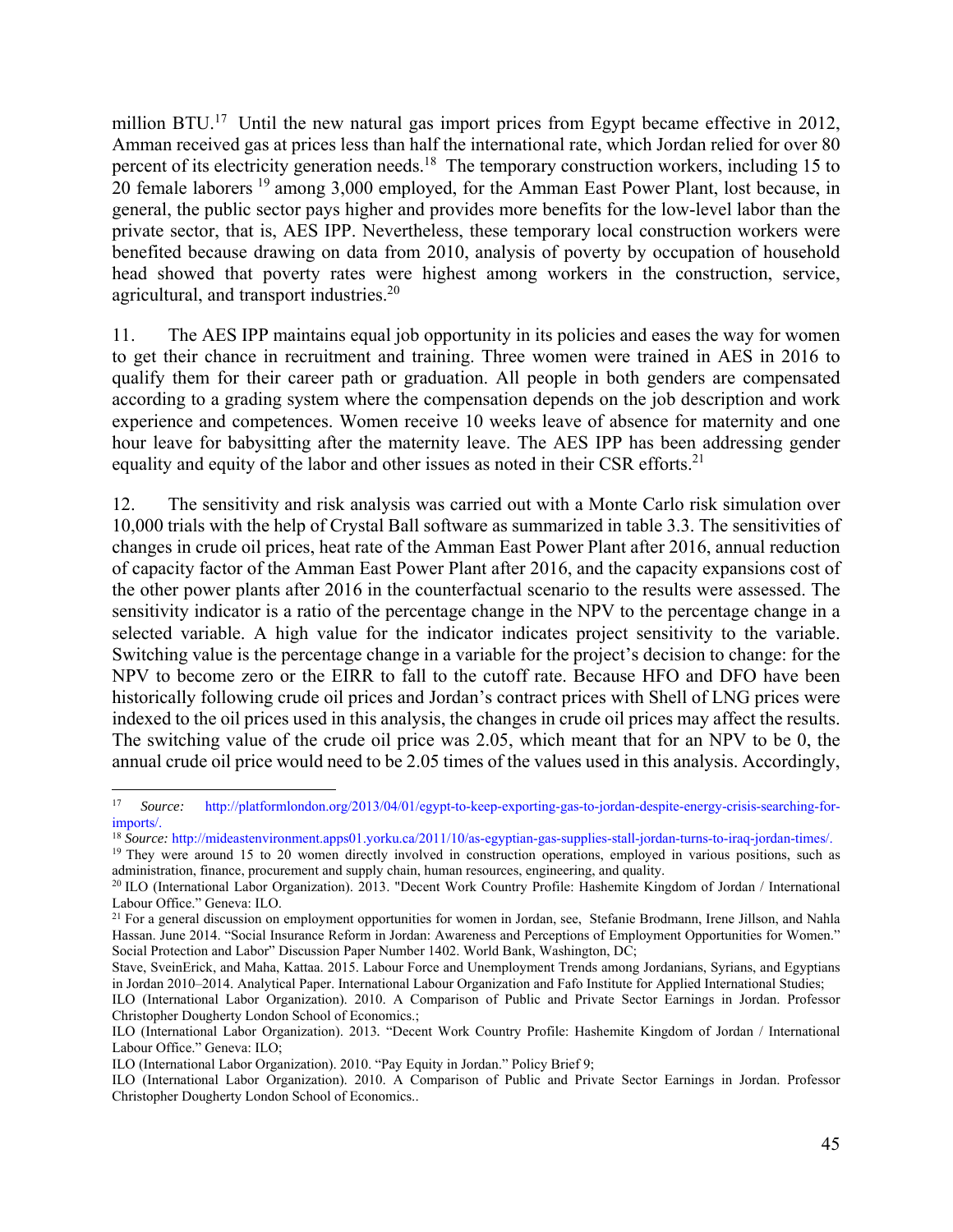the sensitivity indicator of crude oil prices was –0.95. The heat rate changes of the Amman East Power IPP were quite sensitive to the result, as the switching value is 11,989 BTU per kWh against the base case of 7,888 BTU per kWh and the sensitivity indicator is –1.92. The annual reduction of the capacity factor of the Amman East Power Plant showed a switching value of 49 percent, which would be unlikely to happen and its sensitivity indicator was as low as  $-0.01$ . The capacity expansion cost of the other existing plants in the counterfactual scenario showed a switching value of –0.47, meaning that the investment activities in the outflow costs per kWh would have to be 47 percent less than the base case for the NPV to be 0 and its sensitivity indicator showed 0.68. Even in the actual scenario, SEPCO had higher outflow costs (operation and investment activities) per kWh during the observed period of this Amman East Power Plant Project, due to SEPCO's high investment activities for capacity expansion.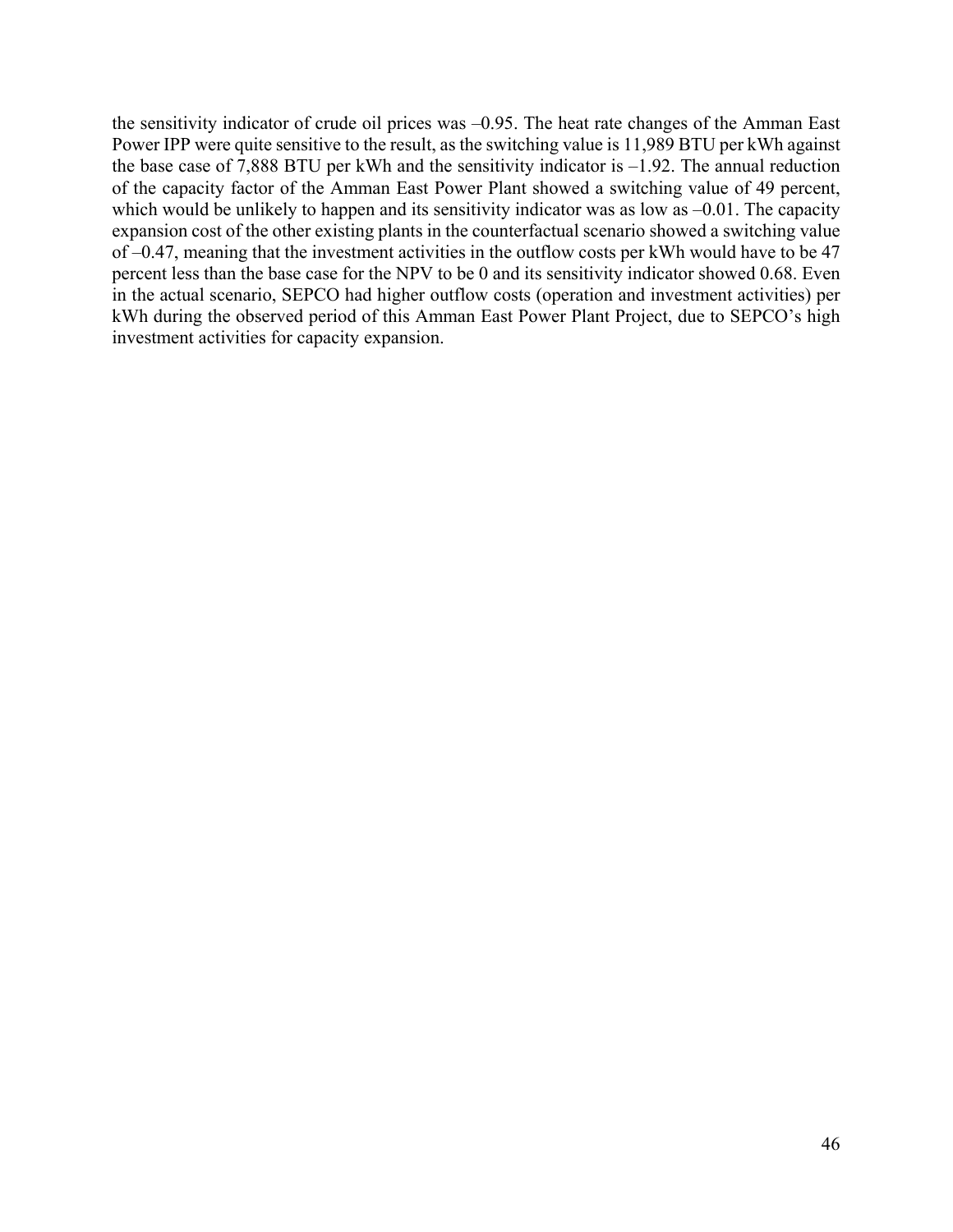|                                                         | <b>Crude Oil</b><br><b>Prices</b> |                  |                                               | <b>Heat Rate of AES IPP</b><br>(after 2016)                                         |                                                           | <b>Annual Reduction of CF of</b><br>AES IPP (after 2016) |                                                  | <b>Capacity Expansion Cost Indexed to Outflow Cost (the</b><br>other power plants after 2016 in the counterfactual<br>scenario) |                                                                                                                  |  |
|---------------------------------------------------------|-----------------------------------|------------------|-----------------------------------------------|-------------------------------------------------------------------------------------|-----------------------------------------------------------|----------------------------------------------------------|--------------------------------------------------|---------------------------------------------------------------------------------------------------------------------------------|------------------------------------------------------------------------------------------------------------------|--|
| Switching<br>value                                      | 2.05                              |                  |                                               | 11,989                                                                              |                                                           | 49 percent                                               |                                                  | $-0.47$                                                                                                                         |                                                                                                                  |  |
| Sensitivity<br>indicator                                |                                   | (0.95)<br>(1.92) |                                               | (0.01)                                                                              |                                                           |                                                          | 0.68                                             |                                                                                                                                 |                                                                                                                  |  |
| <b>Illustration of Changes in Values</b>                |                                   |                  |                                               |                                                                                     |                                                           |                                                          |                                                  |                                                                                                                                 |                                                                                                                  |  |
|                                                         |                                   | Base case        |                                               | Crude oil price 50 percent<br>increase/year                                         |                                                           | Heat rate increase 40<br>percent                         |                                                  | Annual reduction of CF 5<br>percent                                                                                             | Capacity expansion cost 50<br>percent reduction                                                                  |  |
| <b>EIRR</b>                                             |                                   |                  | 29 percent                                    | 15 percent                                                                          |                                                           | 24 percent                                               |                                                  | 29 percent                                                                                                                      | 27 percent                                                                                                       |  |
| NPV (JD, millions)                                      |                                   |                  | 339                                           | 178                                                                                 | 78                                                        |                                                          |                                                  | 307                                                                                                                             | 223                                                                                                              |  |
| Monte Carlo Analysis Results                            |                                   |                  |                                               |                                                                                     |                                                           |                                                          |                                                  |                                                                                                                                 |                                                                                                                  |  |
| <b>NPV</b><br>0.03<br>È<br>Probabl<br>R<br>0.01<br>0.00 | 100,000.000                       | 200.000.000      | <b>C3450 NPV</b><br>300.000.000<br>-Fit Gamma | Mean = 339, 365, 639<br>400,000,000<br>500,000.000<br>600.000.000<br>Forecastvalues | 360<br>320<br>280<br>240 고<br>200 은<br>160 0<br>120<br>80 | <b>EIRR</b>                                              | 0.04<br>0.03<br>Probability<br>8<br>0.01<br>0.00 | <b>C3451 EIRR</b><br>Mean = 29%<br>23%<br>26%<br>26%<br>27%<br>29%<br>30%<br>24%<br>28%<br>-Fit Logistic Forecast values        | 400<br>360<br>320<br>$-280$<br>$240\frac{6}{12}$<br>$200 - 2$<br>$180 - 2$<br>120<br>80<br>31%<br>32%<br>33% 34% |  |

#### **Table 3.3. Sensitivity and Risk Analysis Using the First Counterfactual (JD 2007 prices)**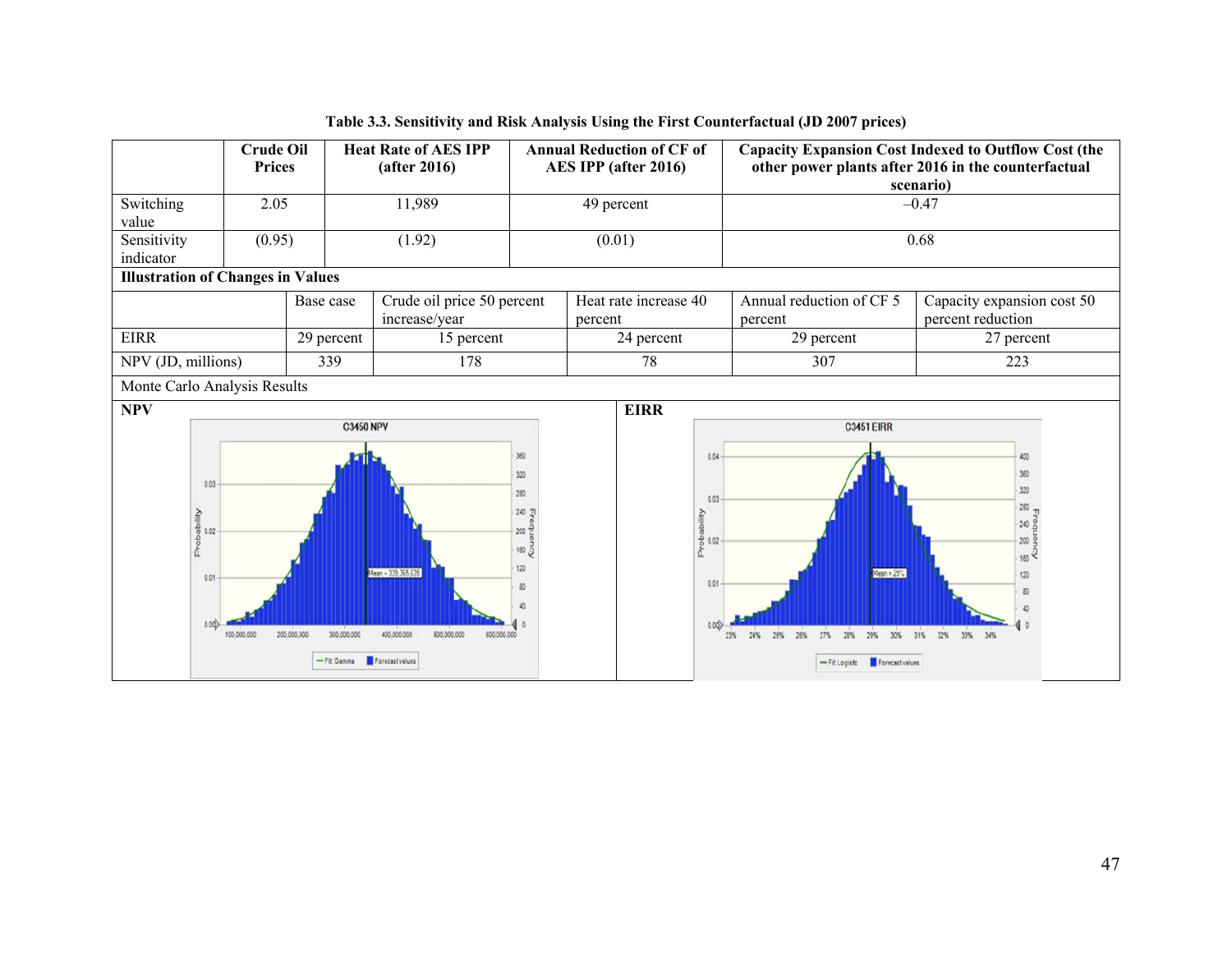13. The results of integrated risk analysis with the 10,000 Monte Carlo risk simulations, including all four valuables in the sensitivity analysis (crude oil prices, heat rate, annual reduction of capacity factor of the Amman East Power Plant in the actual scenario, and the capacity expansions cost of the other power plants in the counterfactual scenario), showed both the certainty of the NPV to be more than 0 was 100 percent and the certainty of EIRR to be more than 5 percent was 99.98 percent. The sensitivity of the NPV showed that the heat rate had the highest contribution to the variance at –79 percent, the capacity expansion was the second at 18 percent, the oil prices was the third at 2 percent, and the annual reduction in capacity factor had 1 percent contribution. On the other hand, the sensitivity of the EIRR showed that oil prices had the highest contribution to the variance at 57 percent, heat rate was the second at 34 percent, the capacity expansion had the third at 10 percent, and the capacity factor had the negligible contribution of 0.2 percent.

14. Table 3.4. shows a summary of results using the second counterfactual scenario. The main benefit would be the extra funding that the foreign private sector investment would bring to Jordan to increase power supply. This enabled the GoJ to spend that equivalent amount of the foreign investment in other social welfare activities such as public health, education, and persons with disabilities and other vulnerabilities, and so on, where the private sector may not be able to invest without the Government's support. Accordingly, the distributional impacts of externalities showed that the public at large in Jordan benefited the most due to the freed up public expenditure instead of the foreign private sector investment. Because the private sector IPP pays more than the public sector, the GoJ received more social security contributions and a marginal income tax as most of the workers are exempted from paying income tax. The IPP's workers, both male and female, benefited from the net wage increase than the counterfactual scenario because the private sector tends to pay higher for a high-level job than the public sector.<sup>22</sup> The temporary construction workers, both male and female, had no changes in benefits and costs between the actual and counterfactual scenarios because they were informal workers and it was assumed that they not paying tax or social security. But these construction workers, both male and female, lost because the public sector, in the counterfactual scenario, would have paid more for these low-level workers than the private sector IPP. 23

|                                             | <b>Financial NPV</b> | <b>Externalities NPV</b> | <b>Economic NPV</b> |
|---------------------------------------------|----------------------|--------------------------|---------------------|
| Total                                       | 132.4                | 7.2                      |                     |
|                                             |                      |                          | 139.6               |
| Amman East IPP male labor cost              | (2.4)                | 2.7                      | 0.3                 |
| Amman East IPP female labor cost            | (0.0)                | 0.1                      | 0.0                 |
| Amman East IPP Construction male labor cost | 1.3                  |                          |                     |
|                                             |                      |                          |                     |

**Table 3.4. Summary Results Using the Second Counterfactual (JD 2007 prices)** 

 $\overline{a}$ 

<sup>22</sup> ILO (International Labor Organization). 2010. A Comparison of Public and Private Sector Earnings in Jordan. Professor Christopher Dougherty London School of Economics;

ILO (International Labor Organization). 2013. "Decent Work Country Profile: Hashemite Kingdom of Jordan / International Labour Office." Geneva: ILO.<br><sup>23</sup> ILO (International Labor Organization). 2010. A Comparison of Public and Private Sector Earnings in Jordan. Professor

Christopher Dougherty London School of Economics;

ILO. (International Labor Organization). 2013. "Decent Work Country Profile: Hashemite Kingdom of Jordan / International Labour Office." Geneva: ILO.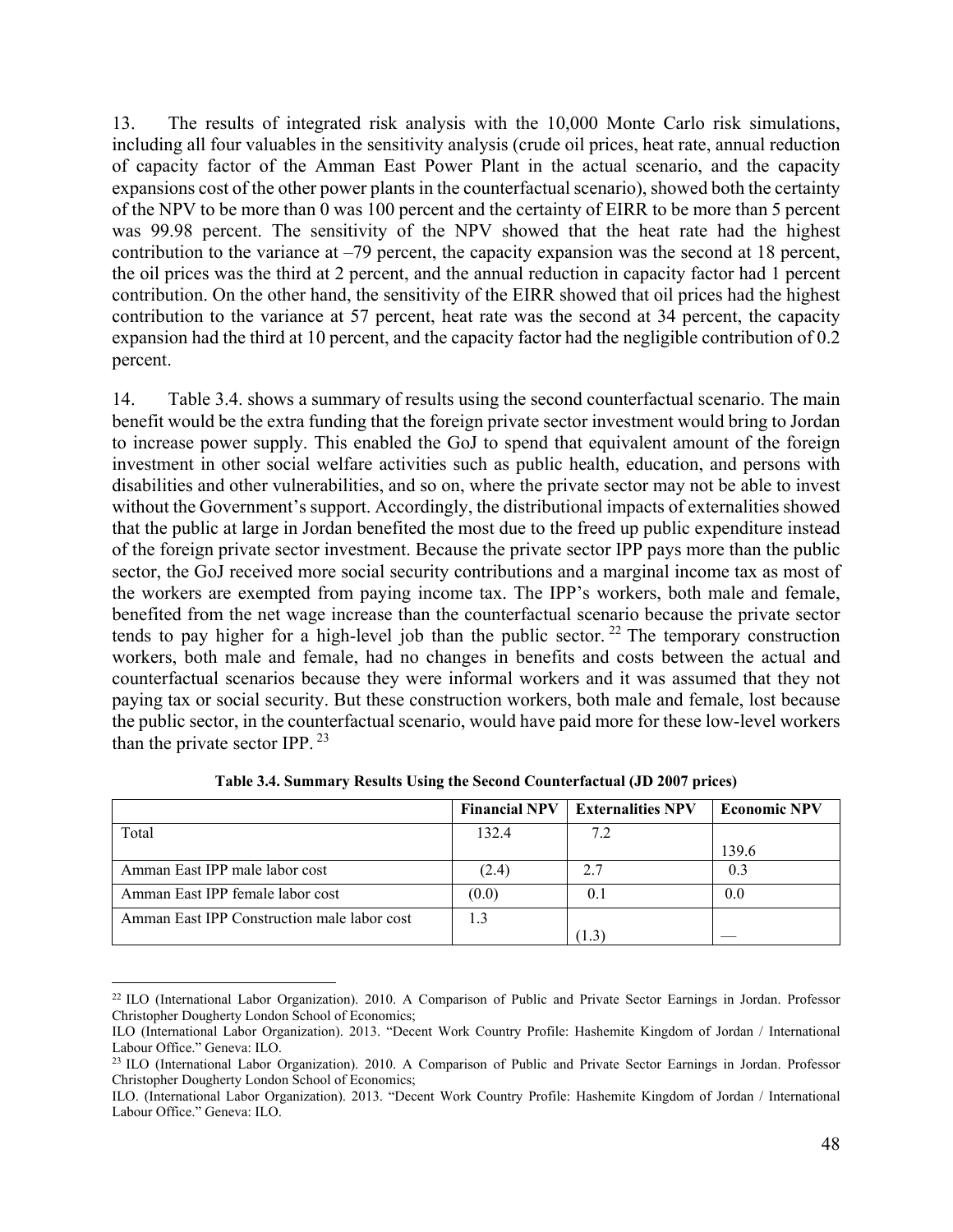|                                                         |                       | <b>Financial NPV</b>                       |        | <b>Externalities NPV</b> |       | <b>Economic NPV</b> |
|---------------------------------------------------------|-----------------------|--------------------------------------------|--------|--------------------------|-------|---------------------|
| Amman East IPP Construction female labor cost           |                       | 0.01                                       | (0.01) |                          |       |                     |
| Public investment                                       |                       | 133.6                                      | 5.7    |                          |       |                     |
| Stakeholder Distributional Impacts                      |                       |                                            |        |                          | 139.3 |                     |
|                                                         | Externalitie<br>s NPV | Jordan<br>Governments/public at<br>large   |        | Male Labor               |       | Female Labor        |
|                                                         |                       | Taxes and social<br>security contributions |        |                          |       |                     |
| Total                                                   | 7.17                  |                                            | 7.30   | (0.15)                   |       | 0.02                |
| Male Amman East IPP Labor Cost                          | 2.71                  |                                            | 1.57   | 1.13                     |       |                     |
| Female Amman East IPP Labor<br>Cost                     | 0.06                  |                                            | 0.03   |                          |       | 0.02                |
| Male Amman East IPP Construction<br>Labor Cost          | (1.28)                |                                            |        | (1.28)                   |       |                     |
| Female Amman East IPP<br><b>Construction Labor Cost</b> | (0.01)                |                                            |        |                          |       | (0.01)              |
| Public investment                                       | 5.70                  |                                            | 5.70   |                          |       |                     |

15. The assessment of the performance of Amman East Power Plant between the private sector actual scenario and the public sector scenario was not conducted because of lack of information. The performance of power companies varies in technical, financial, and organizational strategies. For example, table 3.4 illustrates the outflow costs, O&M costs (without fuel costs and investment activities costs), and installed capacity of power generation plants of the AES IPP, SEPCO, and CEGCO. Both the AES IPP and SEPCO had low O&M costs. In particular, the AES IPP had positive O&M costs partly because it received a finance lease payment from NEPCO. The investment activities affected the total outflow costs because SEPCO has high investment costs due to expansion of capacity, while the AES IPP has no increase. CEGCO also barely had investment costs and was shutting down old power plants while a new one was being planned, as noted earlier.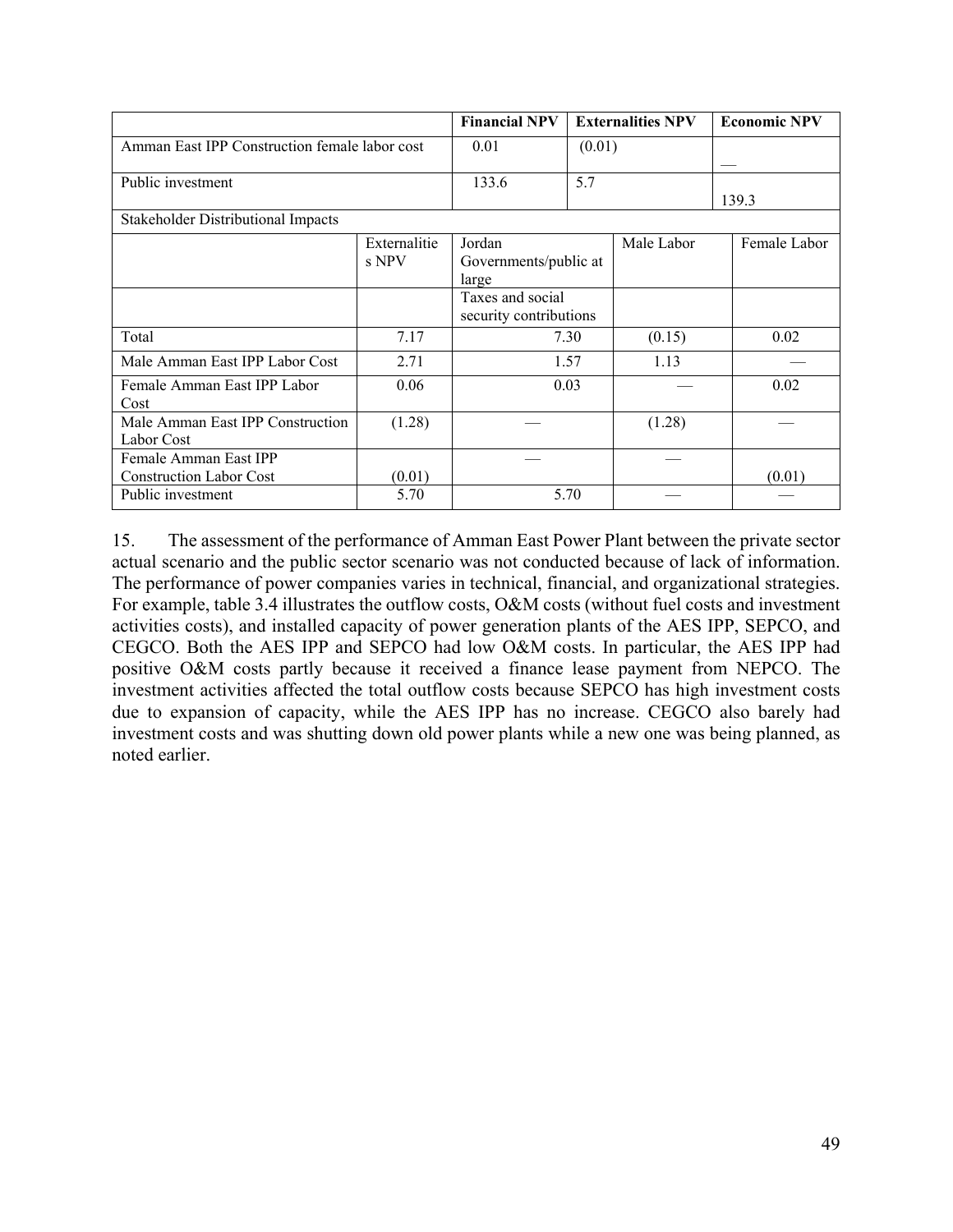| <b>Outflows</b>    | 2007              | 2008   | 2009    | 2010     | 2011     | 2012              | 2013    | 2014    | 2015    | Average        |
|--------------------|-------------------|--------|---------|----------|----------|-------------------|---------|---------|---------|----------------|
| Comparisons        |                   |        |         |          |          |                   |         |         |         | Shares $(\% )$ |
| (nominal JD)       |                   |        |         |          |          |                   |         |         |         |                |
| <b>AES</b>         |                   | 0.016  | 0.004   | (0.0037) | (0.003)  | (0.002)           | (0.003) | (0.003) | (0.002) | 2.4            |
| Operation/kWh      |                   |        |         |          |          |                   |         |         |         |                |
| sold               |                   |        |         |          |          |                   |         |         |         |                |
| <b>AES</b>         |                   | 0.083  | 0.008   | 0.0038   | (0.007)  | (0.001)           | (0.001) | (0.001) | (0.001) | 97.6           |
| Investment/kWh     |                   |        |         |          |          |                   |         |         |         |                |
| sold               |                   |        |         |          |          |                   |         |         |         |                |
| <b>AES</b> total   |                   | 0.099  | 0.012   | 0.0001   | (0.010)  | (0.004)           | (0.004) | (0.004) | (0.004) | 100.0          |
| <b>SEPCO</b>       | 0.001             | 0.007  | (0.002) | (0.001)  | 0.020    | 0.006             | 0.001   | 0.002   | 0.005   | 20.7           |
| Operation/kWh      |                   |        |         |          |          |                   |         |         |         |                |
| sold               |                   |        |         |          |          |                   |         |         |         |                |
| <b>SEPCO</b>       | 0.020             | 0.007  | 0.020   | 0.054    | 0.002    | 0.000             | 0.030   | 0.013   | 0.001   | 79.3           |
| Investment/kWh     |                   |        |         |          |          |                   |         |         |         |                |
| sold               |                   |        |         |          |          |                   |         |         |         |                |
| <b>SEPCO</b> total | 0.020             | 0.014  | 0.017   | 0.053    | 0.022    | 0.006             | 0.032   | 0.015   | 0.006   | 100.0          |
| <b>CEGCO</b>       | 0.02              | 0.03   | 0.02    | 0.05     | 0.11     | 0.13              | 0.14    | 0.12    |         | 99.9           |
| Operation/kWh      |                   |        |         |          |          |                   |         |         |         |                |
| sold               |                   |        |         |          |          |                   |         |         |         |                |
| <b>CEGCO</b>       | 0.000             | 0.0001 | 0.0002  | (0.0002) | (0.0001) | 0.0000            | 0.0001  | 0.0001  |         | 0.1            |
| Investment/kWh     | $\overline{2}$    |        |         |          |          |                   |         |         |         |                |
| sold               |                   |        |         |          |          |                   |         |         |         |                |
| <b>CEGCO</b> total | 0.02              | 0.03   | 0.02    | 0.05     | 0.11     | $\overline{0.13}$ | 0.14    | 0.12    |         | 100.0          |
| Capacity           | 2007              | 2008   | 2009    | 2010     | 2011     | 2012              | 2013    | 2014    | 2015    |                |
| <b>Comparisons</b> |                   |        |         |          |          |                   |         |         |         |                |
| AES nominal        | $\hspace{0.05cm}$ | 247    | 370     | 370      | 370      | 370               | 370     | 370     | 370     |                |
| installed capacity |                   |        |         |          |          |                   |         |         |         |                |
| <b>SEPGCO</b>      | 400               | 500    | 500     | 885      | 885      | 885               | 1,031   | 1,031   | 1,175   |                |
| nominal installed  |                   |        |         |          |          |                   |         |         |         |                |
| capacity           |                   |        |         |          |          |                   |         |         |         |                |
| <b>CEGCO</b>       | 1,747             | 1,747  | 1,706   | 1,706    | 1,687    | 1,687             | 1,687   | 1,392   |         |                |
| available          |                   |        |         |          |          |                   |         |         |         |                |
| capacity           |                   |        |         |          |          |                   |         |         |         |                |

**Table 3.5. Outflows without Fuel Costs and Capacity Comparisons among AES IPP, SEPCO, and CEGCO**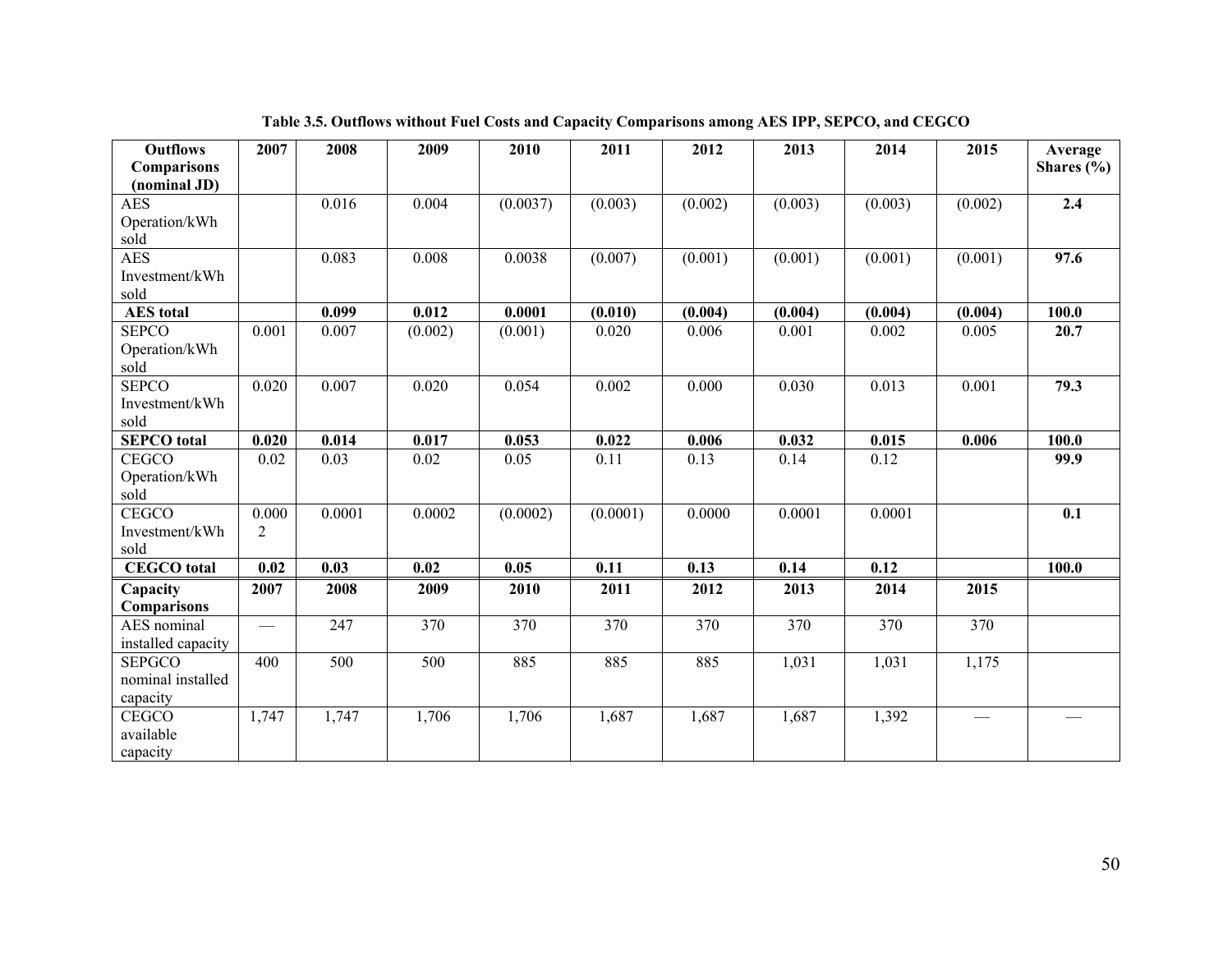#### **B. Financial Analysis**

16. The ex ante financial analysis of the Amman East AES IPP was not available in the PAD. Based on the financial statements of the AES IPP, an ADSCR was estimated, which showed the financial viability of the Amman East AES IPP from 2010 when the loan repayment started up to 2015, as presented in table 3.6.

| 2010 | 2011 | 2012 | 2013                          | 2014 | 2015        |
|------|------|------|-------------------------------|------|-------------|
| 0.47 | 2.41 | 1.38 | $\mathbf{a}$<br>1. <i>1 J</i> | 1.09 | 1 O<br>1.10 |

**Table 3.6. ADSCR of AES Amman East IPP** 

17. Insufficient information was available to conduct further financial analysis. However, as an owner's perspective, an illustrative loan schedule was established with main assumptions noted in table 3.1, which resulted in a financial internal rate of return of 8 percent with an financial NPV of JD 7 million at a discounted at a rate of return on equity of 5 percent real and a levelized AES cost of JD 0.003 per kWh or US\$0.004 per kWh, which is presented in table 3.7.

**Table 3.7. Illustrative Owner's Perspective Financial Analysis** 

| Financial NPV, (real JD)   | 5 percent | ' million | Levelized AES | 0.003 | (US\$0.004 <sub>per</sub> ] |
|----------------------------|-----------|-----------|---------------|-------|-----------------------------|
| @ Return on Equity         |           |           | cost.         |       | kWh                         |
|                            |           |           | real (JD/kWh) |       |                             |
| financial internal rate of | 8 percent |           |               |       |                             |
| return                     |           |           |               |       |                             |

18. The economic and financial analysis indicated the financial viability of the East Amman Power Project and the justification of the private sector project, as long as the current power purchase arrangement is financially sustainable for NEPCO, such as fuel supply and finance lease arrangement.

19. The PAD included the financial analysis of the past and future projection of the entire electricity sector, which was beyond the Amman East AES IPP's influence. Hence, this ICR does not provide the sector-level financial analysis. The main change was the natural gas supply import disruption and prices from Egypt, as discussed in the economic analysis. In 2013, NEPCO renewed the contract of electric power exchange with the Egyptian Electricity Transmission Company within the limits available on the Egyptian side, with an expected amount of electricity imported from the Egyptian side in 2013 to be about 722 GWh, but the actual amount was 381 GWh. In 2013, the increase in oil prices raised the production cost of the generated electrical energy due to the increased dependency on DFO and HFO for operating the generating units in Jordan due to the shortage in the imported quantities of natural gas from Egypt.

20. IMF's Standby Arrangement with the use of an IMF Extended Fund Facility for 2016– 2019 would, among others, support policies for electricity tariff sustainability in line with the policy program supported by the World Bank programmatic DPL. The IMF and the World Bank support measures to manage NEPCO's debt to improve the electricity sector's financial and operational performance. NEPCO's electricity tariff reached cost-recovery levels in late 2015, due to increases in NEPCO's revenues (because of three tariff adjustments implemented by the EMRC between 2013 and 2015) and a reduction in the cost of electricity. The cost reduction is the result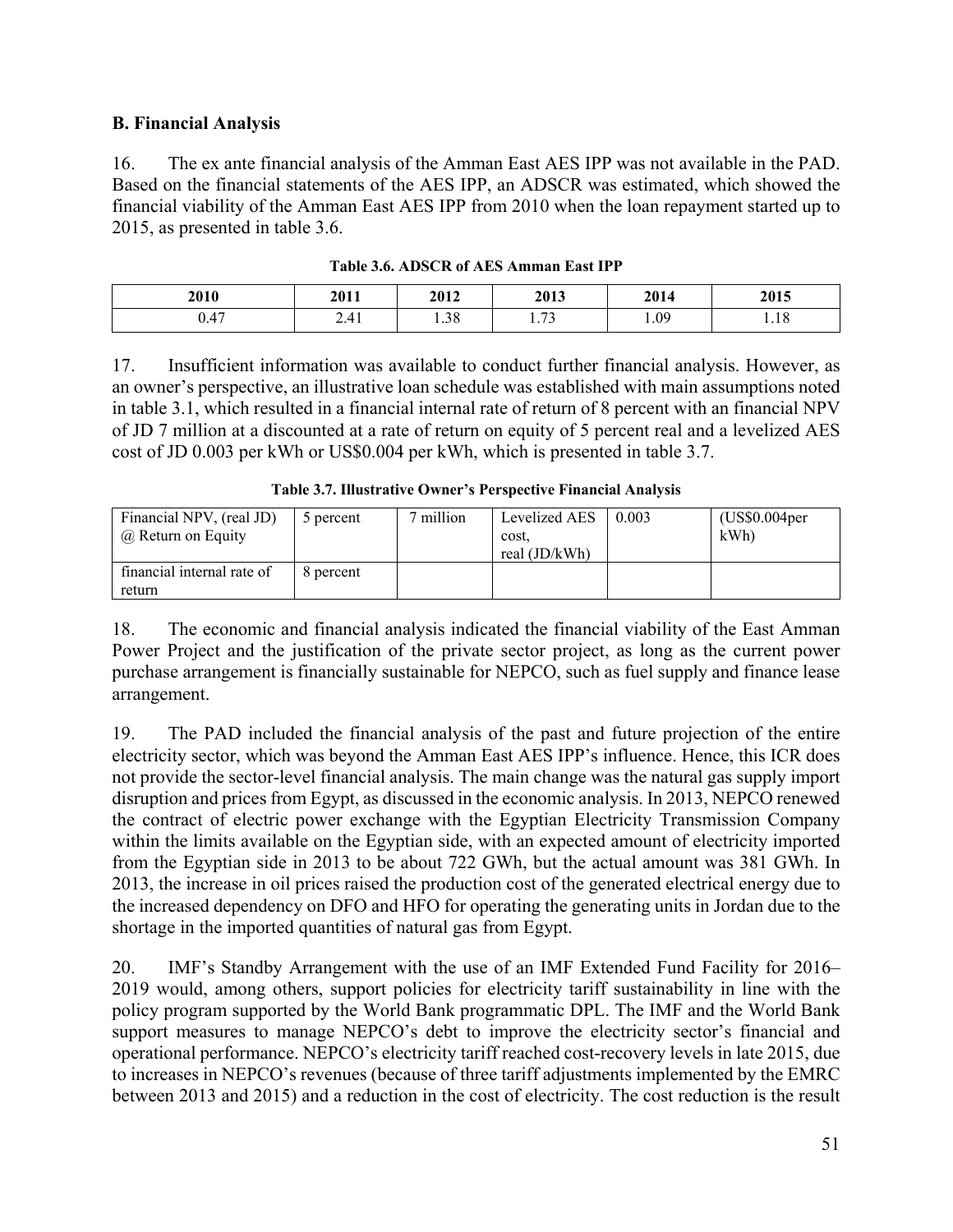of the sharp decline in oil prices combined with the successful operation of the LNG terminal in Aqaba started in 2015, and the commissioning of several new renewable energy plants replacing the reliance on more expensive and polluting DFO and HFO in power. However, the remaining challenges include the sustained implementation of energy diversification policies and the sustainability of the electricity tariff cost recovery due to the country's vulnerability to oil price fluctuations and the management of NEPCO's debt of more than JD 5.2 billion accumulated since 2011.<sup>24</sup>

21. In conclusion, the economic and financial analysis showed the robust result and justified the private sector project in general. However, the results are relatively sensitive to the efficiency of power plants (that is, heat rate) and oil prices to which the LNG, DFO, and HFO were indexed. The private sector's tendency to pay more for workers with higher-level jobs benefited the IPP labor, including one female office manager, and increased the Government revenues from their social security contribution. The temporary construction workers, including both male and female, were not paid as much as if they had worked for the public sector project, but nonetheless it helped alleviate unemployment and contributed to reduction of poverty as construction workers tended to be poor. Emission reductions of CO2e, PM, SO2, and NOx resulted in the positive impacts on environment and health. However, the economic cost of natural gas import from Egypt at subsidized prices was significant, while these have been replaced by the LNG sold at market prices. The AES IPP made efforts for gender equality and equity, such as their CSR efforts that targeted female employment benefits and training. Overall, the economic and financial analysis demonstrated that the project has efficiently achieved its objectives to meet the electricity needs of the country in an economically and environmentally sustainable manner to contribute to economic growth and well-being of the population of Jordan.

 $\overline{a}$ 

<sup>&</sup>lt;sup>24</sup> World Bank. 2016. Draft Program Document. Jordan Second Programmatic Energy and Water Sector Reforms Development Policy Loan.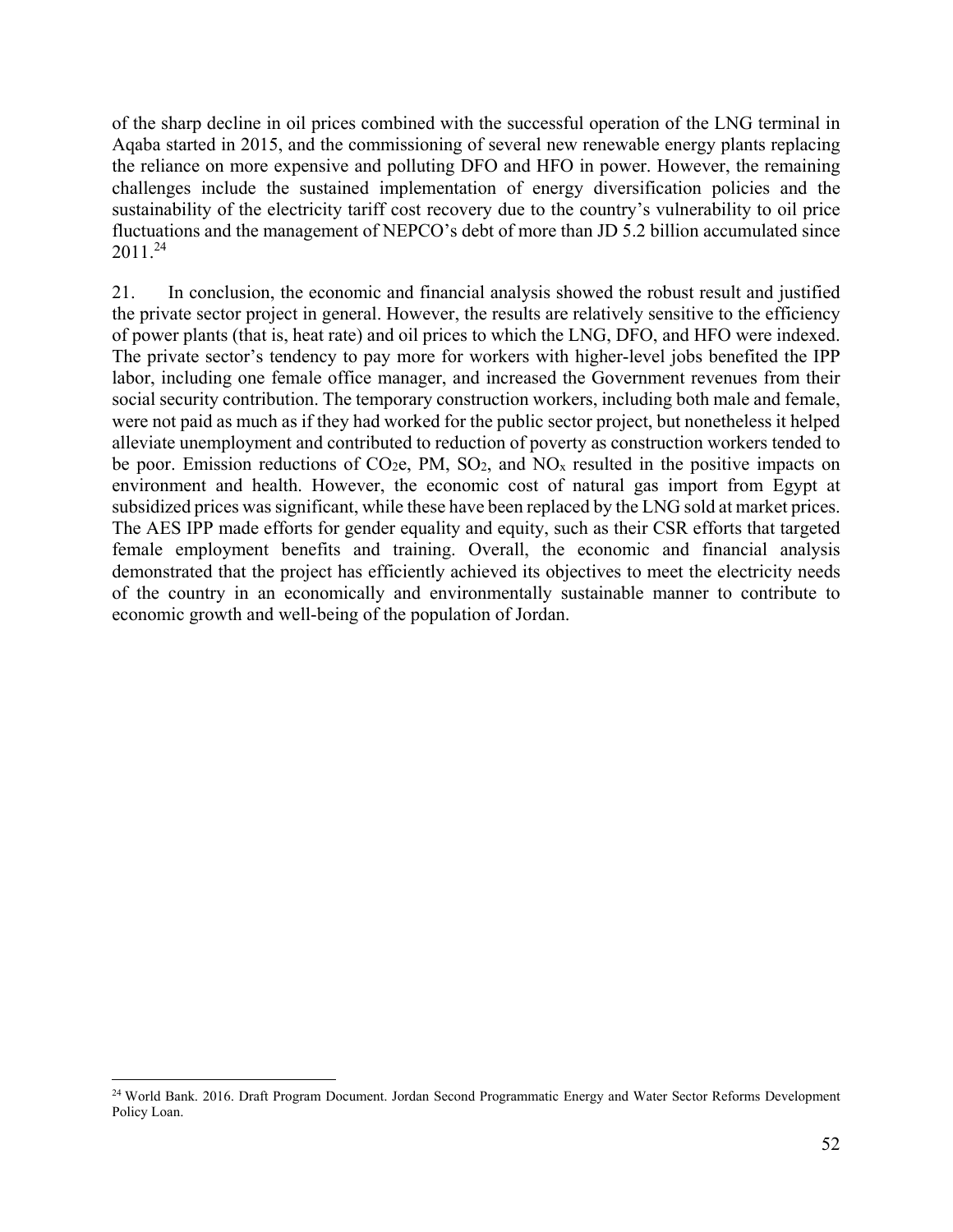# **Annex 4. Bank Lending and Implementation Support/Supervision Processes**

# **(a) Task Team members**

| <b>Name</b>                              | <b>Title</b>                             | Role                                      | Unit              | Location                                |
|------------------------------------------|------------------------------------------|-------------------------------------------|-------------------|-----------------------------------------|
| Ferhat Esen                              | Senior Energy                            | Team Leader (ADM                          | GEE05             | Washington, DC,                         |
|                                          | Specialist                               | Responsible)                              |                   | <b>United States</b>                    |
| Arsh Sharma                              | <b>Financial Analyst</b>                 | ICR TTL and Lead                          | GEE08             | Washington, DC,                         |
|                                          |                                          | Author                                    |                   | <b>United States</b>                    |
| Rome Chavapricha                         | Senior Energy<br>Specialist              | Team Leader                               | GEE02             | Yangon, Myanmar                         |
| Vladislav Vucetic                        | Lead Energy Specialist                   | Team Leader (ADM<br>Responsible)          | GEE01             | Washington, DC,<br><b>United States</b> |
| Reynold Duncan                           | Lead Energy Specialist                   | Team Member                               | GEE08             | Washington, DC,<br><b>United States</b> |
| Jad Raji Mazahreh                        | Sr Financial<br>Management<br>Specialist | <b>Financial Management</b><br>Specialist | GGO <sub>23</sub> | Amman, Jordan                           |
| Ada Karina Izaguirre<br>Alvarado Bradley | Senior Infrastructure<br>Specialist      | Team Member                               | <b>GEEFS</b>      | Washington, DC,<br><b>United States</b> |
| Andres Londono                           | Senior Operations<br>Officer             | Team Member                               | <b>OPSRR</b>      | Washington, DC,<br><b>United States</b> |
| Angeline Mani                            | Language Program<br>Assistant            | Team Member                               | GEE05             | Washington, DC,<br><b>United States</b> |
| Banu Setlur                              | Senior Environmental<br>Specialist       | Team Member                               | GEN05             | Washington, DC,<br><b>United States</b> |
| Blanca Ximena Talero                     | Chief Counsel                            | Team Member                               | <b>LEGSO</b>      | Washington, DC,<br><b>United States</b> |
| Clara Alvarez<br>Rodriguez               |                                          | Team Member                               | <b>GEEFS</b>      | Washington, DC,<br><b>United States</b> |
| Duangrat Laohapakakul                    | Senior Counsel                           | Team Member                               | <b>LEGCF</b>      | Washington, DC,<br><b>United States</b> |
| <b>Efstratios Tavoulareas</b>            | Senior Operations<br>Officer             | Team Member                               | <b>CASEE</b>      | Washington, DC,<br><b>United States</b> |
| George Glenn Wolf                        |                                          | Team Member                               | <b>FEUFS</b>      | Washington, DC,<br><b>United States</b> |
| Ghada Abdel Rahman<br>Shaqour            | Consultant                               | Team Member                               | GSU05             | Baghdad, Iraq                           |
| Hayat Taleb Al-Harazi                    | Program Officer                          | Team Member                               | <b>MNARS</b>      | Washington, DC,<br><b>United States</b> |
| Hocine Chalal                            | Lead Environmental<br>Specialist         | Safeguards Specialist                     | GEN07             | Washington, DC,<br><b>United States</b> |
| Husam Mohamed<br><b>Beides</b>           | Lead Energy Specialist                   | Team Member                               | GEE03             | Washington, DC,<br><b>United States</b> |
| Julie G. Viloria-<br>Williams            |                                          | Team Member                               | <b>SASDA</b>      | Washington, DC,<br><b>United States</b> |
| Knut Opsal                               | Lead Social<br>Development<br>Specialist | Safeguards Specialist                     | GSU07             | Washington, DC,<br><b>United States</b> |
| Masaki Takahashi                         | Sr Power Engineer                        | Team Member                               | GEE02             | Washington, DC,<br><b>United States</b> |
| Maya Abi Karam                           | Senior Counsel                           | Team Member                               | <b>LEGAM</b>      | Washington, DC,<br><b>United States</b> |
| Meskerem Brhane                          | Program Leader                           | Safeguards Specialist                     | AFCE2             | Nairobi, Kenya                          |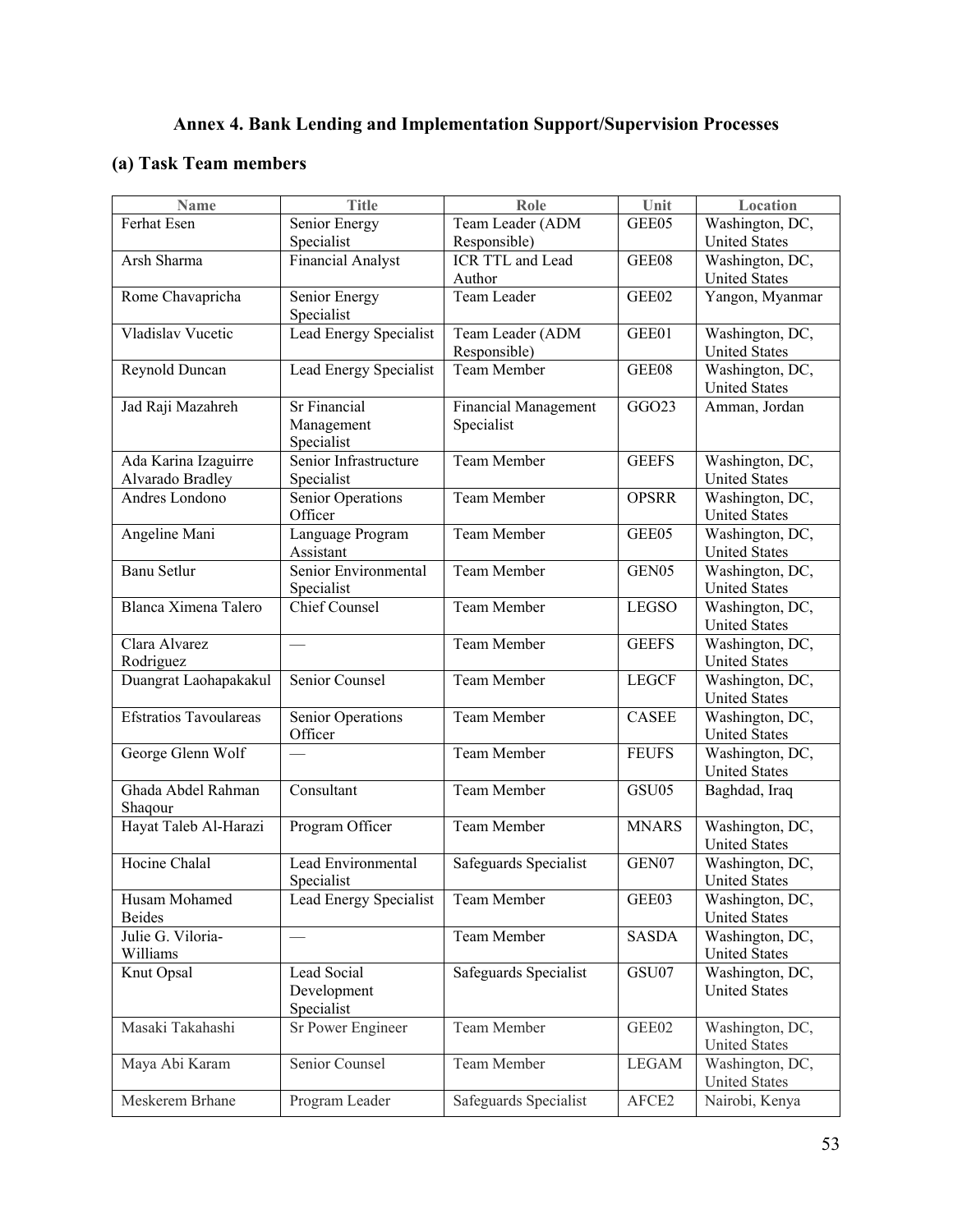| <b>Name</b>         | <b>Title</b>         | Role        | Unit              | Location             |
|---------------------|----------------------|-------------|-------------------|----------------------|
| Scott Sinclair      |                      | Team Member | AFTG2             | Washington, DC,      |
|                     |                      |             |                   | <b>United States</b> |
| Zeyad Abu-Hassanein | Senior Environmental | Team Member | GEN <sub>05</sub> | Gaza, West Bank      |
|                     | Specialist           |             |                   | and Gaza             |

# **(b) Staff Time and Cost**

|                               |                  | <b>Staff Time and Cost</b> |                                                                       |
|-------------------------------|------------------|----------------------------|-----------------------------------------------------------------------|
| <b>Stage of Project Cycle</b> |                  | <b>No. of Staff Weeks</b>  | <b>Cost in US\$ (Including Travel and</b><br><b>Consultant Costs)</b> |
|                               | <b>FY05</b>      | 3.17                       | 17,596.86                                                             |
| Lending                       | <b>FY06</b>      | 9.87                       | 62,841.18                                                             |
|                               | FY07             | 25.76                      | 160,190.02                                                            |
|                               | <b>Total</b>     | 38.80                      | 240,628.06                                                            |
|                               | FY07             | 6.01                       | 33,605.25                                                             |
|                               | FY <sub>08</sub> | 8.29                       | 64,279.55                                                             |
|                               | <b>FY09</b>      | 7.55                       | 32,752.79                                                             |
|                               | FY10             | 6.89                       | 26,441.34                                                             |
|                               | <b>FY11</b>      | 6.76                       | 39,739.43                                                             |
| <b>Supervision/ICR</b>        | FY12             | 8.38                       | 45,251.14                                                             |
|                               | <b>FY13</b>      | 7.99                       | 46,138.99                                                             |
|                               | <b>FY14</b>      | 6.09                       | 45,227.97                                                             |
|                               | <b>FY15</b>      | 4.65                       | 8,582.98                                                              |
|                               | FY16             | 3.38                       | 10,719.13                                                             |
|                               | <b>Total</b>     | 65.99                      | 352,738.57                                                            |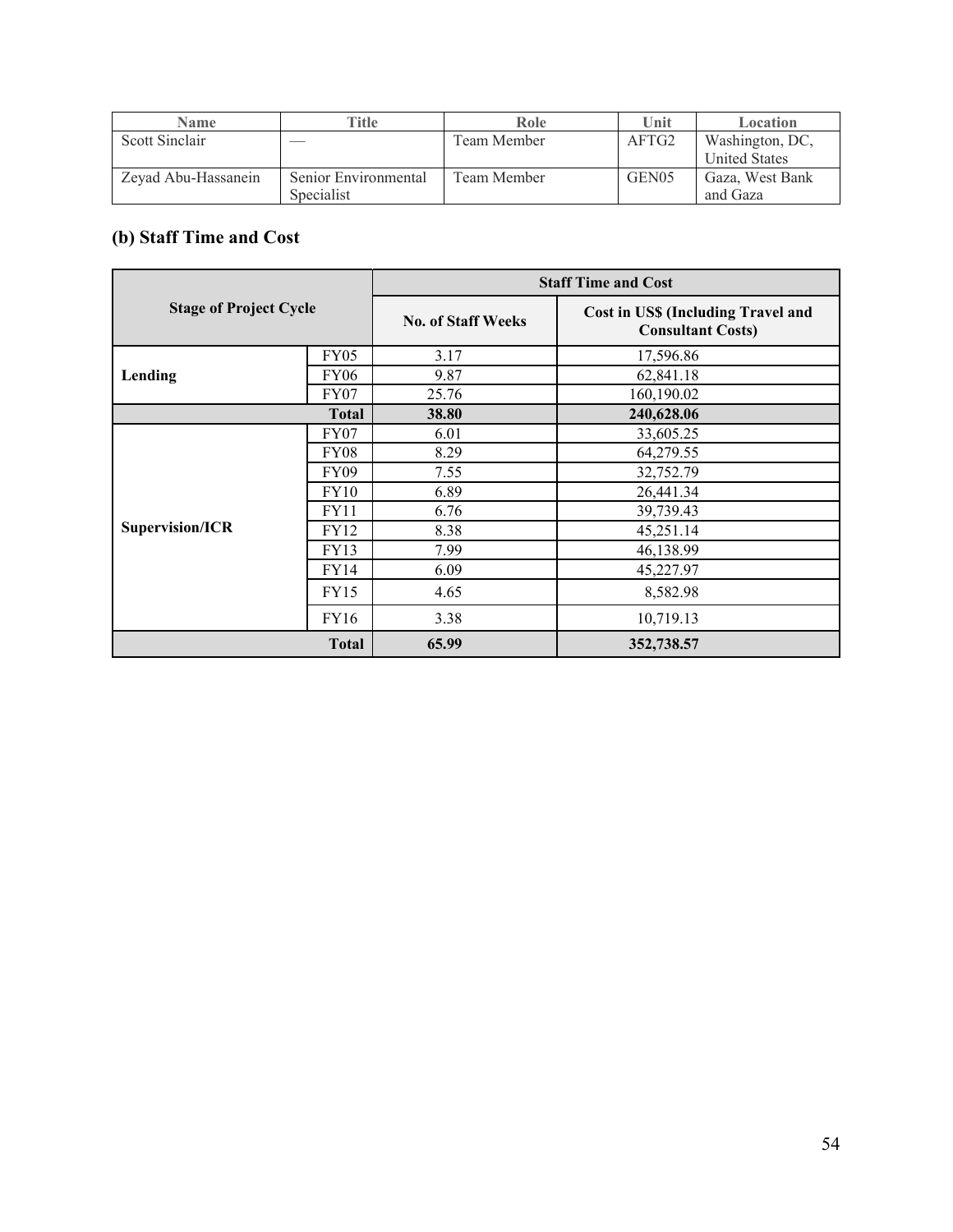#### **Annex 5: List of Project Preparation Activities Undertaken by the World Bank team**

1. All the key commercial agreements were in place at the time of appraisal. The World Bank reviewed the agreements between the GoJ, AES Jordan PSC, NEPCO, and all other parties and found them acceptable and appropriate.

2. The World Bank team had regular missions (every six months during preparation phase) and yearly during supervision phase to review the following activities:

- **Preparation phase.** Monitoring the construction of the power plant and associated infrastructure with site visits, ensuring compliance with the covenants in the Project Agreement and Guarantee Agreement, and reviewing all social and safeguard issues for compliance
- **Supervision phase.** Monitoring disbursement of loans, ensuring continued compliance with environmental and social safeguards, and engaging in solving pending issues (local sales tax waiver)

3. The World Bank team also reviewed the following agreements corresponding to the project and established compliance technically, operationally, financially, and legally:

- **Commercial bank facility agreement** between AES Jordan PSC and the commercial lenders
- **Common Terms Agreement** among AES Jordan PSC, JBIC, OPIC, and the commercial lenders
- **Connection agreement** between AES Jordan PSC and NEPCO

#### **Direct Agreements**

- EPC contract between AES Jordan PSC and Doosan Heavy Industries and Construction Co. Ltd
- Equity contributions agreement among the sponsors and JBIC, OPIC, and the commercial lenders
- Government guarantee between the GoJ and AES Jordan PSC
- Guarantee agreement between IBRD and SMBC, as agent for the commercial lenders
- Implementation agreement between the Government and AES Jordan PSC.
- Indemnity agreement between Jordan and IBRD
- Insurance policies between AES Jordan PSC and various insurance providers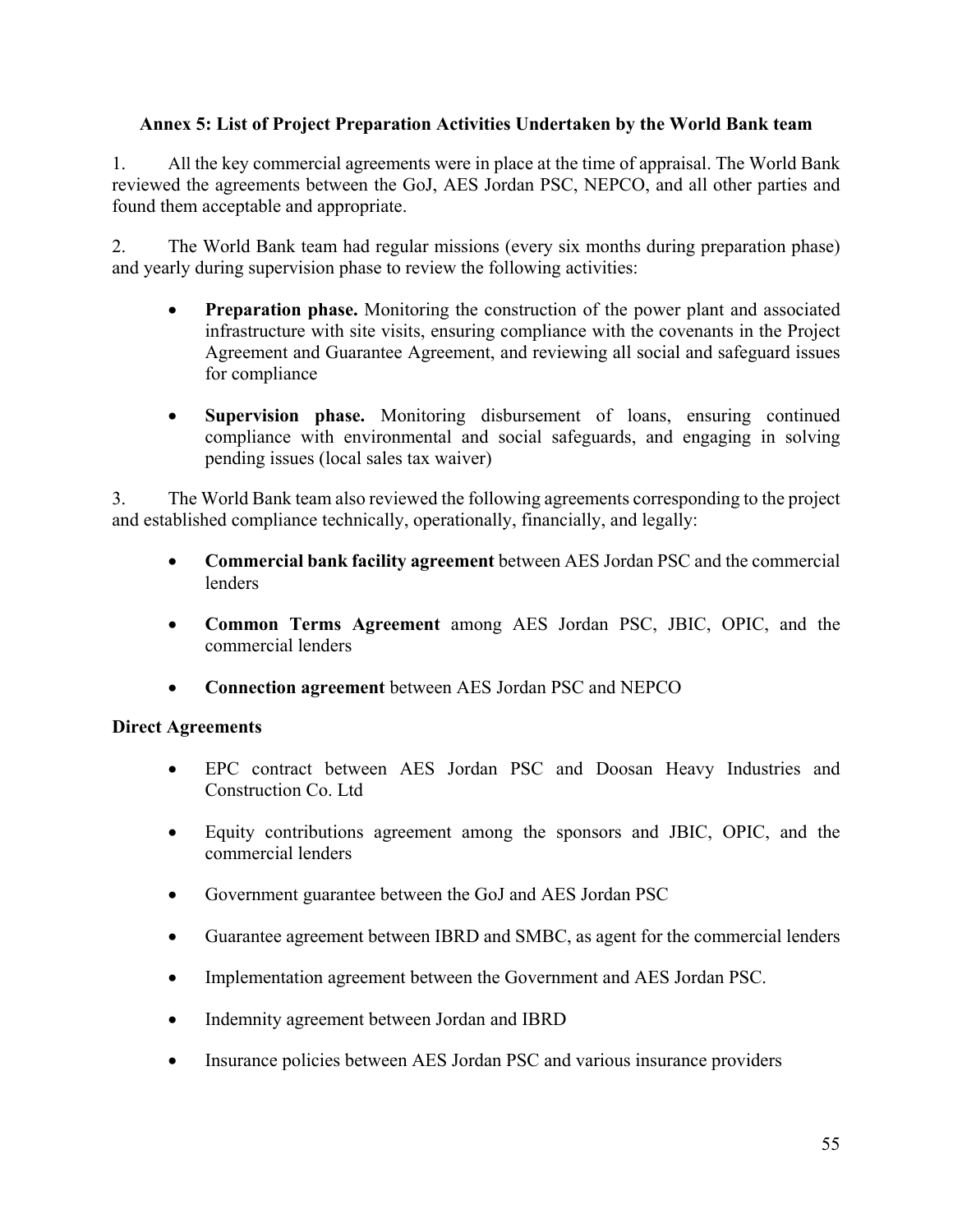- Intercreditor agreement among JBIC, OPIC, the commercial lenders, and the Intercreditor agent
- JBIC facility agreement between AES Jordan PSC and JBIC
- Land lease agreement between the GoJ and AES leases the real property at Almanakher to AES Jordan PSC Jordan PSC for the life of the project
- OPIC facility agreement between AES Jordan PSC and OPIC
- Power purchase agreement between NEPCO and AES Jordan PSC
- Project agreement between IBRD and AES Jordan PSC
- Shareholder agreement among AES Oasis Ltd, Mitsui & Co. Ltd, AES Jordan Holdco Ltd, and AES Jordan PSC
- Technical services agreement between AES Jordan PSC and AES Oasis Ltd
- Transfer restrictions agreement among AES Corporation, AES Oasis Ltd, Mitsui & Co. Ltd, AES Jordan Holdco Ltd, AES Jordan PSC, and lenders
- Water supply agreement between WAJ and AES Jordan PSC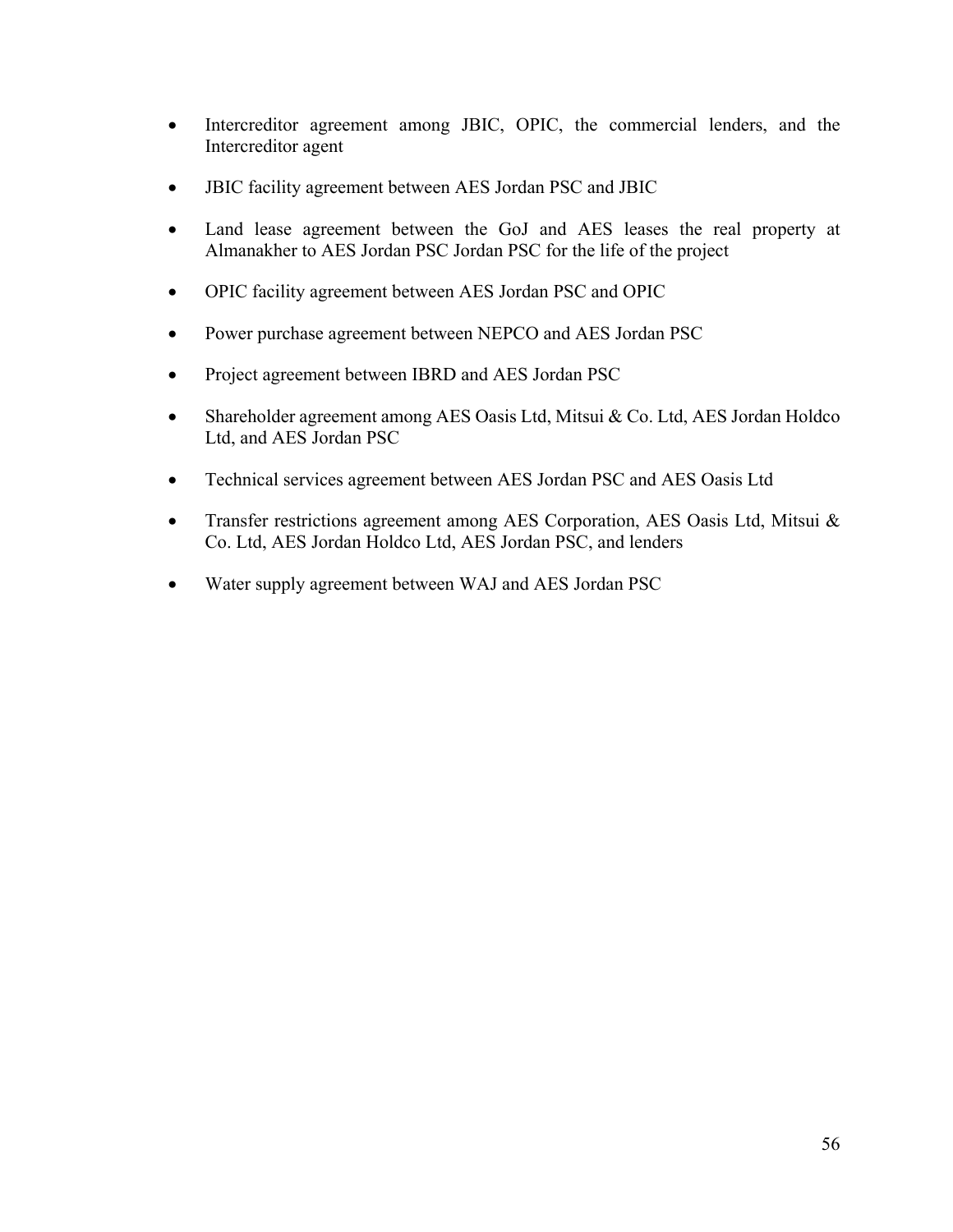# **Annex 6. Stakeholder Workshop Report and Results**

Not applicable.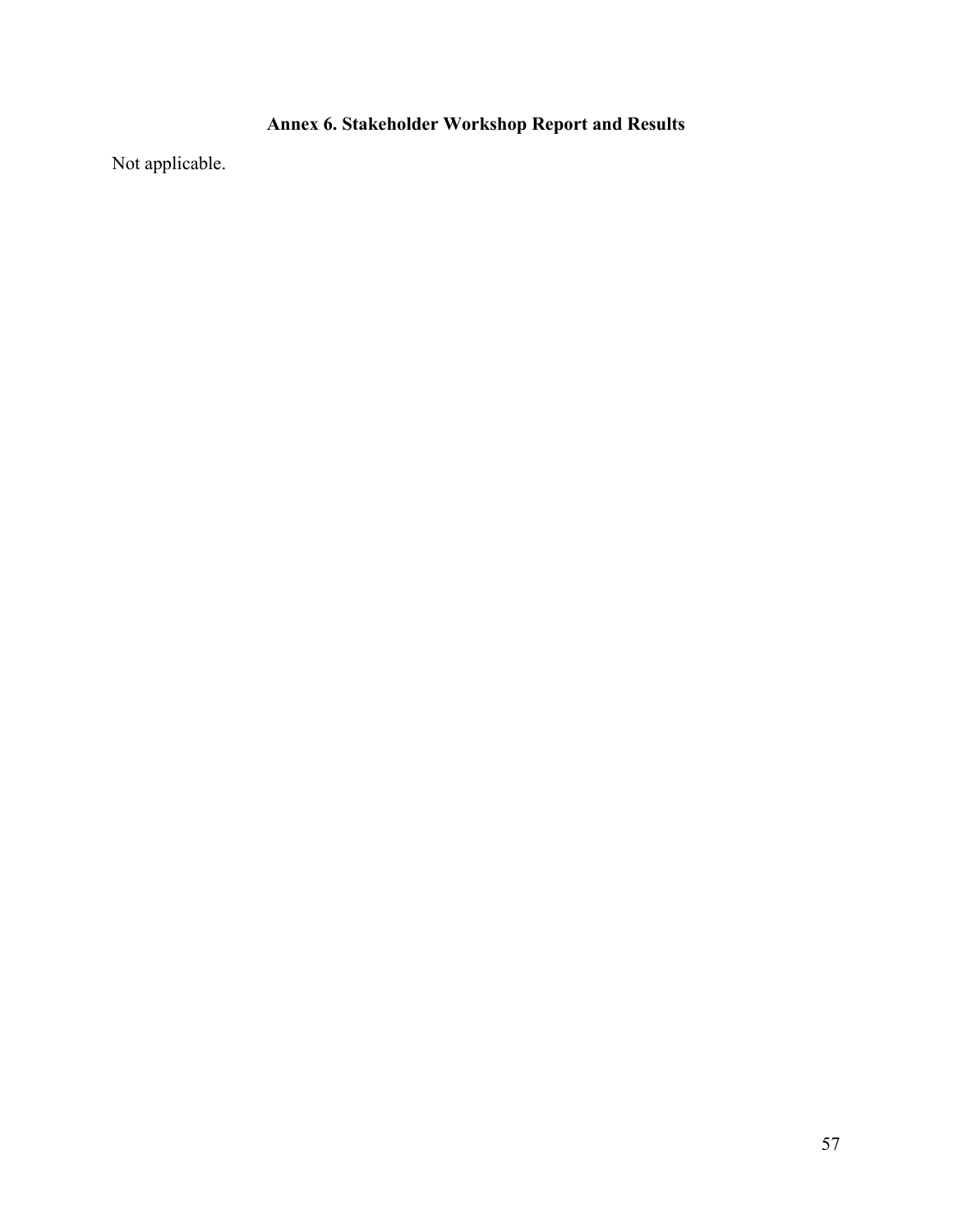#### **Annex 7. Summary of Borrower's ICR and/or Comments on Draft ICR**

### **ICR by AES Jordan**

1. The IBRD guarantee which came into effect in 2007 between SMBC Europe Ltd. and the World Bank served as political and financial risk for the implementation of Amman East Power Plant Project.

2. When the project was initiated, the IPP concept was new for the Government. AES Jordan entered the Jordan electricity sector when the concept of IPP was new for the Government. The Amman East Power Plant Project contributed tremendously toward stability of the country's electricity sector. The plant is considered one of the most efficient power plants in Jordan's electricity system. The plant produced 10 MW, which was considered as beneficial for the Government.

3. Since 2009, up till today, the plant has maintained a high record of performance and safety. Moreover, the plant achieved international recognition and awards for the first time in the country.

4. The Amman East Power Plant Project had a rigid CSR program which helped local communities improve their lives by improving community schools, hosting medical camps, and installing solar systems which helped them reduce their electricity bills and carbon footprint.

5. The World Bank also contributed to the provision of health and safety standards as reference and benchmark during all plant operations. And these are used as guidelines for the country to develop its own standards.

6. Various challenges were faced during project development and construction, which include IPP integration into existing monopoly, logistics support, and infrastructure.

7. After the successful story of the Amman East Power Plant Project, Jordan is attracting more investments in the power sector; three power plants were built as IPPs and more than 16 companies are building renewable energy (solar PV and wind) plants.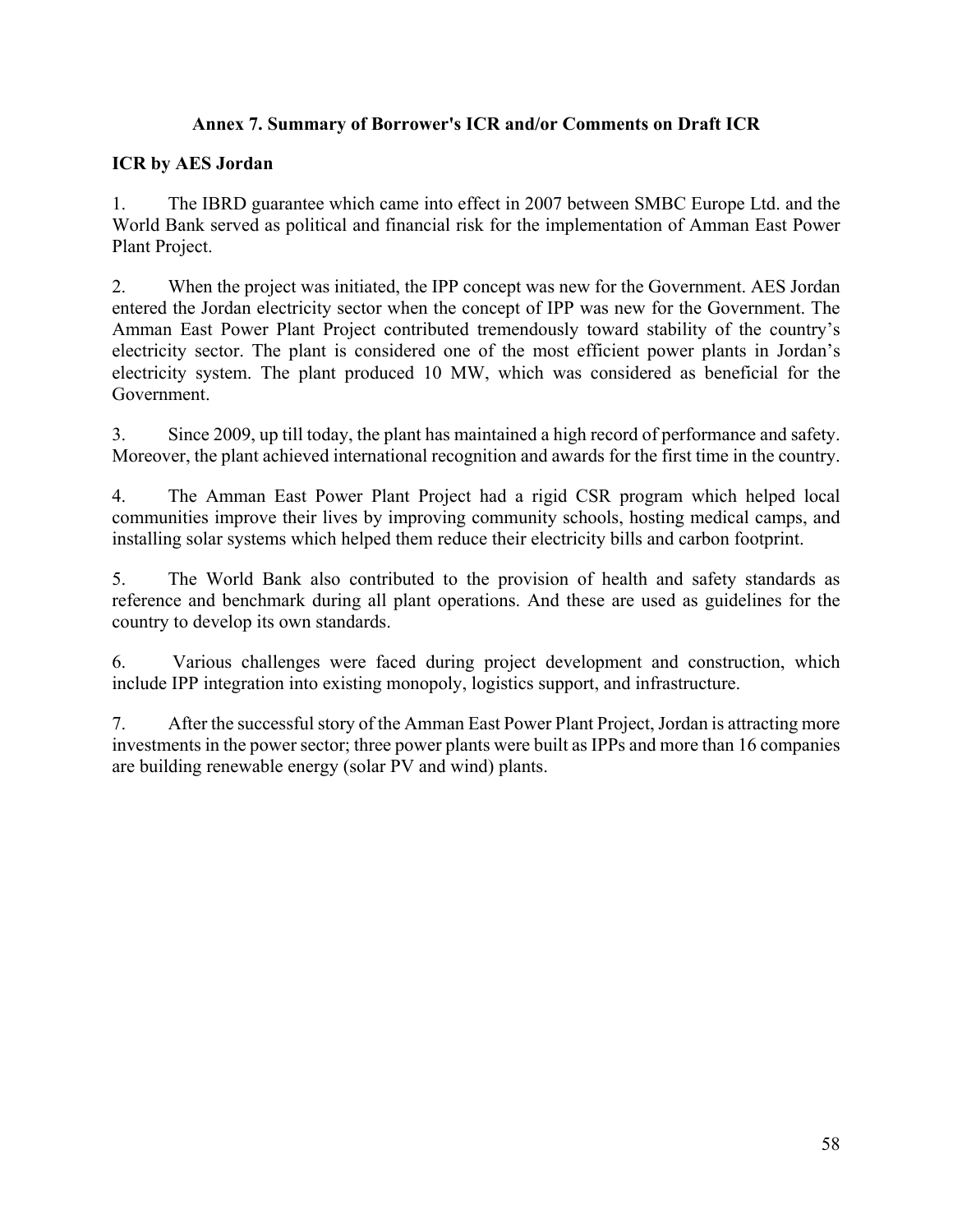# **Annex 8. Comments of Co-financiers and Other Partners/Stakeholders**

Not applicable.